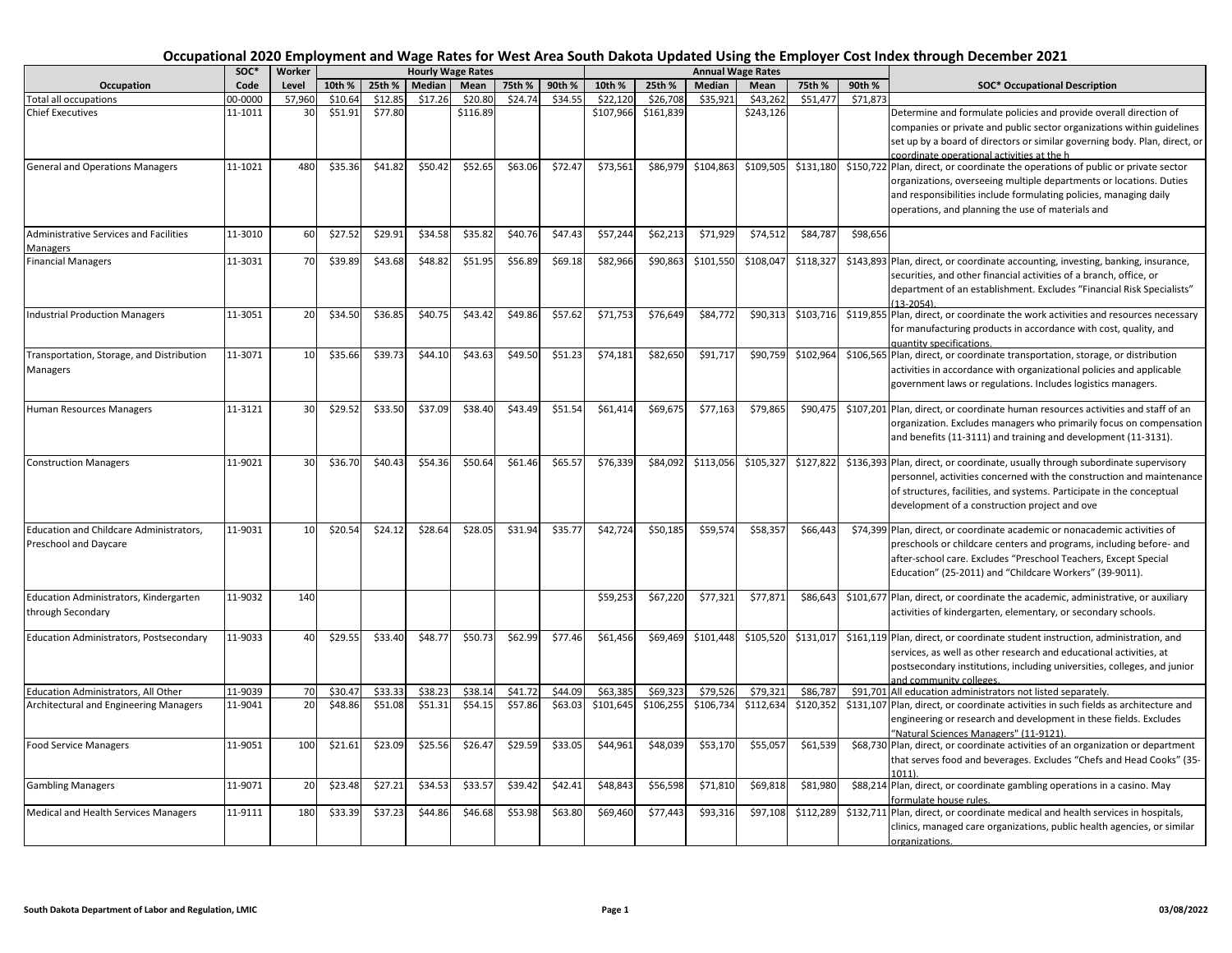|                                                                                                                                    | SOC*    | Worker |         |         | <b>Hourly Wage Rates</b> |         |         |         |          |          |          | <b>Annual Wage Rates</b> |           |           |                                                                                                                                                                                                                                                                                   |
|------------------------------------------------------------------------------------------------------------------------------------|---------|--------|---------|---------|--------------------------|---------|---------|---------|----------|----------|----------|--------------------------|-----------|-----------|-----------------------------------------------------------------------------------------------------------------------------------------------------------------------------------------------------------------------------------------------------------------------------------|
| Occupation                                                                                                                         | Code    | Level  | 10th %  | 25th %  | Median                   | Mean    | 75th %  | 90th %  | 10th %   | 25th %   | Median   | Mean                     | 75th %    | 90th %    | <b>SOC* Occupational Description</b>                                                                                                                                                                                                                                              |
| <b>Natural Sciences Managers</b>                                                                                                   | 11-9121 | 30     | \$34.72 | \$39.74 | \$42.63                  | \$45.83 | \$50.29 | \$57.92 | \$72,203 | \$82,656 | \$88,658 | \$95,323                 | \$104,610 |           | \$120,475 Plan, direct, or coordinate activities in such fields as life sciences,<br>physical sciences, mathematics, statistics, and research and<br>development in these fields. Excludes "Computer and Information<br>Systems Managers" (11-3021) and "Architecture and Enginee |
| Postmasters and Mail Superintendents                                                                                               | 11-9131 | 40     | \$29.86 | \$33.14 | \$35.59                  | \$36.11 | \$38.06 | \$44.03 | \$62,094 | \$68,940 | \$74,020 | \$75,122                 | \$79,170  |           | \$91,573 Plan, direct, or coordinate operational, administrative, management,<br>and support services of a U.S. post office; or coordinate activities of<br>workers engaged in postal and related work in assigned post office.                                                   |
| Property, Real Estate, and Community<br><b>Association Managers</b>                                                                | 11-9141 | 130    | \$13.39 | \$14.43 | \$16.61                  | \$18.30 | \$21.78 | \$25.50 | \$27,841 | \$30,003 | \$34,544 | \$38,058                 | \$45,308  |           | \$53,050 Plan, direct, or coordinate the selling, buying, leasing, or governance<br>activities of commercial, industrial, or residential real estate<br>properties. Includes managers of homeowner and condominium<br>associations, rented or leased housing units, buildings, o  |
| Social and Community Service Managers                                                                                              | 11-9151 | 50     | \$27.91 | \$31.59 | \$36.50                  | \$36.92 | \$40.36 | \$47.37 | \$58,053 | \$65,701 | \$75,925 | \$76,791                 | \$83,945  |           | \$98,539 Plan, direct, or coordinate the activities of a social service program or<br>community outreach organization. Oversee the program or<br>organization's budget and policies regarding participant involvement,<br>program requirements, and benefits. Work may involve d  |
| <b>Emergency Management Directors</b>                                                                                              | 11-9161 | 40     | \$17.70 | \$23.92 | \$26.26                  | \$28.76 | \$30.76 | \$39.51 | \$36,814 | \$49,739 | \$54,630 | \$59,825                 | \$63,983  |           | \$82,177 Plan and direct disaster response or crisis management activities,<br>provide disaster preparedness training, and prepare emergency plans<br>and procedures for natural (e.g., hurricanes, floods, earthquakes),<br>wartime, or technological (e.g., nuclear power plan  |
| Personal Service Managers, All Other;<br><b>Entertainment and Recreation Managers,</b><br>Except Gambling; and Managers, All Other | 11-9198 | 80     | \$21.79 | \$29.46 | \$38.50                  | \$41.36 | \$50.81 | \$68.45 | \$45,327 | \$61,283 | \$80,083 | \$86,030                 | \$105,690 | \$142,372 |                                                                                                                                                                                                                                                                                   |
| <b>Buyers and Purchasing Agents</b>                                                                                                | 13-1020 | 130    | \$21.87 | \$24.26 | \$29.17                  | \$29.75 | \$33.02 | \$40.02 | \$45,485 | \$50,464 | \$60,663 | \$61,886                 | \$68,676  | \$83,255  |                                                                                                                                                                                                                                                                                   |
| Claims Adjusters, Examiners, and<br>Investigators                                                                                  | 13-1031 | 30     | \$20.80 | \$22.34 | \$24.59                  | \$25.21 | \$27.71 | \$31.41 | \$43,259 | \$46,467 | \$51,143 | \$52,432                 | \$57,634  |           | \$65,337 Review settled claims to determine that payments and settlements are<br>made in accordance with company practices and procedures. Confer<br>with legal counsel on claims requiring litigation. May also settle<br>insurance claims. Excludes "Fire Inspectors and Inves  |
| <b>Compliance Officers</b>                                                                                                         | 13-1041 | 320    | \$19.03 | \$23.10 | \$26.50                  | \$26.90 | \$29.22 | \$33.50 | \$39,573 | \$48,045 | \$55,114 | \$55,952                 | \$60,790  |           | \$69,673 Examine, evaluate, and investigate eligibility for or conformity with<br>laws and regulations governing contract compliance of licenses and<br>permits, and perform other compliance and enforcement inspection<br>and analysis activities not classified elsewhere. Ex  |
| <b>Cost Estimators</b>                                                                                                             | 13-1051 | 130    | \$20.33 | \$23.53 | \$27.52                  | \$27.27 | \$30.61 | \$32.45 | \$42,284 | \$48,952 | \$57,254 | \$56,724                 | \$63,666  |           | \$67,512 Prepare cost estimates for product manufacturing, construction<br>projects, or services to aid management in bidding on or determining<br>price of product or service. May specialize according to particular<br>service performed or type of product manufactured.      |
| Human Resources Specialists                                                                                                        | 13-1071 | 110    | \$19.02 | \$20.97 | \$23.60                  | \$26.33 | \$31.96 | \$38.45 | \$39,563 | \$43,616 | \$49,083 | \$54,786                 | \$66,485  |           | \$79,979 Recruit, screen, interview, or place individuals within an organization.<br>May perform other activities in multiple human resources areas.<br>Excludes "Compensation, Benefits, and Job Analysis Specialists" (13-<br>1141) and "Training and Development Specialists"  |
| <b>Management Analysts</b>                                                                                                         | 13-1111 | 360    | \$23.13 | \$27.59 | \$32.25                  | \$35.53 | \$41.52 | \$49.54 | \$48,121 | \$57,372 | \$67,080 | \$73,896                 | \$86,359  |           | \$103,044 Conduct organizational studies and evaluations, design systems and<br>procedures, conduct work simplification and measurement studies,<br>and prepare operations and procedures manuals to assist management<br>in operating more efficiently and effectively. Includes |
| Meeting, Convention, and Event Planners                                                                                            | 13-1121 | 50     | \$14.70 | \$17.18 | \$20.92                  | \$20.66 | \$24.20 | \$26.17 | \$30,567 | \$35,735 | \$43,518 | \$42,981                 | \$50,326  |           | \$54,437 Coordinate activities of staff, convention personnel, or clients to make<br>arrangements for group meetings, events, or conventions.                                                                                                                                     |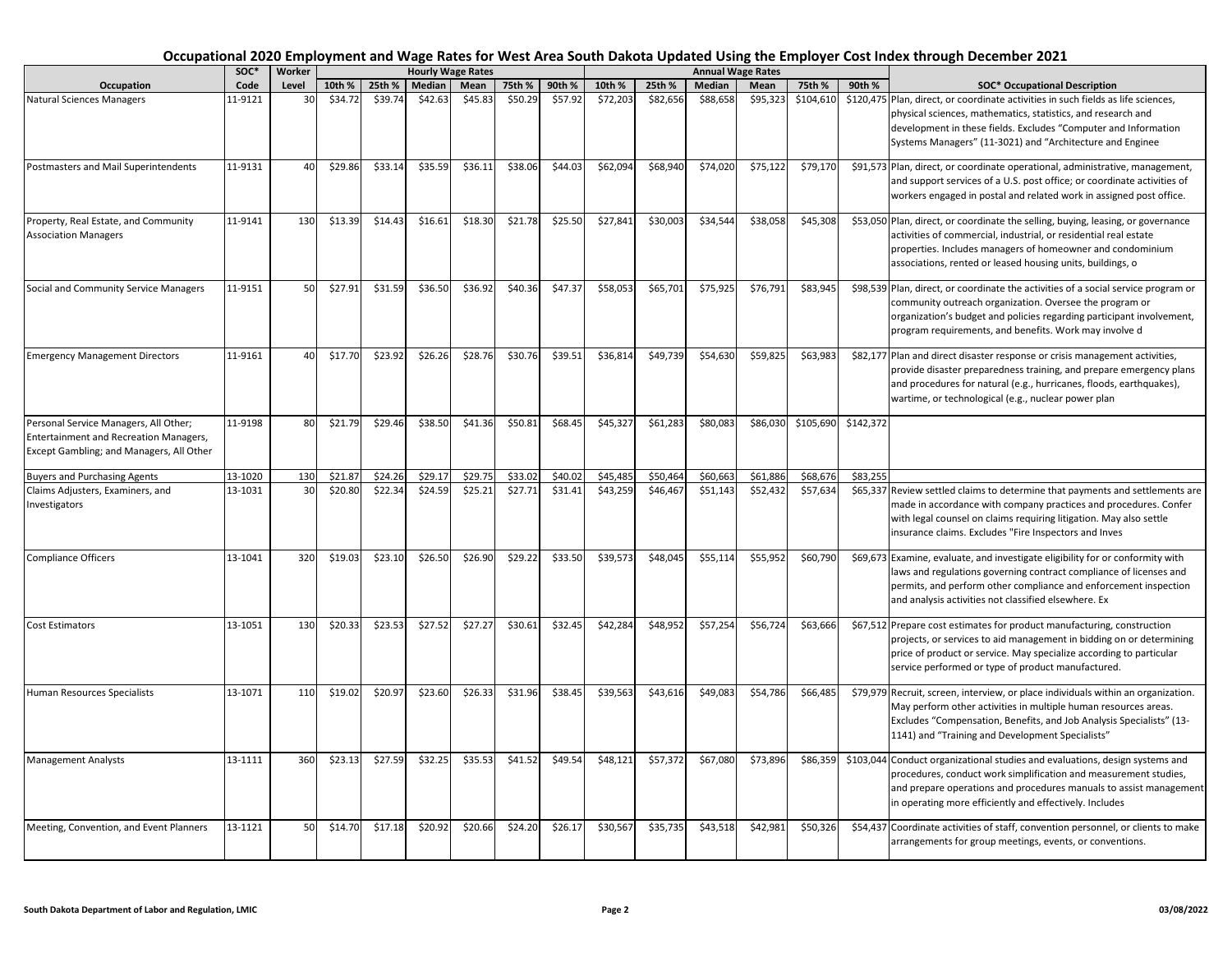|                                                                                                           | SOC*    | Worker |         |         |         | <b>Hourly Wage Rates</b> |         |         |          |          |               | <b>Annual Wage Rates</b> |           |           |                                                                                                                                                                                                                                                                                                                          |
|-----------------------------------------------------------------------------------------------------------|---------|--------|---------|---------|---------|--------------------------|---------|---------|----------|----------|---------------|--------------------------|-----------|-----------|--------------------------------------------------------------------------------------------------------------------------------------------------------------------------------------------------------------------------------------------------------------------------------------------------------------------------|
| Occupation                                                                                                | Code    | Level  | 10th %  | 25th %  | Median  | Mean                     | 75th %  | 90th %  | 10th %   | 25th %   | <b>Median</b> | Mean                     | 75th %    | 90th %    | <b>SOC* Occupational Description</b>                                                                                                                                                                                                                                                                                     |
| Compensation, Benefits, and Job Analysis<br>Specialists                                                   | 13-1141 | 120    | \$18.38 | \$20.21 | \$24.08 | \$25.03                  | \$27.85 | \$33.85 | \$38,226 | \$42,052 | \$50,102      | \$52,055                 | \$57,913  |           | \$70,418 Conduct programs of compensation and benefits and job analysis for<br>employer. May specialize in specific areas, such as position                                                                                                                                                                              |
| <b>Training and Development Specialists</b>                                                               | 13-1151 | 30     | \$17.66 | \$19.46 | \$22.81 | \$25.21                  | \$29.14 | \$37.93 | \$36,728 | \$40,494 | \$47,454      | \$52,439                 | \$60,615  |           | classification and pension programs.<br>\$78,881 Design or conduct work-related training and development programs to<br>improve individual skills or organizational performance. May analyze<br>organizational training needs or evaluate training effectiveness.<br>Excludes "Career/Technical Education Teachers, Post |
| Market Research Analysts and Marketing<br><b>Specialists</b>                                              | 13-1161 | 60     | \$15.66 | \$20.28 | \$23.94 | \$26.05                  | \$29.65 | \$45.73 | \$32,569 | \$42,169 | \$49,792      | \$54,195                 | \$61,680  |           | \$95,107 Research conditions in local, regional, national, or online markets.<br>Gather information to determine potential sales of a product or<br>service, or plan a marketing or advertising campaign. May gather<br>information on competitors, prices, sales, and methods o                                         |
| Project Management Specialists and<br>Business Operations Specialists, All Other                          | 13-1198 | 190    | \$20.82 | \$26.25 | \$32.08 | \$33.46                  | \$39.16 | \$50.00 | \$43,307 | \$54,602 | \$66,731      | \$69,609                 | \$81,443  | \$103,990 |                                                                                                                                                                                                                                                                                                                          |
| <b>Accountants and Auditors</b>                                                                           | 13-2011 | 700    | \$22.71 | \$26.61 | \$30.29 | \$31.82                  | \$35.45 | \$43.54 | \$47,236 | \$55,333 | \$63,001      | \$66,174                 | \$73,738  |           | \$90,561 Examine, analyze, and interpret accounting records to prepare financial<br>statements, give advice, or audit and evaluate statements prepared by<br>others. Install or advise on systems of recording costs or other financial<br>and budgetary data. Excludes "Tax Exa                                         |
| <b>Property Appraisers and Assessors</b>                                                                  | 13-2020 | 70     | \$17.49 | \$19.60 | \$23.00 | \$22.84                  | \$25.56 | \$27.99 | \$36,386 | \$40,777 | \$47,836      | \$47,500                 | \$53,170  | \$58,230  |                                                                                                                                                                                                                                                                                                                          |
| Loan Officers                                                                                             | 13-2072 | 280    | \$22.94 | \$26.52 | \$31.85 | \$33.69                  | \$40.42 | \$48.86 | \$47,712 | \$55,163 | \$66,237      | \$70,093                 | \$84,072  |           | \$101,641 Evaluate, authorize, or recommend approval of commercial, real<br>estate, or credit loans. Advise borrowers on financial status and<br>payment methods. Includes mortgage loan officers and agents,<br>collection analysts, loan servicing officers, and loan underwrit                                        |
| <b>Tax Preparers</b>                                                                                      | 13-2082 | 60     | \$13.53 | \$14.61 | \$16.76 | \$17.23                  | \$19.75 | \$22.71 | \$28,140 | \$30,391 | \$34,867      | \$35,834                 | \$41,068  |           | \$47,223 Prepare tax returns for individuals or small businesses. Excludes<br>'Accountants and Auditors" (13-2011).                                                                                                                                                                                                      |
| Financial and Investment Analysts, Financial<br>Risk Specialists, and Financial Specialists, All<br>Other | 13-2098 | 20     | \$31.82 | \$34.14 | \$37.43 | \$37.99                  | \$40.31 | \$44.87 | \$66,189 | \$71,026 | \$77,858      | \$79,016                 | \$83,854  | \$93,322  |                                                                                                                                                                                                                                                                                                                          |
| <b>Computer Systems Analysts</b>                                                                          | 15-1211 | 60     | \$31.57 | \$34.71 | \$37.41 | \$38.10                  | \$40.84 | \$47.47 | \$65,669 | \$72,202 | \$77,818      | \$79,264                 | \$84,962  |           | \$98,733 Analyze science, engineering, business, and other data processing<br>problems to develop and implement solutions to complex applications<br>problems, system administration issues, or network concerns. Perform<br>systems management and integration functions, impro                                         |
| <b>Information Security Analysts</b>                                                                      | 15-1212 |        | \$40.34 | \$47.16 | \$57.66 | \$55.25                  | \$65.69 | \$70.51 | \$83,903 | \$98,082 | \$119,933     | \$114,922                | \$136,639 |           | \$146,662 Plan, implement, upgrade, or monitor security measures for the<br>protection of computer networks and information. Assess system<br>vulnerabilities for security risks and propose and implement risk<br>mitigation strategies. May ensure appropriate security control                                        |
| <b>Computer Network Support Specialists</b>                                                               | 15-1231 | 150    | \$19.86 | \$23.58 | \$28.13 | \$29.13                  | \$34.41 | \$42.16 | \$41,307 | \$49,058 | \$58,503      | \$60,593                 | \$71,560  |           | \$87,693 Analyze, test, troubleshoot, and evaluate existing network systems,<br>such as local area networks (LAN), wide area networks (WAN), cloud<br>networks, servers, and other data communications networks. Perform<br>network maintenance to ensure networks operate corre                                         |
| <b>Computer User Support Specialists</b>                                                                  | 15-1232 | 110    | \$13.27 | \$16.23 | \$18.26 | \$18.24                  | \$19.92 | \$23.46 | \$27,613 | \$33,760 | \$37,985      | \$37,926                 | \$41,425  |           | \$48,797 Provide technical assistance to computer users. Answer questions or<br>resolve computer problems for clients in person, via telephone, or<br>electronically. May provide assistance concerning the use of computer<br>hardware and software, including printing, instal                                         |
| Network and Computer Systems<br>Administrators                                                            | 15-1244 | 270    | \$22.42 | \$25.89 | \$30.10 | \$31.32                  | \$34.82 | \$44.23 | \$46,629 | \$53,853 | \$62,619      | \$65,155                 | \$72,420  |           | \$91,998 Install, configure, and maintain an organization's local area network<br>(LAN), wide area network (WAN), data communications network,<br>operating systems, and physical and virtual servers. Perform system<br>monitoring and verify the integrity and availability of                                         |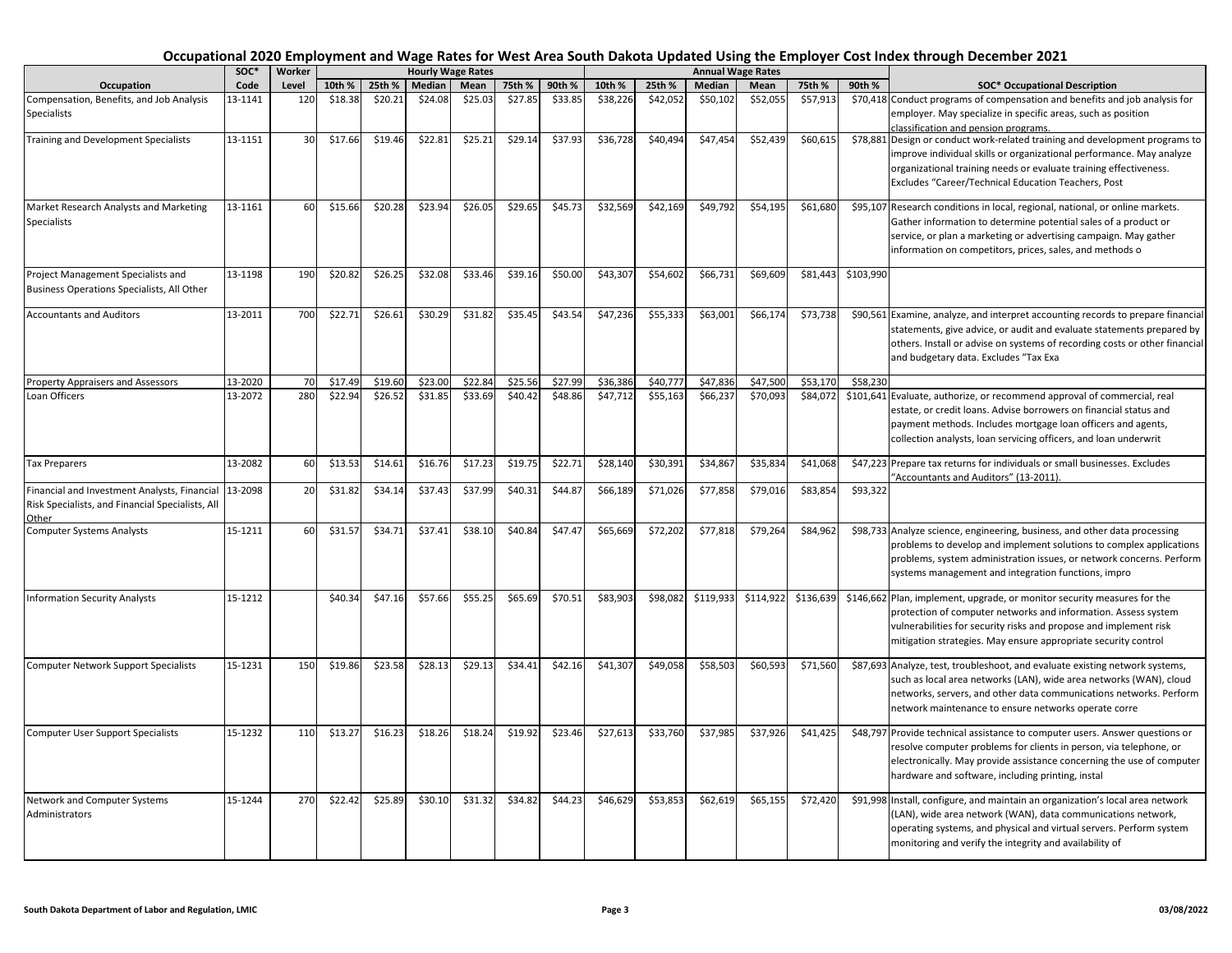|                                                                                   | SOC*    | Worker |         |         |         | <b>Hourly Wage Rates</b> |         |         |          |           |               | <b>Annual Wage Rates</b> |           |           |                                                                                                                                                                                                                                                                                   |
|-----------------------------------------------------------------------------------|---------|--------|---------|---------|---------|--------------------------|---------|---------|----------|-----------|---------------|--------------------------|-----------|-----------|-----------------------------------------------------------------------------------------------------------------------------------------------------------------------------------------------------------------------------------------------------------------------------------|
| Occupation                                                                        | Code    | Level  | 10th %  | 25th %  | Median  | Mean                     | 75th %  | 90th %  | 10th %   | 25th %    | <b>Median</b> | Mean                     | 75th %    | 90th %    | <b>SOC* Occupational Description</b>                                                                                                                                                                                                                                              |
| <b>Computer Programmers</b>                                                       | 15-1251 |        | \$24.97 | \$27.81 | \$31.25 | \$31.99                  | \$37.55 | \$41.39 | \$51,946 | \$57,847  | \$65,004      | \$66.556                 | \$78,111  |           | \$86,101 Create, modify, and test the code and scripts that allow computer<br>applications to run. Work from specifications drawn up by software<br>and web developers or other individuals. May develop and write<br>computer programs to store, locate, and retrieve specific   |
| Software Developers and Software Quality<br><b>Assurance Analysts and Testers</b> | 15-1256 | 190    | \$23.69 | \$26.05 | \$32.36 | \$35.67                  | \$42.13 | \$52.65 | \$49,271 | \$54,196  | \$67,319      | \$74,201                 | \$87,626  | \$109,497 |                                                                                                                                                                                                                                                                                   |
| Web Developers and Digital Interface<br><b>Designers</b>                          | 15-1257 | 10     | \$16.44 | \$18.75 | \$21.94 | \$21.87                  | \$24.77 | \$28.91 | \$34,198 | \$39,002  | \$45,642      | \$45,500                 | \$51,525  | \$60,132  |                                                                                                                                                                                                                                                                                   |
| Computer Occupations, All Other                                                   | 15-1299 | 50     | \$17.51 | \$20.87 | \$35.07 | \$33.59                  | \$42.75 | \$50.36 | \$36,440 | \$43,407  | \$72,956      | \$69,869                 | \$88,91   |           | \$104,738 All computer occupations not listed separately. Excludes "Computer<br>and Information Systems Managers" (11-3021), "Computer Hardware<br>Engineers" (17-2061), "Electrical and Electronics Engineers" (17-2070),<br>"Computer Science Teachers, Postsecondary" (25-1021 |
| Cartographers and Photogrammetrists                                               | 17-1021 | 20     | \$20.85 | \$22.66 | \$25.29 | \$25.65                  | \$28.98 | \$32.04 | \$43,379 | \$47,125  | \$52,623      | \$53,361                 | \$60,276  |           | \$66,634 Research, study, and prepare maps and other spatial data in digital or<br>graphic form for one or more purposes, such as legal, social, political,<br>educational, and design purposes. May work with Geographic<br>Information Systems (GIS). May design and evaluate   |
| <b>Civil Engineers</b>                                                            | 17-2051 | 280    | \$27.71 | \$30.57 | \$35.90 | \$36.92                  | \$42.16 | \$47.26 | \$57,642 | \$63,571  | \$74,671      | \$76,779                 | \$87,696  |           | \$98,299 Perform engineering duties in planning, designing, and overseeing<br>construction and maintenance of building structures and facilities, such<br>as roads, railroads, airports, bridges, harbors, channels, dams,<br>irrigation projects, pipelines, power plants, and   |
| <b>Electrical Engineers</b>                                                       | 17-2071 |        | \$47.87 | \$56.12 | \$61.33 | \$61.03                  | \$67.96 | \$78.98 | \$99,578 | \$116,737 | \$127,561     | \$126,933                | \$141,353 |           | \$164,270 Research, design, develop, test, or supervise the manufacturing and<br>installation of electrical equipment, components, or systems for<br>commercial, industrial, military, or scientific use. Excludes "Computer<br>Hardware Engineers" (17-2061).                    |
| <b>Environmental Engineers</b>                                                    | 17-2081 | 20     | \$24.49 | \$31.48 | \$43.89 | \$45.43                  | \$59.87 | \$63.22 | \$50,927 | \$65,466  | \$91,292      | \$94,507                 | \$124,539 |           | \$131,495 Research, design, plan, or perform engineering duties in the<br>prevention, control, and remediation of environmental hazards using<br>various engineering disciplines. Work may include waste treatment,<br>site remediation, or pollution control technology.         |
| Health and Safety Engineers, Except Mining<br>Safety Engineers and Inspectors     | 17-2111 | 10     | \$29.27 | \$35.11 | \$42.81 | \$43.62                  | \$52.88 | \$61.88 | \$60,891 | \$73,042  | \$89,037      | \$90,728                 | \$109,993 |           | \$128,698 Promote worksite or product safety by applying knowledge of<br>industrial processes, mechanics, chemistry, psychology, and industrial<br>health and safety laws. Includes industrial product safety engineers.                                                          |
| <b>Industrial Engineers</b>                                                       | 17-2112 |        | \$40.24 | \$54.37 | \$58.92 | \$55.52                  | \$63.46 | \$66.19 | \$83,701 | \$113,097 | \$122,550     | \$115,493                | \$132,003 |           | \$137,675 Design, develop, test, and evaluate integrated systems for managing<br>industrial production processes, including human work factors, quality<br>control, inventory control, logistics and material flow, cost analysis,<br>and production coordination. Excludes "Heal |
| Engineers, All Other                                                              | 17-2199 | 20     | \$15.75 | \$33.39 | \$45.67 | \$40.78                  | \$50.65 | \$53.73 | \$32,770 | \$69,446  | \$94,994      | \$84,821                 | \$105,361 |           | \$111,766 All engineers not listed separately. Excludes "Sales Engineers" (41-<br>9031), "Locomotive Engineers" (53-4011), and "Ship Engineers" (53-<br>5031).                                                                                                                    |
| Architectural and Civil Drafters                                                  | 17-3011 | 20     | \$17.74 | \$20.32 | \$21.27 | \$21.37                  | \$21.28 | \$26.09 | \$36,911 | \$42,266  | \$44,259      | \$44,445                 | \$44,269  |           | \$54,281 Prepare detailed drawings of architectural and structural features of<br>buildings or drawings and topographical relief maps used in civil<br>engineering projects, such as highways, bridges, and public works. Use<br>knowledge of building materials, engineering pr  |
| Civil Engineering Technologists and<br>Technicians                                | 17-3022 | 80     | \$18.05 | \$20.77 | \$21.84 | \$22.24                  | \$24.07 | \$25.85 | \$37,542 | \$43,204  | \$45,426      | \$46,264                 | \$50,051  |           | \$53,768 Apply theory and principles of civil engineering in planning, designing,<br>and overseeing construction and maintenance of structures and<br>facilities under the direction of engineering staff or physical scientists.                                                 |
| Surveying and Mapping Technicians                                                 | 17-3031 | 10     | \$13.77 | \$15.30 | \$17.37 | \$17.46                  | \$19.55 | \$22.26 | \$28,632 | \$31,830  | \$36,119      | \$36,325                 | \$40,662  |           | \$46,304 Perform surveying and mapping duties, usually under the direction of<br>an engineer, surveyor, cartographer, or photogrammetrist, to obtain<br>data used for construction, mapmaking, boundary location, mining, or<br>other purposes. May calculate mapmaking informat  |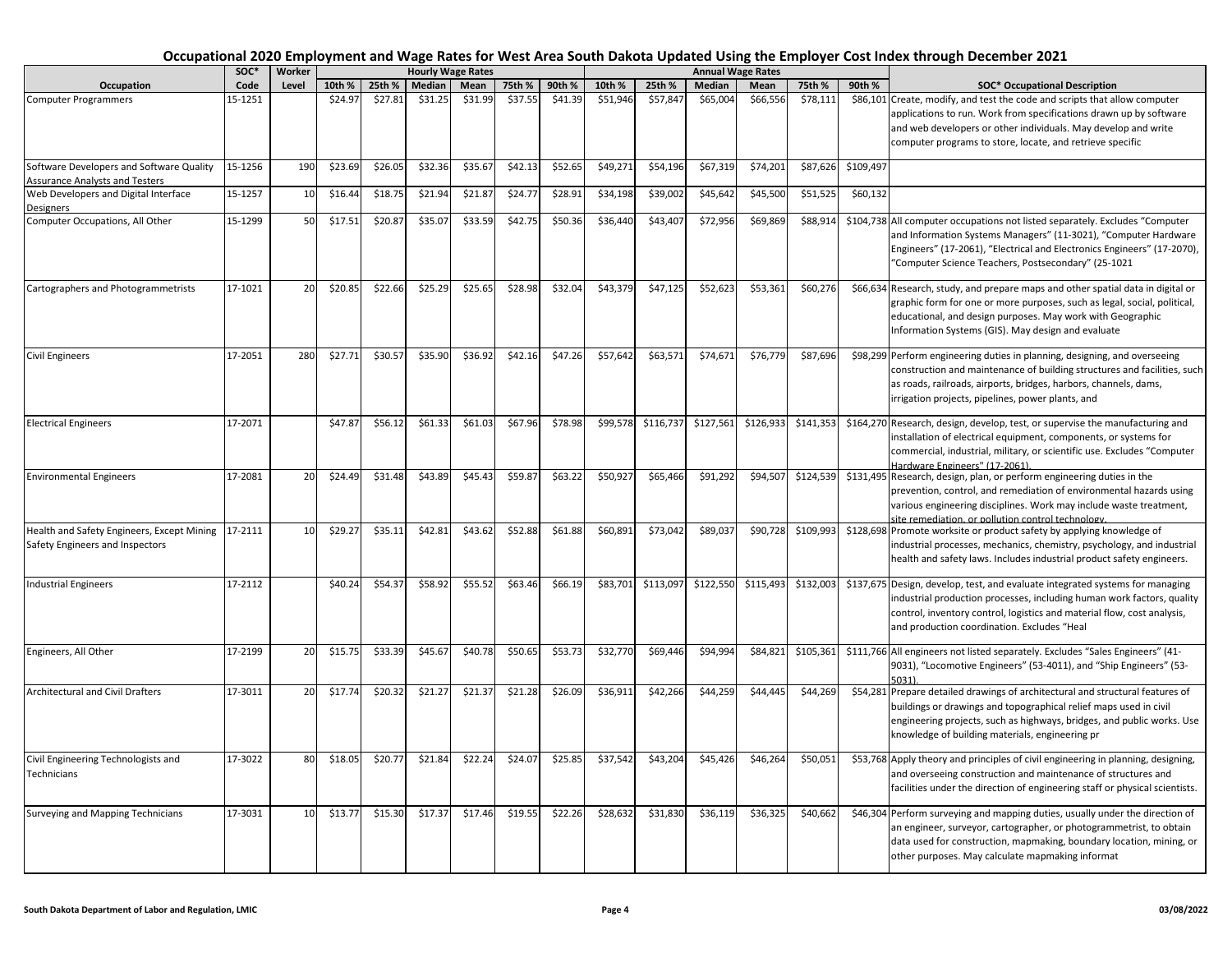|                                                                                          | soc*    | Worker |         |         |         | <b>Hourly Wage Rates</b> |         |         |          |          |               | <b>Annual Wage Rates</b> |          |          |                                                                                                                                                                                                                                                                                    |
|------------------------------------------------------------------------------------------|---------|--------|---------|---------|---------|--------------------------|---------|---------|----------|----------|---------------|--------------------------|----------|----------|------------------------------------------------------------------------------------------------------------------------------------------------------------------------------------------------------------------------------------------------------------------------------------|
| Occupation                                                                               | Code    | Level  | 10th %  | 25th %  | Median  | Mean                     | 75th %  | 90th %  | 10th %   | 25th %   | <b>Median</b> | Mean                     | 75th %   | 90th %   | <b>SOC* Occupational Description</b>                                                                                                                                                                                                                                               |
| Calibration and Engineering Technologists<br>and Technicians, Except Drafters, All Other | 17-3098 | 20     | \$26.70 | \$28.49 | \$32.65 | \$33.19                  | \$34.72 | \$40.93 | \$55,541 | \$59,263 | \$67,912      | \$69,029                 | \$72,222 | \$85,128 |                                                                                                                                                                                                                                                                                    |
| Soil and Plant Scientists                                                                | 19-1013 | 80     | \$21.33 | \$24.61 | \$30.01 | \$30.82                  | \$36.53 | \$42.06 | \$44,359 | \$51,195 | \$62,415      | \$64,102                 | \$75,978 |          | \$87,495 Conduct research in breeding, physiology, production, yield, and<br>management of crops and agricultural plants or trees, shrubs, and<br>nursery stock, their growth in soils, and control of pests; or study the<br>chemical, physical, biological, and mineralogical    |
| Zoologists and Wildlife Biologists                                                       | 19-1023 | 60     |         |         |         |                          |         |         |          |          |               |                          |          |          | Study the origins, behavior, diseases, genetics, and life processes of<br>animals and wildlife. May specialize in wildlife research and<br>management. May collect and analyze biological data to determine the<br>environmental effects of present and potential use o            |
| Biological Scientists, All Other                                                         | 19-1029 | 60     | \$14.04 | \$30.26 | \$35.54 | \$34.48                  | \$41.32 | \$46.48 | \$29,196 | \$62,949 | \$73,932      | \$71,714                 | \$85,93  |          | \$96,677 All biological scientists not listed separately.                                                                                                                                                                                                                          |
| <b>Conservation Scientists</b>                                                           | 19-1031 | 130    | \$23.12 | \$26.71 | \$33.07 | \$33.18                  | \$40.02 | \$42.01 | \$48,094 | \$55,550 | \$68,797      | \$69,019                 | \$83,239 |          | \$87,379 Manage, improve, and protect natural resources to maximize their use<br>without damaging the environment. May conduct soil surveys and<br>develop plans to eliminate soil erosion or to protect rangelands. May<br>instruct farmers, agricultural production managers,    |
| Chemists                                                                                 | 19-2031 | 20     | \$22.91 | \$27.70 | \$29.39 | \$32.50                  | \$32.88 | \$53.47 | \$47,653 | \$57,611 | \$61,120      | \$67,588                 | \$68,391 |          | \$111,206 Conduct qualitative and quantitative chemical analyses or experiments<br>in laboratories for quality or process control or to develop new<br>products or knowledge. Excludes "Biochemists and Biophysicists" (19-<br>1021) and "Geoscientists, Except Hydrologists and G |
| Environmental Scientists and Specialists,<br><b>Including Health</b>                     | 19-2041 | 80     | \$23.94 | \$26.69 | \$30.24 | \$31.14                  | \$34.00 | \$40.18 | \$49,805 | \$55,509 | \$62,892      | \$64,770                 | \$70,710 |          | \$83,573 Conduct research or perform investigation for the purpose of<br>identifying, abating, or eliminating sources of pollutants or hazards that<br>affect either the environment or public health. Using knowledge of<br>various scientific disciplines, may collect, synthe   |
| Clinical, Counseling, and School<br>Psychologists                                        | 19-3031 | 20     | \$26.61 | \$28.43 | \$31.87 | \$33.90                  | \$37.81 | \$41.68 | \$55,353 | \$59,153 | \$66,294      | \$70,521                 | \$78,652 |          | \$86,698 Diagnose and treat mental disorders; learning disabilities; and<br>cognitive, behavioral, and emotional problems, using individual, child,<br>family, and group therapies. May design and implement behavior<br>modification programs.                                    |
| Jrban and Regional Planners                                                              | 19-3051 | 50     | \$23.17 | \$24.92 | \$26.62 | \$28.40                  | \$29.44 | \$34.31 | \$48,204 | \$51,837 | \$55,359      | \$59,073                 | \$61,230 |          | \$71,371 Develop comprehensive plans and programs for use of land and<br>physical facilities of jurisdictions, such as towns, cities, counties, and<br>metropolitan areas.                                                                                                         |
| Anthropologists and Archeologists                                                        | 19-3091 |        | \$26.70 | \$31.62 | \$36.84 | \$35.75                  | \$42.00 | \$43.89 | \$55,544 | \$65,769 | \$76,630      | \$74,360                 | \$87,361 |          | \$91,298 Study the origin, development, and behavior of human beings. May<br>study the way of life, language, or physical characteristics of people in<br>various parts of the world. May engage in systematic recovery and<br>examination of material evidence, such as tools o   |
| Social Scientists and Related Workers, All<br>Other                                      | 19-3099 | 30     | \$26.71 | \$32.31 | \$34.72 | \$35.00                  | \$41.31 | \$42.01 | \$55,557 | \$67,205 | \$72,214      | \$72,790                 | \$85,924 |          | \$87,373 All social scientists and related workers not listed separately.                                                                                                                                                                                                          |
| Agricultural and Food Science Technicians                                                | 19-4010 | 20     | \$13.62 | \$15.15 | \$17.28 | \$17.17                  | \$19.16 | \$20.42 | \$28,328 | \$31,520 | \$35,955      | \$35,705                 | \$39,857 | \$42,484 |                                                                                                                                                                                                                                                                                    |
| <b>Biological Technicians</b>                                                            | 19-4021 | 40     | \$14.29 | \$17.62 | \$17.63 | \$18.07                  | \$17.81 | \$21.84 | \$29,731 | \$36,649 | \$36,660      | \$37,581                 | \$37,042 |          | \$45,419 Assist biological and medical scientists. Set up, operate, and maintain<br>laboratory instruments and equipment, monitor experiments, collect<br>data and samples, make observations, and calculate and record results.<br>May analyze organic substances, such as bloo   |
| <b>Environmental Science and Protection</b><br>Technicians, Including Health             | 19-4042 | 30     | \$11.08 | \$12.73 | \$16.60 | \$16.06                  | \$18.73 | \$20.25 | \$23,031 | \$26,475 | \$34,533      | \$33,408                 | \$38,968 |          | \$42,119 Perform laboratory and field tests to monitor the environment and<br>investigate sources of pollution, including those that affect health,<br>under the direction of an environmental scientist, engineer, or other<br>specialist. May collect samples of gases, soil.    |
| Forest and Conservation Technicians                                                      | 19-4071 | 160    | \$14.03 | \$15.76 | \$17.82 | \$20.21                  | \$24.74 | \$29.82 | \$29,187 | \$32,774 | \$37,054      | \$42,041                 | \$51,466 |          | \$62,033 Provide technical assistance regarding the conservation of soil, water,<br>forests, or related natural resources. May compile data pertaining to<br>size, content, condition, and other characteristics of forest tracts under<br>the direction of foresters, or train    |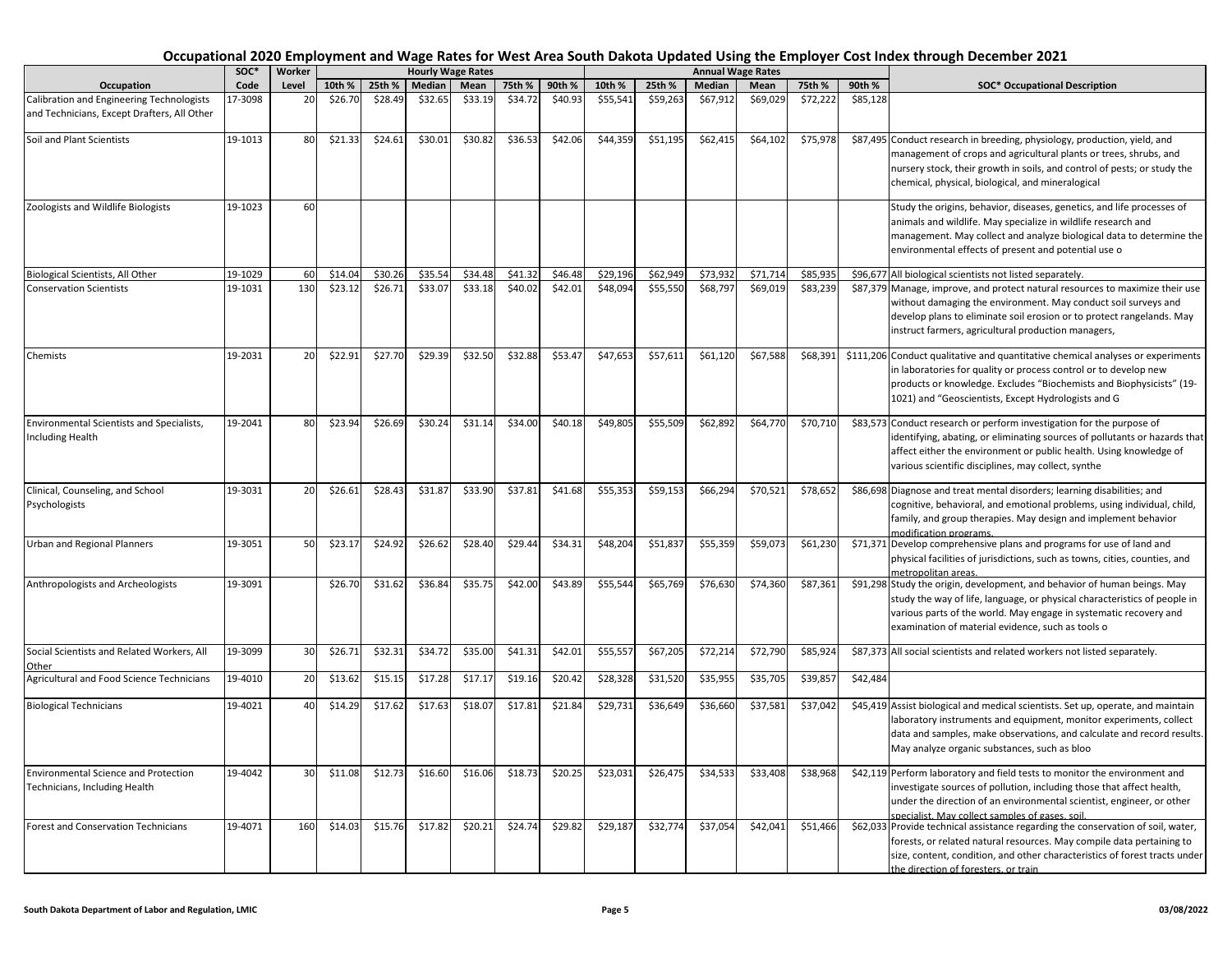|                                                                  | SOC*               | Worker    |         |         | <b>Hourly Wage Rates</b> |         |         |         |          |                      |               | <b>Annual Wage Rates</b> |           |          |                                                                                                                                    |
|------------------------------------------------------------------|--------------------|-----------|---------|---------|--------------------------|---------|---------|---------|----------|----------------------|---------------|--------------------------|-----------|----------|------------------------------------------------------------------------------------------------------------------------------------|
| Occupation                                                       | Code               | Level     | 10th %  | 25th %  | Median                   | Mean    | 75th %  | 90th %  | 10th %   | 25th %               | <b>Median</b> | Mean                     | 75th %    | 90th %   | <b>SOC* Occupational Description</b>                                                                                               |
| Educational, Guidance, and Career                                | 21-1012            | 150       | \$16.45 | \$18.03 | \$20.62                  | \$21.34 | \$24.32 | \$26.83 | \$34,214 | \$37,490             | \$42,888      | \$44,374                 | \$50,583  |          | \$55,799 Advise and assist students and provide educational and vocational                                                         |
| <b>Counselors and Advisors</b>                                   |                    |           |         |         |                          |         |         |         |          |                      |               |                          |           |          | guidance services.                                                                                                                 |
| Marriage and Family Therapists                                   | 21-1013            | 20        | \$14.94 | \$16.75 | \$19.31                  | \$19.59 | \$22.75 | \$25.06 | \$31,070 | \$34,825             | \$40,169      | \$40,758                 | \$47,331  |          | \$52,142 Diagnose and treat mental and emotional disorders, whether cognitive,                                                     |
|                                                                  |                    |           |         |         |                          |         |         |         |          |                      |               |                          |           |          | affective, or behavioral, within the context of marriage and family                                                                |
|                                                                  |                    |           |         |         |                          |         |         |         |          |                      |               |                          |           |          | systems. Apply psychotherapeutic and family systems theories and                                                                   |
|                                                                  |                    |           |         |         |                          |         |         |         |          |                      |               |                          |           |          | techniques in the delivery of services to individua                                                                                |
|                                                                  |                    |           |         |         |                          |         |         |         |          |                      |               |                          |           |          |                                                                                                                                    |
| Substance abuse, behavioral disorder, and                        | 21-1018            | 150       | \$16.10 | \$18.06 | \$21.29                  | \$22.56 | \$25.45 | \$33.00 | \$33,473 | \$37,573             | \$44,291      | \$46,932                 | \$52,938  | \$68,650 |                                                                                                                                    |
| mental health counselors                                         |                    |           |         |         |                          |         |         |         |          |                      |               |                          |           |          |                                                                                                                                    |
| Child, Family, and School Social Workers                         | 21-1021            | 390       | \$14.14 | \$16.57 | \$20.63                  | \$20.55 | \$23.81 | \$27.37 | \$29,415 | \$34,472             | \$42,923      | \$42,740                 | \$49,531  |          | \$56,933 Provide social services and assistance to improve the social and                                                          |
|                                                                  |                    |           |         |         |                          |         |         |         |          |                      |               |                          |           |          | psychological functioning of children and their families and to                                                                    |
|                                                                  |                    |           |         |         |                          |         |         |         |          |                      |               |                          |           |          | maximize the family well-being and the academic functioning of                                                                     |
|                                                                  |                    |           |         |         |                          |         |         |         |          |                      |               |                          |           |          | children. May assist parents, arrange adoptions, and find fost                                                                     |
|                                                                  |                    |           |         |         |                          |         |         |         |          |                      |               |                          |           |          |                                                                                                                                    |
| <b>Healthcare Social Workers</b>                                 | 21-1022            | 90        | \$14.17 | \$16.41 | \$18.47                  | \$19.41 | \$20.97 | \$28.09 | \$29,486 | \$34,146             | \$38,415      | \$40,386                 | \$43,618  |          | \$58,420 Provide individuals, families, and groups with the psychosocial support                                                   |
|                                                                  |                    |           |         |         |                          |         |         |         |          |                      |               |                          |           |          | needed to cope with chronic, acute, or terminal illnesses. Services                                                                |
|                                                                  |                    |           |         |         |                          |         |         |         |          |                      |               |                          |           |          | include advising family caregivers. Provide patients with information                                                              |
|                                                                  |                    |           |         |         |                          |         |         |         |          |                      |               |                          |           |          | and counseling, and make referrals for other                                                                                       |
|                                                                  |                    |           |         |         |                          |         |         |         |          |                      |               |                          |           |          |                                                                                                                                    |
| Mental Health and Substance Abuse Social                         | 21-1023            | <b>20</b> | \$16.52 | \$17.49 | \$19.11                  | \$19.72 | \$22.11 | \$25.46 | \$34,359 | \$36,381             | \$39,751      | \$41,020                 | \$45,992  |          | \$52,965 Assess and treat individuals with mental, emotional, or substance                                                         |
| Workers                                                          |                    |           |         |         |                          |         |         |         |          |                      |               |                          |           |          | abuse problems, including abuse of alcohol, tobacco, and/or other                                                                  |
|                                                                  |                    |           |         |         |                          |         |         |         |          |                      |               |                          |           |          | drugs. Activities may include individual and group therapy, crisis                                                                 |
|                                                                  |                    |           |         |         |                          |         |         |         |          |                      |               |                          |           |          | intervention, case management, client advocacy, prevent                                                                            |
|                                                                  |                    |           | \$26.71 | \$30.78 | \$35.54                  | \$36.06 | \$41.32 | \$43.89 | \$55,552 |                      | \$73,939      | \$74.993                 | \$85.937  |          |                                                                                                                                    |
| Social Workers, All Other<br><b>Health Education Specialists</b> | 21-1029<br>21-1091 | 20<br>20  | \$15.35 | \$17.26 | \$19.91                  | \$22.75 | \$25.55 | \$37.69 | \$31,934 | \$64,018<br>\$35,914 | \$41,399      | \$47,326                 | \$53,137  |          | \$91,302 All social workers not listed separately.<br>\$78,411 Provide and manage health education programs that help individuals, |
|                                                                  |                    |           |         |         |                          |         |         |         |          |                      |               |                          |           |          | families, and their communities maximize and maintain healthy                                                                      |
|                                                                  |                    |           |         |         |                          |         |         |         |          |                      |               |                          |           |          |                                                                                                                                    |
|                                                                  |                    |           |         |         |                          |         |         |         |          |                      |               |                          |           |          | lifestyles. Use data to identify community needs prior to planning,                                                                |
|                                                                  |                    |           |         |         |                          |         |         |         |          |                      |               |                          |           |          | implementing, monitoring, and evaluating programs design                                                                           |
| Social and Human Service Assistants                              | 21-1093            | 210       | \$10.65 | \$11.65 | \$13.65                  | \$14.99 | \$16.59 | \$20.95 | \$22,146 | \$24,243             | \$28,397      | \$31,197                 | \$34,511  |          | \$43,572 Assist other social and human service providers in providing client                                                       |
|                                                                  |                    |           |         |         |                          |         |         |         |          |                      |               |                          |           |          | services in a wide variety of fields, such as psychology, rehabilitation,                                                          |
|                                                                  |                    |           |         |         |                          |         |         |         |          |                      |               |                          |           |          | or social work, including support for families. May assist clients in                                                              |
|                                                                  |                    |           |         |         |                          |         |         |         |          |                      |               |                          |           |          | identifying and obtaining available benefi                                                                                         |
| Lawyers                                                          | 23-1011            | 160       | \$32.41 | \$36.06 | \$42.34                  | \$43.02 | \$48.30 | \$53.07 | \$67,429 | \$74,991             | \$88,052      | \$89,474                 | \$100,466 |          | \$110,383 Represent clients in criminal and civil litigation and other legal                                                       |
|                                                                  |                    |           |         |         |                          |         |         |         |          |                      |               |                          |           |          | proceedings, draw up legal documents, or manage or advise clients on                                                               |
|                                                                  |                    |           |         |         |                          |         |         |         |          |                      |               |                          |           |          | legal transactions. May specialize in a single area or may practice                                                                |
|                                                                  |                    |           |         |         |                          |         |         |         |          |                      |               |                          |           |          | broadly in many areas of law.                                                                                                      |
| Judges, Magistrate Judges, and Magistrates                       | 23-1023            | 10        | \$36.37 | \$41.45 | \$46.92                  | \$46.13 | \$52.90 | \$53.36 | \$75,652 | \$86,220             | \$97,601      | \$95,950                 | \$110,035 |          | \$110,988 Arbitrate, advise, adjudicate, or administer justice in a court of law.                                                  |
|                                                                  |                    |           |         |         |                          |         |         |         |          |                      |               |                          |           |          | May sentence defendant in criminal cases according to government                                                                   |
|                                                                  |                    |           |         |         |                          |         |         |         |          |                      |               |                          |           |          | statutes or sentencing guidelines. May determine liability of defendant                                                            |
|                                                                  |                    |           |         |         |                          |         |         |         |          |                      |               |                          |           |          | in civil cases. May perform wedding ceremonie                                                                                      |
|                                                                  |                    |           |         |         |                          |         |         |         |          |                      |               |                          |           |          |                                                                                                                                    |
| Paralegals and Legal Assistants                                  | 23-2011            | 70        | \$21.07 | \$25.98 | \$28.76                  | \$27.76 | \$30.73 | \$32.59 | \$43,823 | \$54,026             | \$59,827      | \$57,741                 | \$63,933  |          | \$67,790 Assist lawyers by investigating facts, preparing legal documents, or                                                      |
|                                                                  |                    |           |         |         |                          |         |         |         |          |                      |               |                          |           |          | researching legal precedent. Conduct research to support a legal                                                                   |
|                                                                  |                    |           |         |         |                          |         |         |         |          |                      |               |                          |           |          | proceeding, to formulate a defense, or to initiate legal action. Excludes                                                          |
|                                                                  |                    |           |         |         |                          |         |         |         |          |                      |               |                          |           |          | "Legal Secretaries" (43-6012)                                                                                                      |
| Title Examiners, Abstractors, and Searchers                      | 23-2093            | 40        | \$15.99 | \$17.35 | \$19.35                  | \$23.91 | \$28.01 | \$41.93 | \$33,262 | \$36,078             | \$40,254      | \$49,728                 | \$58,277  |          | \$87,216 Search real estate records, examine titles, or summarize pertinent legal                                                  |
|                                                                  |                    |           |         |         |                          |         |         |         |          |                      |               |                          |           |          | or insurance documents or details for a variety of purposes. May                                                                   |
|                                                                  |                    |           |         |         |                          |         |         |         |          |                      |               |                          |           |          | compile lists of mortgages, contracts, and other instruments pertaining                                                            |
|                                                                  |                    |           |         |         |                          |         |         |         |          |                      |               |                          |           |          | to titles by searching public and private re                                                                                       |
|                                                                  |                    |           |         |         |                          |         |         |         |          |                      |               |                          |           |          |                                                                                                                                    |
| <b>Business Teachers, Postsecondary</b>                          | 25-1011            | 40        |         |         |                          |         |         |         | \$49,216 | \$56,116             | \$63,530      | \$67,836                 | \$73,443  |          | \$99,190 Teach courses in business administration and management, such as                                                          |
|                                                                  |                    |           |         |         |                          |         |         |         |          |                      |               |                          |           |          | accounting, finance, human resources, labor and industrial relations,                                                              |
|                                                                  |                    |           |         |         |                          |         |         |         |          |                      |               |                          |           |          | marketing, and operations research. Includes both teachers primarily                                                               |
|                                                                  |                    |           |         |         |                          |         |         |         |          |                      |               |                          |           |          | engaged in teaching and those who do a combination                                                                                 |
|                                                                  |                    |           |         |         |                          |         |         |         |          |                      |               |                          |           |          |                                                                                                                                    |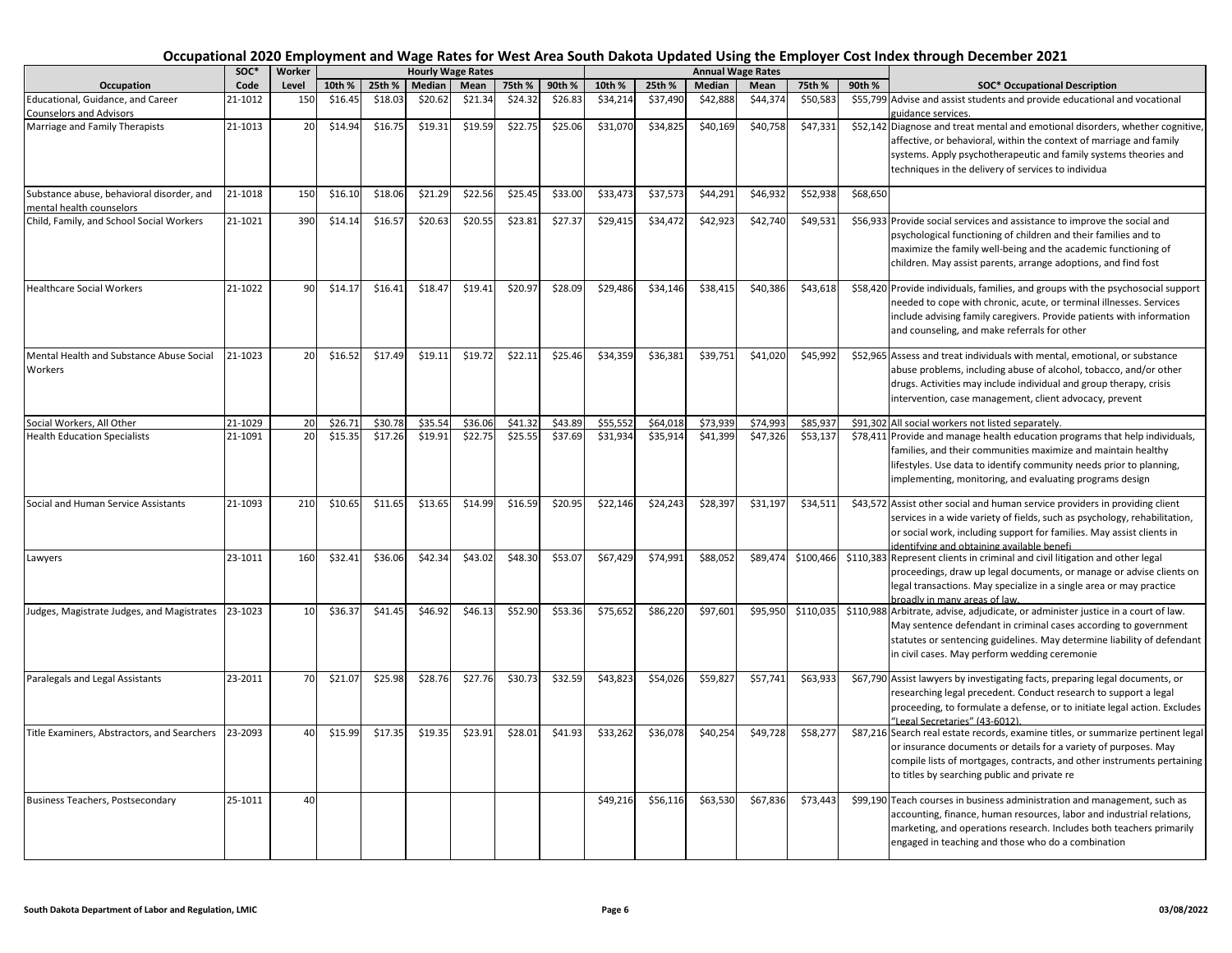|                                                                             | soc*    | Worker |         |         |               | <b>Hourly Wage Rates</b> |         |         |          |          |          | <b>Annual Wage Rates</b> |          |        |                                                                                                                                                                                                                                                                                   |
|-----------------------------------------------------------------------------|---------|--------|---------|---------|---------------|--------------------------|---------|---------|----------|----------|----------|--------------------------|----------|--------|-----------------------------------------------------------------------------------------------------------------------------------------------------------------------------------------------------------------------------------------------------------------------------------|
| Occupation                                                                  | Code    | Level  | 10th %  | 25th %  | <b>Median</b> | Mean                     | 75th %  | 90th %  | 10th %   | 25th %   | Median   | Mean                     | 75th %   | 90th % | <b>SOC* Occupational Description</b>                                                                                                                                                                                                                                              |
| Mathematical Science Teachers,<br>Postsecondary                             | 25-1022 | 20     |         |         |               |                          |         |         | \$46,688 | \$51,488 | \$59,829 | \$62,219                 | \$71,603 |        | \$83,078 Teach courses pertaining to mathematical concepts, statistics, and<br>actuarial science and to the application of original and standardized<br>mathematical techniques in solving specific problems and situations.<br>Includes both teachers primarily engaged in teac  |
| Biological Science Teachers, Postsecondary                                  | 25-1042 | 20     |         |         |               |                          |         |         | \$55,756 | \$61,853 | \$73,497 | \$78,386                 | \$95,281 |        | \$107,747 Teach courses in biological sciences. Includes both teachers primarily<br>engaged in teaching and those who do a combination of teaching and<br>research.                                                                                                               |
| <b>Education Teachers, Postsecondary</b>                                    | 25-1081 | 20     |         |         |               |                          |         |         | \$47,389 | \$53,179 | \$60,332 | \$61,156                 | \$68,703 |        | \$79,125 Teach courses pertaining to education, such as counseling, curriculum,<br>guidance, instruction, teacher education, and teaching English as a<br>second language. Includes both teachers primarily engaged in teaching<br>and those who do a combination of teaching an  |
| Communications Teachers, Postsecondary                                      | 25-1122 | 20     |         |         |               |                          |         |         | \$46,759 | \$52,003 | \$64,504 | \$67,166                 | \$78,863 |        | \$93,096 Teach courses in communications, such as organizational<br>communications, public relations, radio/television broadcasting, and<br>journalism. Includes both teachers primarily engaged in teaching and<br>those who do a combination of teaching and research.          |
| English Language and Literature Teachers,<br>Postsecondary                  | 25-1123 | 30     |         |         |               |                          |         |         | \$48,718 | \$55,139 | \$61,83  | \$64,732                 | \$69,484 |        | \$91,631 Teach courses in English language and literature, including linguistics<br>and comparative literature. Includes both teachers primarily engaged<br>in teaching and those who do a combination of teaching and research.                                                  |
| Preschool Teachers, Except Special<br>Education                             | 25-2011 | 250    | \$11.77 | \$13.56 | \$15.46       | \$16.65                  | \$18.78 | \$24.35 | \$24,481 | \$28,196 | \$32,151 | \$34,63                  | \$39,074 |        | \$50,642 Instruct preschool-aged students, following curricula or lesson plans, in<br>activities designed to promote social, physical, and intellectual growth.<br>Excludes "Special Education Teachers" (25-2050), "Substitute Teachers,<br>Short-Term" (25-3031), and "Childca  |
| Kindergarten Teachers, Except Special<br>Education                          | 25-2012 | 150    |         |         |               |                          |         |         | \$35,367 | \$37,845 | \$41,974 | \$42,65                  | \$48,204 |        | \$52,621 Teach academic and social skills to kindergarten students. Excludes<br>"Special Education Teachers" (25-2050) and "Substitute Teachers,<br>Short-Term" (25-3031)                                                                                                         |
| Elementary School Teachers, Except Special 25-2021<br>Education             |         | 950    |         |         |               |                          |         |         | \$31,826 | \$36,936 | \$42,852 | \$43,57                  | \$50,678 |        | \$57,113 Teach academic and social skills to students at the elementary school<br>level. Excludes "Special Education Teachers" (25-2050) and "Substitute<br>Teachers. Short-Term" (25-3031).                                                                                      |
| Middle School Teachers, Except Special and<br>Career/Technical Education    | 25-2022 | 380    |         |         |               |                          |         |         | \$36,436 | \$40,370 | \$46,172 | \$46,540                 | \$52,109 |        | \$58,965 Teach one or more subjects to students at the middle, intermediate, or<br>junior high school level. Excludes "Career/Technical Education<br>Teachers, Middle School" (25-2023), "Special Education Teachers" (25-<br>2050), and "Substitute Teachers, Short Term" (25-30 |
| Secondary School Teachers, Except Special<br>and Career/Technical Education | 25-2031 | 700    |         |         |               |                          |         |         | \$35,430 | \$39,128 | \$45,279 | \$45,813                 | \$51,956 |        | \$59,148 Teach one or more subjects to students at the secondary school level.<br>Excludes "Career/Technical Education Teachers, Secondary School" (25<br>2032), "Special Education Teachers" (25-2050), and "Substitute<br>Teachers, Short-Term" (25-3031).                      |
| Career/Technical Education Teachers,<br>Secondary School                    | 25-2032 | 80     |         |         |               |                          |         |         | \$38,374 | \$43,715 | \$48,145 | \$47,711                 | \$52,575 |        | \$55,958 Teach occupational, vocational, career, or technical subjects to<br>students at the secondary school level. Excludes "Special Education<br>Teachers" (25-2050), and "Substitute Teachers, Short-Term" (25-3031).                                                         |
| Special Education Teachers, Kindergarten<br>and Elementary School           | 25-2052 | 170    |         |         |               |                          |         |         | \$35,798 | \$38,676 | \$43,623 | \$45,658                 | \$51,958 |        | \$59,999 Teach elementary school subjects to educationally and physically<br>handicapped students. Includes teachers who specialize and work with<br>audibly and visually handicapped students and those who teach basic<br>academic and life processes skills to the mentally i  |
| Special Education Teachers, Middle School                                   | 25-2057 | 60     |         |         |               |                          |         |         | \$36,714 | \$40,815 | \$46,293 | \$47,771                 | \$51,834 |        | \$64,527 Teach academic, social, and life skills to middle school students with<br>learning, emotional, or physical disabilities. Includes teachers who<br>specialize and work with students who are blind or have visual<br>impairments; students who are deaf or have hearing   |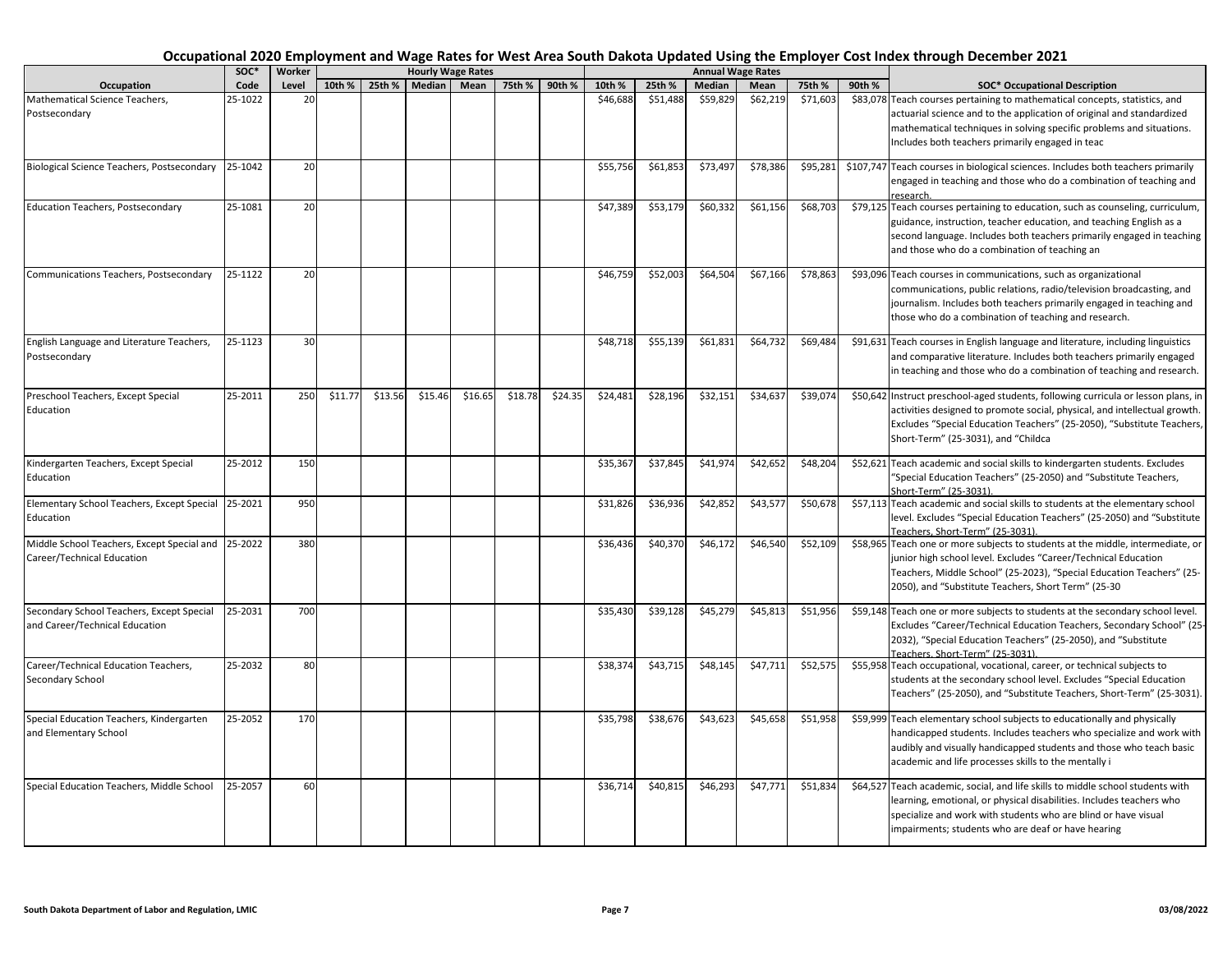|                                                                                                     | $SOC*$  | Worker          |         |         | <b>Hourly Wage Rates</b> |         |         |         |          |          |               | <b>Annual Wage Rates</b> |          |          |                                                                                                                                                                                                                                                                                   |
|-----------------------------------------------------------------------------------------------------|---------|-----------------|---------|---------|--------------------------|---------|---------|---------|----------|----------|---------------|--------------------------|----------|----------|-----------------------------------------------------------------------------------------------------------------------------------------------------------------------------------------------------------------------------------------------------------------------------------|
| Occupation                                                                                          | Code    | Level           | 10th %  | 25th %  | Median I                 | Mean    | 75th %  | 90th %  | 10th %   | 25th %   | <b>Median</b> | Mean                     | 75th %   | 90th %   | <b>SOC* Occupational Description</b>                                                                                                                                                                                                                                              |
| Special Education Teachers, Secondary<br>School                                                     | 25-2058 | 90              |         |         |                          |         |         |         | \$36,560 | \$40,677 | \$46,484      | \$46,165                 | \$51,850 |          | \$55,375 Teach academic, social, and life skills to secondary school students<br>with learning, emotional, or physical disabilities. Includes teachers who<br>specialize and work with students who are blind or have visual<br>impairments; students who are deaf or have heari  |
| Adult Basic Education, Adult Secondary<br>Education, and English as a Second<br>anguage Instructors | 25-3011 | 80              | \$14.17 | \$16.01 | \$18.46                  | \$18.91 | \$21.38 | \$25.29 | \$29,481 | \$33,302 | \$38,394      | \$39,344                 | \$44,466 |          | \$52,603 Teach or instruct out-of-school youths and adults in basic education,<br>literacy, or English as a Second Language classes, or in classes for<br>earning a high school equivalency credential.                                                                           |
| Self-Enrichment Teachers                                                                            | 25-3021 |                 | \$13.62 | \$15.81 | \$18.15                  | \$18.36 | \$20.07 | \$23.81 | \$28,336 | \$32,898 | \$37,763      | \$38,196                 | \$41,735 |          | \$49,527 Teach or instruct individuals or groups for the primary purpose of self-<br>enrichment or recreation, rather than for an occupational objective,<br>educational attainment, competition, or fitness. Excludes "Coaches and<br>Scouts" (27-2022) and "Exercise Trainers a |
| Substitute Teachers, Short-Term                                                                     | 25-3031 | 230             | \$11.46 | \$13.10 | \$14.43                  | \$14.52 | \$15.75 | \$18.05 | \$23,831 | \$27,259 | \$30,014      | \$30,202                 | \$32,769 |          | \$37,548 Teach students on a short-term basis as a temporary replacement for a<br>regular classroom teacher, typically using the regular teacher's lesson<br>plan. Excludes long-term substitute teachers who perform all the<br>duties of a regular teacher; these teachers are  |
| Archivists                                                                                          | 25-4011 | 10 <sup>1</sup> | \$16.56 | \$18.61 | \$19.86                  | \$19.92 | \$21.27 | \$24.37 | \$34,438 | \$38,702 | \$41.306      | \$41,429                 | \$44,254 |          | \$50,682 Appraise, edit, and direct safekeeping of permanent records and<br>historically valuable documents. Participate in research activities based<br>on archival materials.                                                                                                   |
| Curators                                                                                            | 25-4012 | 20              | \$17.72 | \$19.71 | \$22.56                  | \$24.32 | \$28.03 | \$32.86 | \$36,859 | \$40,996 | \$46,941      | \$50,580                 | \$58,304 |          | \$68,363 Administer collections, such as artwork, collectibles, historic items, or<br>scientific specimens of museums or other institutions. May conduct<br>instructional, research, or public service activities of institution.                                                 |
| Museum Technicians and Conservators                                                                 | 25-4013 | 20              | \$11.04 | \$12.42 | \$13.95                  | \$14.01 | \$15.41 | \$17.46 | \$22,950 | \$25,847 | \$29,026      | \$29,126                 | \$32,058 |          | \$36,322 Restore, maintain, or prepare objects in museum collections for<br>storage, research, or exhibit. May work with specimens such as fossils,<br>skeletal parts, or botanicals; or artifacts, textiles, or art. May identify<br>and record objects or install and arrange   |
| Librarians and Media Collections Specialists                                                        | 25-4022 | 180             | \$13.70 | \$14.72 | \$16.37                  | \$18.27 | \$20.42 | \$26.16 | \$28,504 | \$30,616 | \$34,039      | \$38,012                 | \$42,485 |          | \$54,408 Administer and maintain libraries or collections of information, for<br>public or private access through reference or borrowing. Work in a<br>variety of settings, such as educational institutions, museums, and<br>corporations, and with various types of informatio  |
| Library Technicians                                                                                 | 25-4031 | 150             | \$9.96  | \$10.45 | \$11.62                  | \$12.13 | \$12.89 | \$15.48 | \$20,735 | \$21,730 | \$24,168      | \$25,223                 | \$26,830 |          | \$32,192 Assist librarians by helping readers in the use of library catalogs,<br>databases, and indexes to locate books and other materials; and by<br>answering questions that require only brief consultation of standard<br>reference. Compile records; sort and shelve books  |
| <b>Instructional Coordinators</b>                                                                   | 25-9031 | 70              | \$24.56 | \$28.39 | \$32.72                  | \$34.22 | \$38.16 | \$45.86 | \$51,093 | \$59,047 | \$68,047      | \$71,168                 | \$79,360 |          | \$95,399 Develop instructional material, coordinate educational content, and<br>incorporate current technology into instruction in order to provide<br>guidelines to educators and instructors for developing curricula and<br>conducting courses. May train and coach teachers.  |
| Teaching Assistants, Except Postsecondary                                                           | 25-9045 | 1,010           |         |         |                          |         |         |         | \$21,306 | \$23,547 | \$27,356      | \$28,357                 | \$32,087 | \$37,610 |                                                                                                                                                                                                                                                                                   |
| Educational Instruction and Library Workers,<br>All Other                                           | 25-9099 | 60              | \$14.82 | \$18.88 | \$22.70                  | \$20.78 | \$23.39 | \$23.39 | \$30,824 | \$39,273 | \$47,211      | \$43,217                 | \$48,649 |          | \$48,656 All educational instruction and library workers not listed separately.                                                                                                                                                                                                   |
| Craft Artists                                                                                       | 27-1012 |                 | \$10.31 | \$13.53 | \$16.80                  | \$18.14 | \$21.65 | \$29.21 | \$21,450 | \$28,159 | \$34,938      | \$37,733                 | \$45,041 |          | \$60,761 Create or reproduce handmade objects for sale and exhibition using a<br>variety of techniques, such as welding, weaving, pottery, and<br>needlecraft.                                                                                                                    |
| <b>Floral Designers</b>                                                                             | 27-1023 |                 | \$11.42 | \$13.72 | \$16.85                  | \$16.06 | \$18.79 | \$19.96 | \$23,771 | \$28,556 | \$35,046      | \$33,418                 | \$39,097 |          | \$41,528 Design, cut, and arrange live, dried, or artificial flowers and foliage.                                                                                                                                                                                                 |
| <b>Graphic Designers</b>                                                                            | 27-1024 | 50              | \$12.28 | \$14.06 | \$16.38                  | \$16.99 | \$19.46 | \$23.22 | \$25,551 | \$29,251 | \$34,067      | \$35,340                 | \$40,471 |          | \$48,281 Design or create graphics to meet specific commercial or promotional<br>needs, such as packaging, displays, or logos. May use a variety of<br>mediums to achieve artistic or decorative effects. Excludes "Web and<br>Digital Interface Designers" (15-1255).            |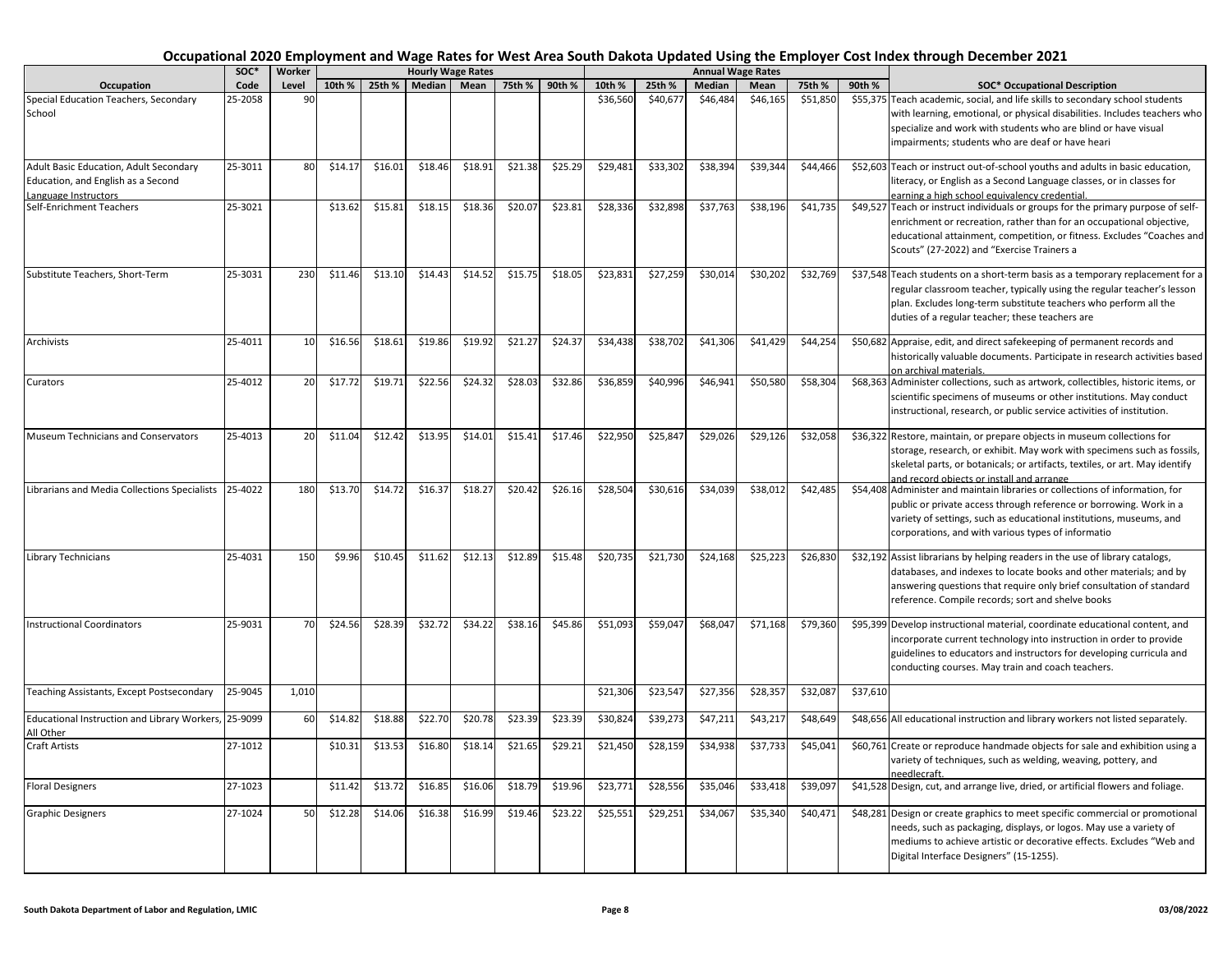|                                                       | SOC*    | Worker |         |         |         | <b>Hourly Wage Rates</b> |          |          |           |           |               | <b>Annual Wage Rates</b> |           |        |                                                                                                                                                                                                                                                                                   |
|-------------------------------------------------------|---------|--------|---------|---------|---------|--------------------------|----------|----------|-----------|-----------|---------------|--------------------------|-----------|--------|-----------------------------------------------------------------------------------------------------------------------------------------------------------------------------------------------------------------------------------------------------------------------------------|
| Occupation                                            | Code    | Level  | 10th %  | 25th %  | Median  | Mean                     | 75th %   | 90th %   | 10th %    | 25th %    | <b>Median</b> | Mean                     | 75th %    | 90th % | <b>SOC* Occupational Description</b>                                                                                                                                                                                                                                              |
| <b>Coaches and Scouts</b>                             | 27-2022 | 90     |         |         |         |                          |          |          | \$27,905  | \$30,114  | \$33,787      | \$37,720                 | \$40,186  |        | \$58,478 Instruct or coach groups or individuals in the fundamentals of sports<br>for the primary purpose of competition. Demonstrate techniques and<br>methods of participation. May evaluate athletes' strengths and<br>weaknesses as possible recruits or to improve the athl  |
| <b>Broadcast Announcers and Radio Disc</b><br>Jockeys | 27-3011 | 50     | \$13.16 | \$14.37 | \$16.52 | \$16.51                  | \$18.78  | \$20.16  | \$27,368  | \$29,905  | \$34,358      | \$34,328                 | \$39,076  |        | \$41,931 Speak or read from scripted materials, such as news reports or<br>commercial messages, on radio, television, or other communications<br>media. May play and queue music, announce artist or title of<br>performance, identify station, or interview guests. Excludes "N  |
| News Analysts, Reporters, and Journalists             | 27-3023 | 20     | \$10.81 | \$11.98 | \$14.34 | \$14.53                  | \$17.05  | \$19.11  | \$22,490  | \$24,929  | \$29,830      | \$30,230                 | \$35,471  |        | \$39,739 Narrate or write news stories, reviews, or commentary for print,<br>broadcast, or other communications media such as newspapers,<br>magazines, radio, or television. May collect and analyze information<br>through interview, investigation, or observation.            |
| <b>Public Relations Specialists</b>                   | 27-3031 | 70     | \$18.33 | \$21.83 | \$25.32 | \$29.50                  | \$34.04  | \$48.94  | \$38,134  | \$45,402  | \$52,650      | \$61,361                 | \$70,799  |        | \$101,807 Promote or create an intended public image for individuals, groups, or<br>organizations. May write or select material for release to various<br>communications media. May specialize in using social media.                                                             |
| Editors                                               | 27-3041 | 20     | \$10.90 | \$11.81 | \$20.41 | \$18.11                  | \$23.90  | \$25.66  | \$22,679  | \$24,579  | \$42,462      | \$37,679                 | \$49,712  |        | \$53,378 Plan, coordinate, revise, or edit written material. May review proposals<br>and drafts for possible publication.                                                                                                                                                         |
| Interpreters and Translators                          | 27-3091 | 20     | \$13.72 | \$15.42 | \$18.62 | \$19.06                  | \$21.98  | \$26.32  | \$28,550  | \$32,084  | \$38,712      | \$39,641                 | \$45,700  |        | \$54,753 Interpret oral or sign language, or translate written text from one<br>anguage into another.                                                                                                                                                                             |
| Photographers                                         | 27-4021 | 20     | \$10.79 | \$11.78 | \$13.73 | \$14.71                  | \$16.48  | \$19.50  | \$22,446  | \$24,509  | \$28,564      | \$30,590                 | \$34,282  |        | \$40,568 Photograph people, landscapes, merchandise, or other subjects. May<br>use lighting equipment to enhance a subject's appearance. May use<br>editing software to produce finished images and prints. Includes<br>commercial and industrial photographers, scientific phot  |
| Chiropractors                                         | 29-1011 | 30     | \$34.10 | \$36.26 | \$39.67 | \$43.81                  | \$44.13  | \$70.81  | \$70,945  | \$75,418  | \$82,507      | \$91,112                 | \$91,798  |        | \$147,298 Assess, treat, and care for patients by manipulation of spine and<br>musculoskeletal system. May provide spinal adjustment or address<br>sacral or pelvic misalignment.                                                                                                 |
| Dentists, General                                     | 29-1021 |        | \$42.45 | \$45.00 | \$49.48 | \$61.79                  | \$84.03  | \$105.60 | \$88,292  | \$93,615  | \$102,915     | \$128,528                | \$174,775 |        | \$219,654 Examine, diagnose, and treat diseases, injuries, and malformations of<br>teeth and gums. May treat diseases of nerve, pulp, and other dental<br>tissues affecting oral hygiene and retention of teeth. May fit dental<br>appliances or provide preventive care. Exclude |
| Dentists, All Other Specialists                       | 29-1029 | 10     | \$80.66 | \$83.61 | \$93.40 | \$94.95                  | \$103.49 | \$116.11 | \$167,782 | \$173,918 | \$194,256     | \$197,507                | \$215.250 |        | \$241,500 All dentists not listed separately.                                                                                                                                                                                                                                     |
| <b>Dietitians and Nutritionists</b>                   | 29-1031 | 20     | \$18.81 | \$23.26 | \$29.33 | \$29.55                  | \$38.77  | \$42.00  | \$39,111  | \$48,386  | \$61,001      | \$61,460                 | \$80,640  |        | \$87,363 Plan and conduct food service or nutritional programs to assist in the<br>promotion of health and control of disease. May supervise activities of<br>a department providing quantity food services, counsel individuals, or<br>conduct nutritional research.             |
| Optometrists                                          | 29-1041 | 30     | \$34.41 | \$37.86 | \$47.20 | \$51.70                  | \$68.07  | \$72.07  | \$71,578  | \$78,764  | \$98,180      | \$107,545                | \$141,589 |        | \$149,903 Diagnose, manage, and treat conditions and diseases of the human eye<br>and visual system. Examine eyes and visual system, diagnose problems<br>or impairments, prescribe corrective lenses, and provide treatment.<br>May prescribe therapeutic drugs to treat specifi |
| Pharmacists                                           | 29-1051 | 120    | \$52.94 | \$54.35 | \$59.02 | \$61.47                  | \$64.69  | \$72.38  | \$110,120 | \$113,054 | \$122,759     | \$127,857                | \$134,564 |        | \$150,534 Dispense drugs prescribed by physicians and other health practitioners<br>and provide information to patients about medications and their use.<br>May advise physicians and other health practitioners on the selection,<br>dosage, interactions, and side effects of m |
| <b>Physician Assistants</b>                           | 29-1071 | 70     | \$46.03 | \$51.42 | \$58.19 | \$59.15                  | \$65.14  | \$76.72  | \$95,750  | \$106,942 | \$121,037     | \$123,016                | \$135,494 |        | \$159,596 Provide healthcare services typically performed by a physician, under<br>the supervision of a physician. Conduct complete physicals, provide<br>treatment, and counsel patients. May, in some cases, prescribe<br>medication. Must graduate from an accredited educatio |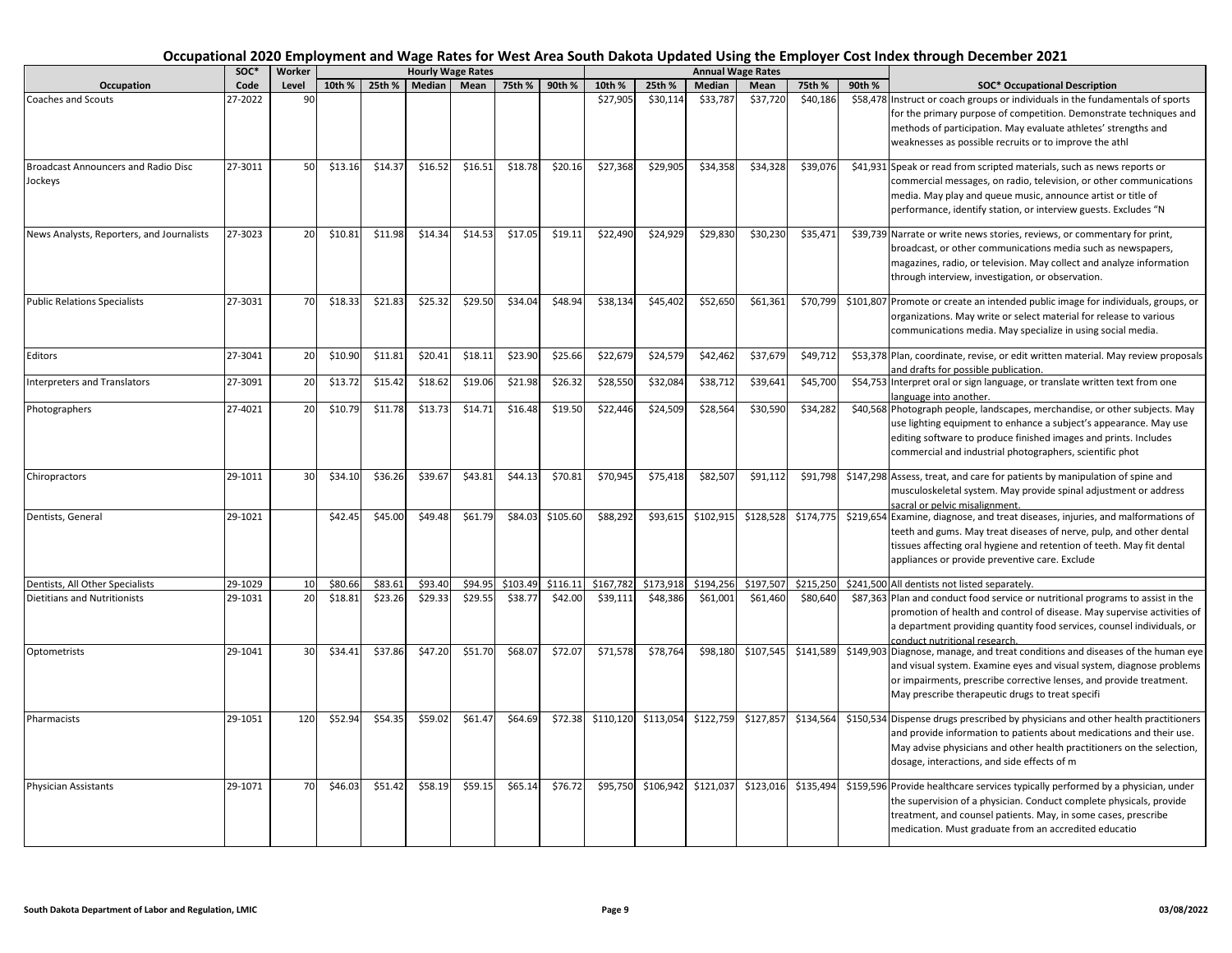|                                                         | SOC*    | Worker |         |          |         | <b>Hourly Wage Rates</b> |          |          |           |           |           | <b>Annual Wage Rates</b> |           |           |                                                                                                                                                   |
|---------------------------------------------------------|---------|--------|---------|----------|---------|--------------------------|----------|----------|-----------|-----------|-----------|--------------------------|-----------|-----------|---------------------------------------------------------------------------------------------------------------------------------------------------|
| Occupation                                              | Code    | Level  | 10th %  | 25th %   | Median  | Mean                     | 75th %   | 90th %   | 10th %    | 25th %    | Median    | Mean                     | 75th %    | 90th %    | <b>SOC* Occupational Description</b>                                                                                                              |
| <b>Occupational Therapists</b>                          | 29-1122 | 40     | \$27.72 | \$30.32  | \$34.89 | \$36.57                  | \$41.67  | \$50.05  | \$57,654  | \$63,077  | \$72,566  | \$76,071                 | \$86,680  |           | \$104,109 Assess, plan, and organize rehabilitative programs that help build or                                                                   |
|                                                         |         |        |         |          |         |                          |          |          |           |           |           |                          |           |           | restore vocational, homemaking, and daily living skills, as well as                                                                               |
|                                                         |         |        |         |          |         |                          |          |          |           |           |           |                          |           |           | general independence, to persons with disabilities or developmental                                                                               |
|                                                         |         |        |         |          |         |                          |          |          |           |           |           |                          |           |           | delays. Use therapeutic techniques, adapt the in                                                                                                  |
| <b>Physical Therapists</b>                              | 29-1123 | 90     | \$34.24 | \$37.50  | \$42.00 | \$42.40                  | \$47.95  | \$52.51  | \$71,231  | \$77,992  | \$87,366  | \$88,198                 | \$99,738  |           | \$109,215 Assess, plan, organize, and participate in rehabilitative programs that                                                                 |
|                                                         |         |        |         |          |         |                          |          |          |           |           |           |                          |           |           | improve mobility, relieve pain, increase strength, and improve or                                                                                 |
|                                                         |         |        |         |          |         |                          |          |          |           |           |           |                          |           |           | correct disabling conditions resulting from disease or injury.                                                                                    |
|                                                         |         |        |         |          |         |                          |          |          |           |           |           |                          |           |           |                                                                                                                                                   |
| <b>Respiratory Therapists</b>                           | 29-1126 | 20     | \$22.21 | \$24.33  | \$27.90 | \$28.24                  | \$31.48  | \$35.13  | \$46,198  | \$50,604  | \$58,028  | \$58,753                 | \$65,483  |           | \$73,082 Assess, treat, and care for patients with breathing disorders. Assume                                                                    |
|                                                         |         |        |         |          |         |                          |          |          |           |           |           |                          |           |           | primary responsibility for all respiratory care modalities, including the<br>supervision of respiratory therapy technicians. Initiate and conduct |
|                                                         |         |        |         |          |         |                          |          |          |           |           |           |                          |           |           | therapeutic procedures; maintain patient                                                                                                          |
|                                                         |         |        |         |          |         |                          |          |          |           |           |           |                          |           |           |                                                                                                                                                   |
| Speech-Language Pathologists                            | 29-1127 | 70     | \$17.91 | \$20.81  | \$27.24 | \$27.10                  | \$31.13  | \$34.58  | \$37,261  | \$43,290  | \$56,661  | \$56,363                 | \$64,747  |           | \$71,928 Assess and treat persons with speech, language, voice, and fluency                                                                       |
|                                                         |         |        |         |          |         |                          |          |          |           |           |           |                          |           |           | disorders. May select alternative communication systems and teach                                                                                 |
|                                                         |         |        |         |          |         |                          |          |          |           |           |           |                          |           |           | their use. May perform research related to speech and language                                                                                    |
|                                                         |         |        |         |          |         |                          |          |          |           |           |           |                          |           |           |                                                                                                                                                   |
| Veterinarians                                           | 29-1131 | 80     | \$35.05 | \$37.86  | \$42.71 | \$51.61                  | \$53.72  | \$75.22  | \$72,894  | \$78,758  | \$88,856  | \$107,339                | \$111,726 |           | \$156,469 Diagnose, treat, or research diseases and injuries of animals. Includes                                                                 |
|                                                         |         |        |         |          |         |                          |          |          |           |           |           |                          |           |           | veterinarians who conduct research and development, inspect                                                                                       |
|                                                         |         |        |         |          |         |                          |          |          |           |           |           |                          |           |           | ivestock, or care for pets and companion animals.                                                                                                 |
| <b>Registered Nurses</b>                                | 29-1141 | 1.320  | \$22.35 | \$25.70  | \$30.26 | \$30.76                  | \$35.47  | \$40.17  | \$46,499  | \$53,458  | \$62,953  | \$64,002                 | \$73,777  |           | \$83,557 Assess patient health problems and needs, develop and implement                                                                          |
|                                                         |         |        |         |          |         |                          |          |          |           |           |           |                          |           |           | nursing care plans, and maintain medical records. Administer nursing                                                                              |
|                                                         |         |        |         |          |         |                          |          |          |           |           |           |                          |           |           | care to ill, injured, convalescent, or disabled patients. May advise                                                                              |
|                                                         |         |        |         |          |         |                          |          |          |           |           |           |                          |           |           | patients on health maintenance and disease preventio                                                                                              |
| <b>Nurse Anesthetists</b>                               | 29-1151 | 20     | \$76.43 | \$86.32  | \$93.51 | \$90.39                  | \$101.30 | \$106.01 | \$158,966 | \$179,548 | \$194,511 | \$188,01                 | \$210,705 |           | \$220,496 Administer anesthesia, monitor patient's vital signs, and oversee                                                                       |
|                                                         |         |        |         |          |         |                          |          |          |           |           |           |                          |           |           | patient recovery from anesthesia. May assist anesthesiologists,                                                                                   |
|                                                         |         |        |         |          |         |                          |          |          |           |           |           |                          |           |           | surgeons, other physicians, or dentists. Must be registered nurses who                                                                            |
|                                                         |         |        |         |          |         |                          |          |          |           |           |           |                          |           |           | have specialized graduate education.                                                                                                              |
| <b>Nurse Practitioners</b>                              | 29-1171 | 60     | \$44.93 | \$48.22  | \$53.97 | \$55.53                  | \$63.69  | \$71.19  | \$93,463  | \$100,293 | \$112,262 | \$115,507                | \$132,489 |           | \$148,086 Diagnose and treat acute, episodic, or chronic illness, independently or                                                                |
|                                                         |         |        |         |          |         |                          |          |          |           |           |           |                          |           |           | as part of a healthcare team. May focus on health promotion and                                                                                   |
|                                                         |         |        |         |          |         |                          |          |          |           |           |           |                          |           |           | disease prevention. May order, perform, or interpret diagnostic tests                                                                             |
|                                                         |         |        |         |          |         |                          |          |          |           |           |           |                          |           |           | such as lab work and x rays. May prescribe medi                                                                                                   |
| <b>Family Medicine Physicians</b>                       | 29-1215 | 50     | \$66.00 | \$86.25  |         | \$125.31                 |          |          | \$137,284 | \$179,384 |           | \$260,644                |           |           | Diagnose, treat, and provide preventive care to individuals and families                                                                          |
|                                                         |         |        |         |          |         |                          |          |          |           |           |           |                          |           |           | across the lifespan. May refer patients to specialists when needed for                                                                            |
|                                                         |         |        |         |          |         |                          |          |          |           |           |           |                          |           |           | further diagnosis or treatment. Excludes "General Internal Medicine                                                                               |
|                                                         |         |        |         |          |         |                          |          |          |           |           |           |                          |           |           | Physicians" (29-1216) and "Pediatricians,                                                                                                         |
|                                                         |         |        |         |          |         |                          |          |          |           |           |           |                          |           |           |                                                                                                                                                   |
| Physicians, All Other and Ophthalmologists,             | 29-1228 | 50     | \$98.44 | \$107.56 |         | \$127.33                 |          |          | \$204,750 | \$223,729 |           | \$264,859                |           |           |                                                                                                                                                   |
| <b>Except Pediatric</b><br>Dental Hygienists            | 29-1292 | 40     | \$22.57 | \$27.06  | \$36.55 | \$33.88                  | \$39.41  | \$41.40  | \$46,961  | \$56,276  | \$76,02   | \$70,485                 | \$81,958  |           | \$86,114 Administer oral hygiene care to patients. Assess patient oral hygiene                                                                    |
|                                                         |         |        |         |          |         |                          |          |          |           |           |           |                          |           |           | problems or needs and maintain health records. Advise patients on                                                                                 |
|                                                         |         |        |         |          |         |                          |          |          |           |           |           |                          |           |           | oral health maintenance and disease prevention. May provide                                                                                       |
|                                                         |         |        |         |          |         |                          |          |          |           |           |           |                          |           |           | advanced care such as providing fluoride treatment or admi                                                                                        |
|                                                         |         |        |         |          |         |                          |          |          |           |           |           |                          |           |           |                                                                                                                                                   |
| Acupuncturists and Healthcare Diagnosing                | 29-1298 |        | \$28.21 | \$33.04  | \$36.95 | \$37.15                  | \$40.25  | \$49.12  | \$58,675  | \$68,737  | \$76,858  | \$77,264                 | \$83,718  | \$102,177 |                                                                                                                                                   |
| or Treating Practitioners, All Other                    |         |        |         |          |         |                          |          |          |           |           |           |                          |           |           |                                                                                                                                                   |
|                                                         |         |        |         |          |         |                          |          |          |           |           |           |                          |           |           |                                                                                                                                                   |
| Clinical Laboratory Technologists and                   | 29-2010 | 130    | \$17.24 | \$21.48  | \$25.66 | \$26.33                  | \$31.12  | \$38.24  | \$35,850  | \$44,680  | \$53,375  | \$54,780                 | \$64,730  | \$79,533  |                                                                                                                                                   |
| Technicians<br>Radiologic Technologists and Technicians | 29-2034 | 120    | \$21.87 | \$24.64  | \$28.51 | \$28.57                  | \$31.44  | \$35.71  | \$45,490  | \$51,255  | \$59,29   | \$59,418                 | \$65,387  |           | \$74,288 Take x-rays and CAT scans or administer nonradioactive materials into                                                                    |
|                                                         |         |        |         |          |         |                          |          |          |           |           |           |                          |           |           | patient's bloodstream for diagnostic or research purposes. Includes                                                                               |
|                                                         |         |        |         |          |         |                          |          |          |           |           |           |                          |           |           | radiologic technologists and technicians who specialize in other                                                                                  |
|                                                         |         |        |         |          |         |                          |          |          |           |           |           |                          |           |           | scanning modalities. Excludes "Diagnostic Medical S                                                                                               |
|                                                         |         |        |         |          |         |                          |          |          |           |           |           |                          |           |           |                                                                                                                                                   |
| <b>Emergency Medical Technicians and</b>                | 29-2040 | 250    | \$10.81 | \$12.65  | \$15.13 | \$15.63                  | \$18.47  | \$20.63  | \$22,498  | \$26,326  | \$31,480  | \$32,517                 | \$38,418  | \$42,909  |                                                                                                                                                   |
| Paramedics                                              |         |        |         |          |         |                          |          |          |           |           |           |                          |           |           |                                                                                                                                                   |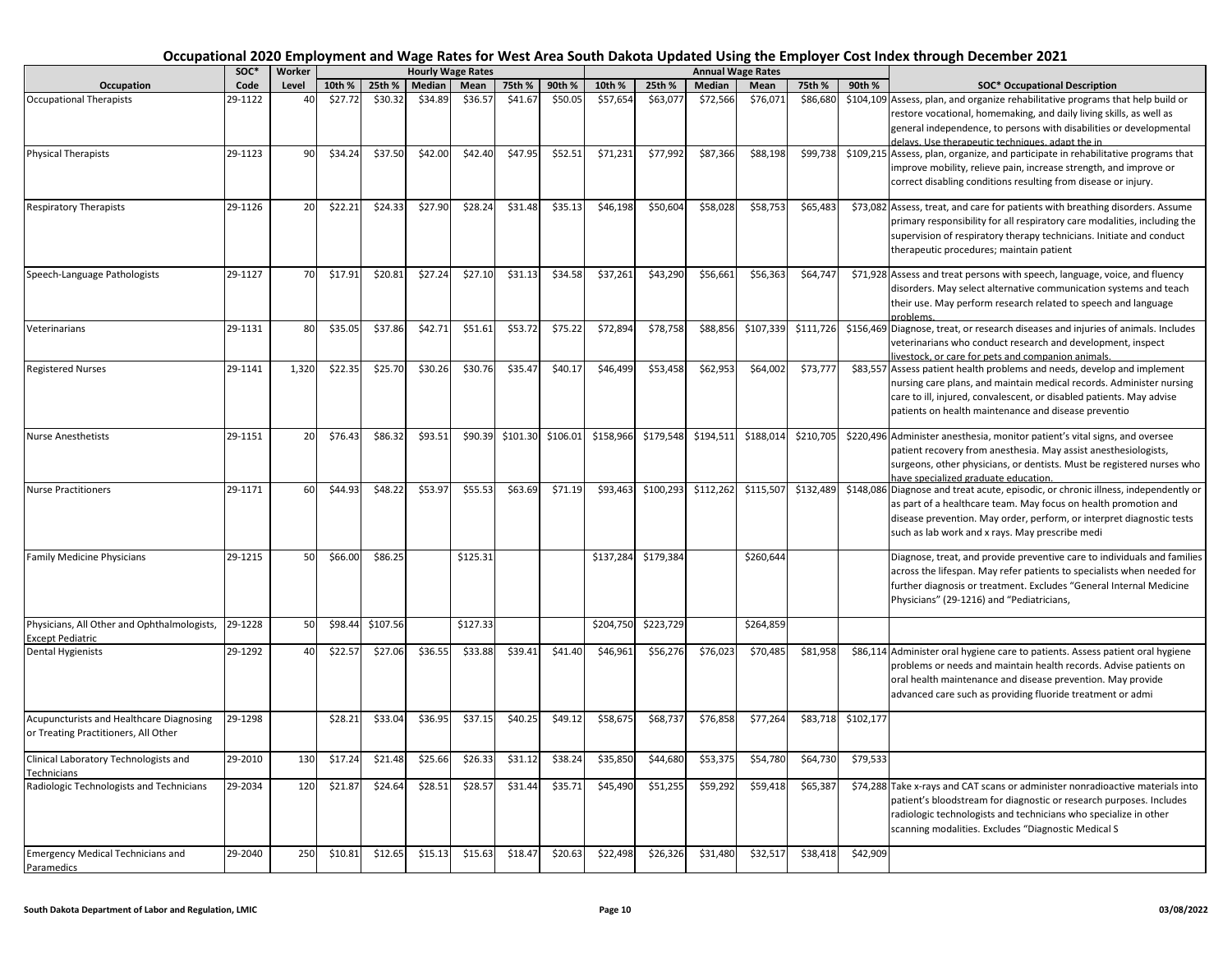|                                                                                                                                                   | SOC*    | Worker |         |         |         | <b>Hourly Wage Rates</b> |         |         |          |          |          | <b>Annual Wage Rates</b> |          |          |                                                                                                                                                                                                                                                                                  |
|---------------------------------------------------------------------------------------------------------------------------------------------------|---------|--------|---------|---------|---------|--------------------------|---------|---------|----------|----------|----------|--------------------------|----------|----------|----------------------------------------------------------------------------------------------------------------------------------------------------------------------------------------------------------------------------------------------------------------------------------|
| Occupation                                                                                                                                        | Code    | Level  | 10th %  | 25th %  | Median  | Mean                     | 75th %  | 90th %  | 10th %   | 25th %   | Median   | Mean                     | 75th %   | 90th %   | <b>SOC* Occupational Description</b>                                                                                                                                                                                                                                             |
| <b>Pharmacy Technicians</b>                                                                                                                       | 29-2052 | 120    | \$14.04 | \$15.76 | \$18.41 | \$18.45                  | \$20.84 | \$23.71 | \$29,191 | \$32,779 | \$38,281 | \$38,376                 | \$43,360 |          | \$49,317 Prepare medications under the direction of a pharmacist. May<br>measure, mix, count out, label, and record amounts and dosages of<br>medications according to prescription orders.                                                                                      |
| <b>Surgical Technologists</b>                                                                                                                     | 29-2055 | 30     | \$14.84 | \$16.87 | \$19.25 | \$19.47                  | \$22.33 | \$25.01 | \$30,862 | \$35,098 | \$40,027 | \$40,489                 | \$46,456 |          | \$52,030 Assist in operations, under the supervision of surgeons, registered<br>nurses, or other surgical personnel. May help set up operating room,<br>prepare and transport patients for surgery, adjust lights and<br>equipment, pass instruments and other supplies to surge |
| Veterinary Technologists and Technicians                                                                                                          | 29-2056 | 60     | \$9.80  | \$14.72 | \$18.93 | \$18.14                  | \$22.41 | \$24.63 | \$20,385 | \$30,618 | \$39,378 | \$37,735                 | \$46,599 |          | \$51,237 Perform medical tests in a laboratory environment for use in the<br>treatment and diagnosis of diseases in animals. Prepare vaccines and<br>serums for prevention of diseases. Prepare tissue samples, take blood<br>samples, and execute laboratory tests, such as uri |
| Licensed Practical and Licensed Vocational<br>Nurses                                                                                              | 29-2061 | 310    | \$14.61 | \$16.84 | \$19.14 | \$19.54                  | \$22.76 | \$25.45 | \$30,372 | \$35,031 | \$39,820 | \$40,646                 | \$47,341 |          | \$52,943 Care for ill, injured, or convalescing patients or persons with disabilities<br>in hospitals, nursing homes, clinics, private homes, group homes, and<br>similar institutions. May work under the supervision of a registered<br>nurse. Licensing required.             |
| Opticians, Dispensing                                                                                                                             | 29-2081 | 50     | \$12.89 | \$14.03 | \$15.84 | \$15.94                  | \$18.20 | \$19.75 | \$26,821 | \$29,173 | \$32,948 | \$33,143                 | \$37,846 |          | \$41,082 Design, measure, fit, and adapt lenses and frames for client according<br>to written optical prescription or specification. Assist client with<br>inserting, removing, and caring for contact lenses. Assist client with<br>selecting frames. Measure customer for size |
| Medical Dosimetrists, Medical Records<br>Specialists, and Health Technologists and<br>Technicians. All Other                                      | 29-2098 | 160    | \$14.61 | \$17.50 | \$22.32 | \$22.51                  | \$26.92 | \$31.43 | \$30,385 | \$36,415 | \$46,435 | \$46,824                 | \$56,000 | \$65,368 |                                                                                                                                                                                                                                                                                  |
| Health Information Technologists, Medical<br>Registrars, Surgical Assistants, and<br>Healthcare Practitioners and Technical<br>Workers, All Other | 29-9098 | 20     | \$26.24 | \$27.48 | \$29.95 | \$29.24                  | \$31.00 | \$32.38 | \$54,568 | \$57,164 | \$62,294 | \$60,833                 | \$64,470 | \$67,356 |                                                                                                                                                                                                                                                                                  |
| Home Health and Personal Care Aides                                                                                                               | 31-1120 | 650    | \$10.99 | \$11.91 | \$13.40 | \$13.98                  | \$16.02 | \$17.45 | \$22,854 | \$24,762 | \$27,85  | \$29,08                  | \$33,317 | \$36,292 |                                                                                                                                                                                                                                                                                  |
| <b>Nursing Assistants</b>                                                                                                                         | 31-1131 | 900    | \$11.29 | \$12.69 | \$14.92 | \$15.00                  | \$16.82 | \$19.51 | \$23,495 | \$26,407 | \$31,025 | \$31,215                 | \$34,991 |          | \$40,579 Provide or assist with basic care or support under the direction of<br>onsite licensed nursing staff. Perform duties such as monitoring of<br>health status, feeding, bathing, dressing, grooming, toileting, or<br>ambulation of patients in a health or nursing facil |
| <b>Physical Therapist Assistants</b>                                                                                                              | 31-2021 | 40     | \$18.47 | \$19.71 | \$21.80 | \$22.81                  | \$26.00 | \$29.08 | \$38,415 | \$40,997 | \$45,339 | \$47,433                 | \$54,080 |          | \$60,500 Assist physical therapists in providing physical therapy treatments and<br>procedures. May, in accordance with State laws, assist in the<br>development of treatment plans, carry out routine functions,<br>document the progress of treatment, and modify specific tre |
| <b>Dental Assistants</b>                                                                                                                          | 31-9091 | 160    | \$13.52 | \$15.45 | \$18.71 | \$19.15                  | \$22.79 | \$26.63 | \$28,126 | \$32,143 | \$38,926 | \$39,845                 | \$47,394 |          | \$55,394 Perform limited clinical duties under the direction of a dentist. Clinical<br>duties may include equipment preparation and sterilization, preparing<br>patients for treatment, assisting the dentist during treatment, and<br>providing patients with instructions for  |
| <b>Medical Assistants</b>                                                                                                                         | 31-9092 | 100    | \$13.90 | \$15.27 | \$17.39 | \$17.26                  | \$19.79 | \$21.15 | \$28,907 | \$31,765 | \$36,165 | \$35,907                 | \$41,161 |          | \$43,987 Perform administrative and certain clinical duties under the direction<br>of a physician. Administrative duties may include scheduling<br>appointments, maintaining medical records, billing, and coding<br>information for insurance purposes. Clinical duties may inc |
| <b>Medical Transcriptionists</b>                                                                                                                  | 31-9094 | 90     | \$14.52 | \$15.92 | \$18.99 | \$19.41                  | \$22.94 | \$26.00 | \$30,203 | \$33,117 | \$39,504 | \$40,376                 | \$47,720 |          | \$54,090 Transcribe medical reports recorded by physicians and other<br>healthcare practitioners using various electronic devices, covering<br>office visits, emergency room visits, diagnostic imaging studies,<br>operations, chart reviews, and final summaries. Transcribe d |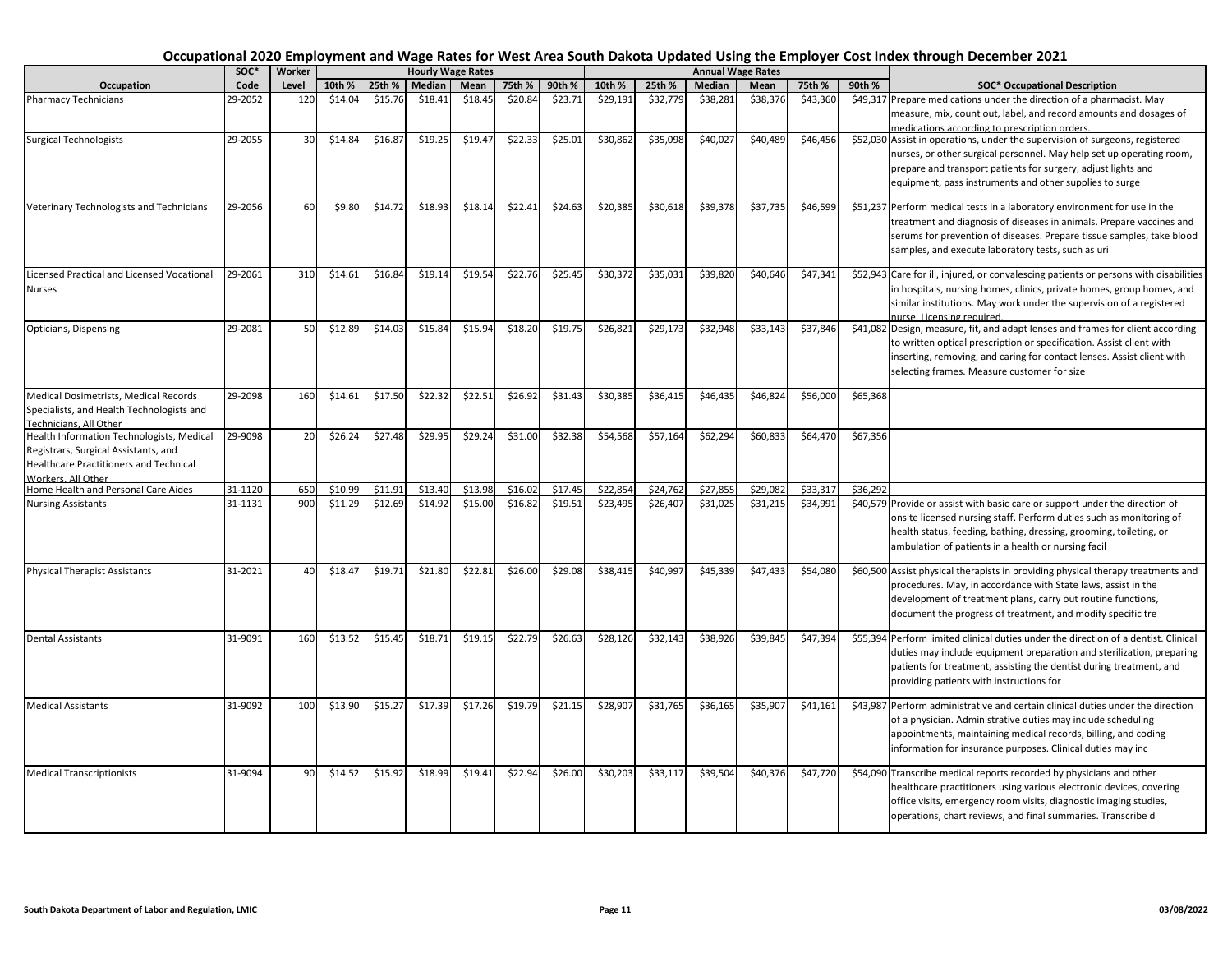| Occupational 2020 Employment and Wage Rates for West Area South Dakota Updated Using the Employer Cost Index through December 2021 |  |
|------------------------------------------------------------------------------------------------------------------------------------|--|
|------------------------------------------------------------------------------------------------------------------------------------|--|

|                                                     | SOC*    | Worker |         |         |         | <b>Hourly Wage Rates</b> |         |         |          |          | <b>Annual Wage Rates</b> |          |           |          |                                                                                                                      |
|-----------------------------------------------------|---------|--------|---------|---------|---------|--------------------------|---------|---------|----------|----------|--------------------------|----------|-----------|----------|----------------------------------------------------------------------------------------------------------------------|
| Occupation                                          | Code    | Level  | 10th %  | 25th %  | Median  | Mean                     | 75th %  | 90th %  | 10th %   | 25th %   | Median                   | Mean     | 75th %    | 90th %   | <b>SOC* Occupational Description</b>                                                                                 |
| Veterinary Assistants and Laboratory Animal 31-9096 |         |        | \$10.79 | \$11.17 | \$12.83 | \$14.10                  | \$15.11 | \$21.45 | \$22,440 | \$23,235 | \$26,688                 | \$29,321 | \$31,427  |          | \$44,621 Feed, water, and examine pets and other nonfarm animals for signs of                                        |
| Caretakers                                          |         |        |         |         |         |                          |         |         |          |          |                          |          |           |          | illness, disease, or injury in laboratories and animal hospitals and                                                 |
|                                                     |         |        |         |         |         |                          |         |         |          |          |                          |          |           |          | clinics. Clean and disinfect cages and work areas, and sterilize                                                     |
|                                                     |         |        |         |         |         |                          |         |         |          |          |                          |          |           |          | laboratory and surgical equipment. May provide rout                                                                  |
| Healthcare Support Workers, All Other               | 31-9099 | 60     | \$17.07 | \$18.48 | \$21.28 | \$21.81                  | \$24.03 | \$27.46 | \$35,510 | \$38,440 | \$44,258                 | \$45,351 | \$49,992  |          | \$57,132 All healthcare support workers not listed separately.                                                       |
| First-Line Supervisors of Police and                | 33-1012 | 40     | \$29.05 | \$33.87 | \$40.35 | \$41.08                  | \$48.60 | \$54.19 | \$60,413 | \$70,444 | \$83,932                 | \$85,454 | \$101,085 |          | \$112,706 Directly supervise and coordinate activities of members of police force.                                   |
| Detectives                                          |         |        |         |         |         |                          |         |         |          |          |                          |          |           |          |                                                                                                                      |
| Miscellaneous First-Line Supervisors,               | 33-1090 | 20     | \$21.17 | \$25.33 | \$28.89 | \$30.20                  | \$36.37 | \$40.64 | \$44,027 | \$52,689 | \$60,110                 | \$62,834 | \$75,639  | \$84,542 |                                                                                                                      |
| Protective Service Workers                          |         |        |         |         |         |                          |         |         |          |          |                          |          |           |          |                                                                                                                      |
| <b>Correctional Officers and Jailers</b>            | 33-3012 | 270    | \$14.71 | \$17.06 | \$19.69 | \$19.80                  | \$21.87 | \$26.28 | \$30,578 | \$35,485 | \$40,952                 | \$41,189 | \$45,491  |          | \$54,644 Guard inmates in penal or rehabilitative institutions in accordance with                                    |
|                                                     |         |        |         |         |         |                          |         |         |          |          |                          |          |           |          | established regulations and procedures. May guard prisoners in transit                                               |
|                                                     |         |        |         |         |         |                          |         |         |          |          |                          |          |           |          | between jail, courtroom, prison, or other point. Includes deputy                                                     |
|                                                     |         |        |         |         |         |                          |         |         |          |          |                          |          |           |          | sheriffs and police who spend the majority of                                                                        |
| Detectives and Criminal Investigators               | 33-3021 | 40     | \$21.95 | \$24.30 | \$28.10 | \$33.44                  | \$38.99 | \$57.53 | \$45,663 | \$50,560 | \$58,443                 | \$69,550 | \$81,105  |          | \$119,647 Conduct investigations related to suspected violations of federal, state,                                  |
|                                                     |         |        |         |         |         |                          |         |         |          |          |                          |          |           |          | or local laws to prevent or solve crimes. Excludes "Private Detectives                                               |
|                                                     |         |        |         |         |         |                          |         |         |          |          |                          |          |           |          | and Investigators" (33-9021).                                                                                        |
| Fish and Game Wardens                               | 33-3031 | 40     | \$16.57 | \$20.12 | \$22.07 | \$23.09                  | \$26.52 | \$29.64 | \$34,467 | \$41,857 | \$45,904                 | \$48,037 | \$55,161  |          | \$61,658 Patrol assigned area to prevent fish and game law violations.                                               |
|                                                     |         |        |         |         |         |                          |         |         |          |          |                          |          |           |          | Investigate reports of damage to crops or property by wildlife. Compile                                              |
|                                                     |         |        |         |         |         |                          |         |         |          |          |                          |          |           |          | biological data.                                                                                                     |
| Police and Sheriff's Patrol Officers                | 33-3051 | 490    | \$16.28 | \$19.04 | \$23.28 | \$23.14                  | \$26.58 | \$30.25 | \$33,865 | \$39,611 | \$48,424                 | \$48,135 | \$55,288  |          | \$62,911 Maintain order and protect life and property by enforcing local, tribal,                                    |
|                                                     |         |        |         |         |         |                          |         |         |          |          |                          |          |           |          | State, or Federal laws and ordinances. Perform a combination of the                                                  |
|                                                     |         |        |         |         |         |                          |         |         |          |          |                          |          |           |          | following duties: patrol a specific area; direct traffic; issue traffic                                              |
|                                                     |         |        |         |         |         |                          |         |         |          |          |                          |          |           |          | summonses; investigate accidents; apprehe                                                                            |
|                                                     |         |        |         |         |         |                          |         |         |          |          |                          |          |           |          |                                                                                                                      |
| Gambling Surveillance Officers and                  | 33-9031 | 80     | \$12.55 | \$14.49 | \$16.48 | \$17.20                  | \$19.60 | \$23.34 | \$26,098 | \$30,138 | \$34,285                 | \$35,788 | \$40,785  |          | \$48,532 Observe gambling operation for irregular activities such as cheating or                                     |
| <b>Gambling Investigators</b>                       |         |        |         |         |         |                          |         |         |          |          |                          |          |           |          | theft by either employees or patrons. Investigate potential threats to                                               |
|                                                     |         |        |         |         |         |                          |         |         |          |          |                          |          |           |          | gambling assets such as money, chips, and gambling equipment. Act as                                                 |
|                                                     |         |        |         |         |         |                          |         |         |          |          |                          |          |           |          | oversight and security agent for managemen                                                                           |
| <b>Security Guards</b>                              | 33-9032 | 330    | \$11.56 | \$13.20 | \$15.64 | \$17.11                  | \$19.03 | \$26.50 | \$24,047 | \$27,446 | \$32,529                 | \$35,584 | \$39,589  |          | \$55,105 Guard, patrol, or monitor premises to prevent theft, violence, or                                           |
|                                                     |         |        |         |         |         |                          |         |         |          |          |                          |          |           |          | infractions of rules. May operate x-ray and metal detector equipment.                                                |
|                                                     |         |        |         |         |         |                          |         |         |          |          |                          |          |           |          | Excludes "Police Officers" (33-3050) and "Transportation Security                                                    |
|                                                     |         |        |         |         |         |                          |         |         |          |          |                          |          |           |          | creeners" (33-9093)                                                                                                  |
| Lifeguards, Ski Patrol, and Other                   | 33-9092 | 100    | \$10.49 | \$10.75 | \$11.71 | \$11.91                  | \$12.83 | \$13.52 | \$21,818 | \$22,359 | \$24,350                 | \$24,768 | \$26,696  |          | \$28,112 Monitor recreational areas, such as pools, beaches, or ski slopes, to                                       |
| Recreational Protective Service Workers             |         |        |         |         |         |                          |         |         |          |          |                          |          |           |          | provide assistance and protection to participants.                                                                   |
| School Bus Monitors and Protective Service 33-9098  |         | 30     | \$13.48 | \$16.51 | \$18.48 | \$21.72                  | \$28.93 | \$31.72 | \$28,045 | \$34,355 | \$38,437                 | \$45,174 | \$60,172  | \$65,991 |                                                                                                                      |
| Workers. All Other<br>Chefs and Head Cooks          | 35-1011 | 20     | \$20.29 | \$24.14 | \$27.61 | \$29.76                  | \$36.79 | \$41.86 | \$42,201 | \$50,221 | \$57,417                 | \$61,914 | \$76,523  |          | \$87,073 Direct and may participate in the preparation, seasoning, and cooking                                       |
|                                                     |         |        |         |         |         |                          |         |         |          |          |                          |          |           |          | of salads, soups, fish, meats, vegetables, desserts, or other foods. May                                             |
|                                                     |         |        |         |         |         |                          |         |         |          |          |                          |          |           |          | plan and price menu items, order supplies, and keep records and                                                      |
|                                                     |         |        |         |         |         |                          |         |         |          |          |                          |          |           |          | accounts.                                                                                                            |
| First-Line Supervisors of Food Preparation          | 35-1012 | 240    | \$14.22 | \$15.26 | \$17.05 | \$17.95                  | \$20.43 | \$23.31 | \$29,571 | \$31,738 | \$35,463                 | \$37,337 | \$42,492  |          | \$48,482 Directly supervise and coordinate activities of workers engaged in                                          |
| and Serving Workers                                 |         |        |         |         |         |                          |         |         |          |          |                          |          |           |          | preparing and serving food.                                                                                          |
| Cooks, Fast Food                                    | 35-2011 | 240    | \$10.50 | \$10.71 | \$11.70 | \$11.94                  | \$12.78 | \$13.44 | \$21,835 | \$22,282 | \$24,340                 | \$24,842 | \$26,590  |          | \$27,955 Prepare and cook food in a fast food restaurant with a limited menu.                                        |
|                                                     |         |        |         |         |         |                          |         |         |          |          |                          |          |           |          | Duties of these cooks are limited to preparation of a few basic items                                                |
|                                                     |         |        |         |         |         |                          |         |         |          |          |                          |          |           |          | and normally involve operating large-volume single-purpose cooking                                                   |
|                                                     |         |        |         |         |         |                          |         |         |          |          |                          |          |           |          | equipment.                                                                                                           |
| Cooks, Institution and Cafeteria                    | 35-2012 | 500    | \$11.57 | \$13.11 | \$15.10 | \$15.53                  | \$16.83 | \$20.58 | \$24,057 | \$27,267 | \$31,409                 | \$32,317 | \$35,012  |          | \$42,820 Prepare and cook large quantities of food for institutions, such as                                         |
| Cooks, Restaurant                                   | 35-2014 | 140    | \$12.71 | \$14.23 | \$15.65 | \$15.74                  | \$17.15 | \$19.74 | \$26,445 | \$29,606 | \$32,549                 | \$32,732 | \$35,665  |          | schools, hospitals, or cafeterias.<br>\$41,055 Prepare, season, and cook dishes such as soups, meats, vegetables, or |
|                                                     |         |        |         |         |         |                          |         |         |          |          |                          |          |           |          | desserts in restaurants. May order supplies, keep records and                                                        |
|                                                     |         |        |         |         |         |                          |         |         |          |          |                          |          |           |          | accounts, price items on menu, or plan menu.                                                                         |
| Cooks, Short Order                                  | 35-2015 | 410    | \$10.59 | \$10.80 | \$11.87 | \$12.72                  | \$14.25 | \$16.23 | \$22,035 | \$22,463 | \$24,691                 | \$26,462 | \$29,654  |          | \$33,746 Prepare and cook to order a variety of foods that require only a short                                      |
|                                                     |         |        |         |         |         |                          |         |         |          |          |                          |          |           |          | preparation time. May take orders from customers and serve patrons                                                   |
|                                                     |         |        |         |         |         |                          |         |         |          |          |                          |          |           |          | at counters or tables. Excludes "Cooks, Fast Food" (35-2011).                                                        |
|                                                     |         |        |         |         |         |                          |         |         |          |          |                          |          |           |          |                                                                                                                      |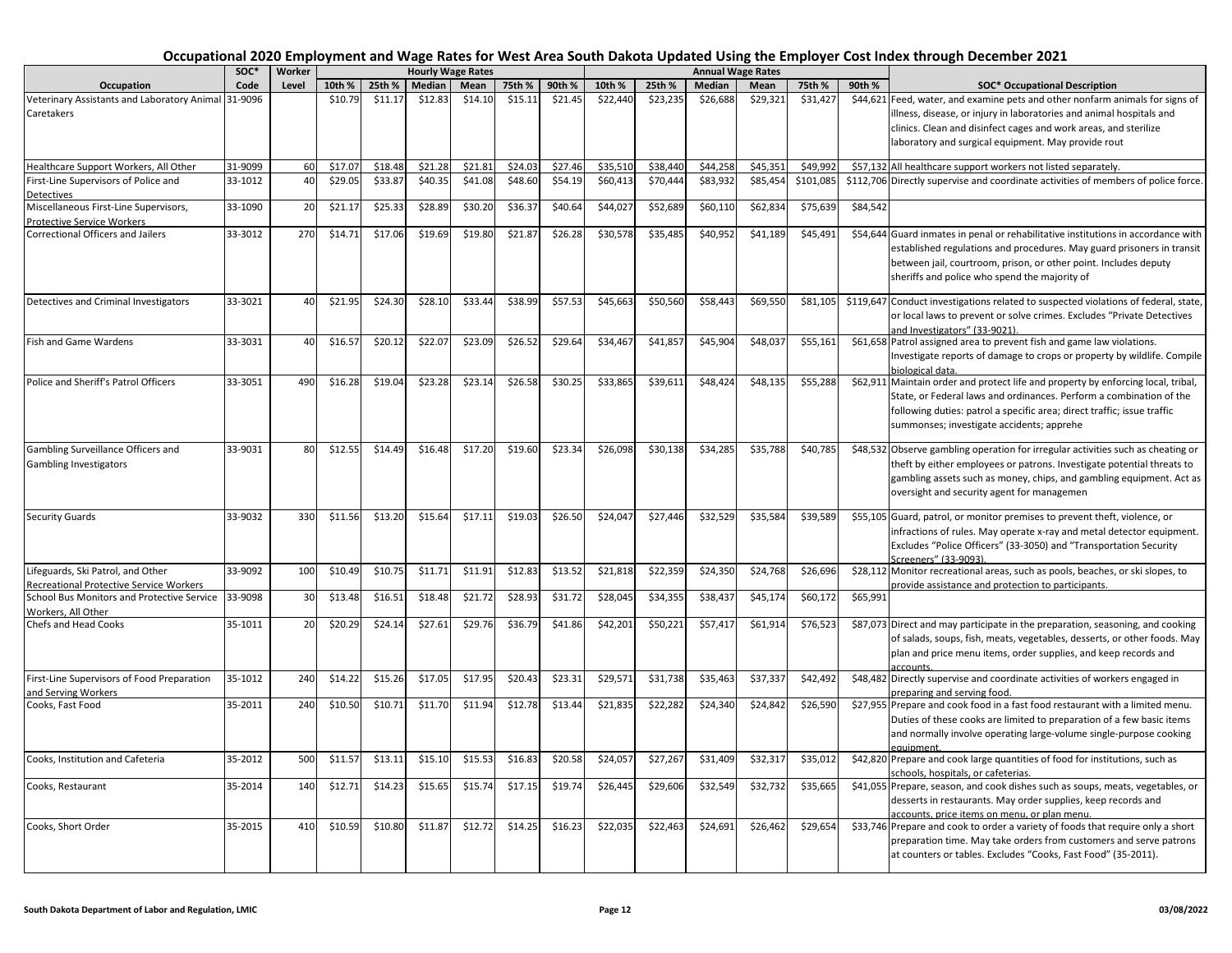|                                                    | SOC*               | Worker       |         |         |         | <b>Hourly Wage Rates</b> |         |         |          |          | <b>Annual Wage Rates</b> |          |          |          |                                                                                                                                                           |
|----------------------------------------------------|--------------------|--------------|---------|---------|---------|--------------------------|---------|---------|----------|----------|--------------------------|----------|----------|----------|-----------------------------------------------------------------------------------------------------------------------------------------------------------|
| Occupation                                         | Code               | Level        | 10th %  | 25th %  | Median  | Mean                     | 75th %  | 90th %  | 10th %   | 25th %   | Median                   | Mean     | 75th %   | 90th %   | <b>SOC*</b> Occupational Description                                                                                                                      |
| <b>Food Preparation Workers</b>                    | 35-2021            | 360          | \$10.61 | \$11.04 | \$12.21 | \$12.59                  | \$13.42 | \$15.28 | \$22,081 | \$22,973 | \$25,397                 | \$26,189 | \$27,906 |          | \$31,787 Perform a variety of food preparation duties other than cooking, such                                                                            |
|                                                    |                    |              |         |         |         |                          |         |         |          |          |                          |          |          |          | as preparing cold foods and shellfish, slicing meat, and brewing coffee                                                                                   |
|                                                    |                    |              | \$10.45 | \$10.79 | \$11.90 | \$12.69                  | \$13.40 | \$16.92 | \$21,722 | \$22,428 | \$24,753                 | \$26,394 | \$27,872 |          | or tea.                                                                                                                                                   |
| Bartenders<br><b>Fast Food and Counter Workers</b> | 35-3011<br>35-3023 | 570<br>1,430 | \$10.42 | \$10.66 | \$11.22 | \$11.93                  | \$12.68 | \$13.75 | \$21,692 | \$22,157 | \$23,333                 | \$24,824 | \$26,383 |          | \$35,189 Mix and serve drinks to patrons, directly or through waitstaff.<br>\$28,598 Perform duties such as taking orders and serving food and beverages. |
|                                                    |                    |              |         |         |         |                          |         |         |          |          |                          |          |          |          | Serve customers at counter or from a steam table. May take payment.                                                                                       |
|                                                    |                    |              |         |         |         |                          |         |         |          |          |                          |          |          |          | May prepare food and beverages. Counter attendants who also wait                                                                                          |
|                                                    |                    |              |         |         |         |                          |         |         |          |          |                          |          |          |          | tables are included in "Waiters and Waitresses" (35-                                                                                                      |
|                                                    |                    |              |         |         |         |                          |         |         |          |          |                          |          |          |          |                                                                                                                                                           |
| <b>Waiters and Waitresses</b>                      | 35-3031            | 1,000        | \$10.53 | \$10.72 | \$11.15 | \$12.31                  | \$13.29 | \$15.96 | \$21,914 | \$22,309 | \$23,198                 | \$25,596 | \$27,638 |          | \$33,210 Take orders and serve food and beverages to patrons at tables in                                                                                 |
|                                                    |                    |              |         |         |         |                          |         |         |          |          |                          |          |          |          | dining establishment. Excludes "Fast Food and Counter Workers" (35-                                                                                       |
|                                                    |                    |              |         |         |         |                          |         |         |          |          |                          |          |          |          | 3023)                                                                                                                                                     |
| Dining Room and Cafeteria Attendants and           | 35-9011            | 310          | \$10.63 | \$11.01 | \$12.25 | \$12.76                  | \$13.55 | \$15.94 | \$22,122 | \$22,900 | \$25,476                 | \$26,530 | \$28,190 |          | \$33,159 Facilitate food service. Clean tables; remove dirty dishes; replace soiled                                                                       |
| <b>Bartender Helpers</b>                           |                    |              |         |         |         |                          |         |         |          |          |                          |          |          |          | table linens; set tables; replenish supply of clean linens, silverware,                                                                                   |
|                                                    |                    |              |         |         |         |                          |         |         |          |          |                          |          |          |          | glassware, and dishes; supply service bar with food; and serve items<br>such as water, condiments, and coffee                                             |
|                                                    |                    |              |         |         |         |                          |         |         |          |          |                          |          |          |          |                                                                                                                                                           |
| <b>Dishwashers</b>                                 | 35-9021            | 290          | \$10.51 | \$10.72 | \$11.61 | \$11.89                  | \$12.82 | \$13.58 | \$21,868 | \$22,310 | \$24,151                 | \$24,732 | \$26,665 |          | \$28,261 Clean dishes, kitchen, food preparation equipment, or utensils.                                                                                  |
| Hosts and Hostesses, Restaurant, Lounge,           | 35-9031            | 60           | \$10.62 | \$10.85 | \$11.39 | \$11.77                  | \$12.56 | \$13.30 | \$22,093 | \$22,572 | \$23,687                 | \$24,465 | \$26,129 |          | \$27,652 Welcome patrons, seat them at tables or in lounge, and help ensure                                                                               |
| and Coffee Shop                                    |                    |              |         |         |         |                          |         |         |          |          |                          |          |          |          | quality of facilities and service.                                                                                                                        |
| First-Line Supervisors of Housekeeping and         | 37-1011            | 60           | \$17.81 | \$19.37 | \$21.99 | \$23.17                  | \$26.43 | \$31.84 | \$37,055 | \$40,287 | \$45,742                 | \$48,199 | \$54,964 |          | \$66,229 Directly supervise and coordinate work activities of cleaning personnel                                                                          |
| Janitorial Workers                                 |                    |              |         |         |         |                          |         |         |          |          |                          |          |          |          | in hotels, hospitals, offices, and other establishments.                                                                                                  |
|                                                    |                    |              |         |         |         |                          |         |         |          |          |                          |          |          |          |                                                                                                                                                           |
| First-Line Supervisors of Landscaping, Lawn        | 37-1012            | 20           | \$19.08 | \$22.06 | \$26.39 | \$26.07                  | \$30.70 | \$33.41 | \$39,686 | \$45,890 | \$54,888                 | \$54,207 | \$63,867 |          | \$69,489 Directly supervise and coordinate activities of workers engaged in                                                                               |
| Service, and Groundskeeping Workers                |                    |              |         |         |         |                          |         |         |          |          |                          |          |          |          | landscaping or groundskeeping activities. Work may involve reviewing                                                                                      |
|                                                    |                    |              |         |         |         |                          |         |         |          |          |                          |          |          |          | contracts to ascertain service, machine, and workforce requirements;<br>answering inquiries from potential customers rega                                 |
|                                                    |                    |              |         |         |         |                          |         |         |          |          |                          |          |          |          |                                                                                                                                                           |
| Janitors and Cleaners, Except Maids and            | 37-2011            | 1,190        | \$10.95 | \$12.12 | \$13.92 | \$14.27                  | \$16.06 | \$17.38 | \$22,771 | \$25,213 | \$28,963                 | \$29,682 | \$33,412 |          | \$36,161 Keep buildings in clean and orderly condition. Perform heavy cleaning                                                                            |
| <b>Housekeeping Cleaners</b>                       |                    |              |         |         |         |                          |         |         |          |          |                          |          |          |          | duties, such as cleaning floors, shampooing rugs, washing walls and                                                                                       |
|                                                    |                    |              |         |         |         |                          |         |         |          |          |                          |          |          |          | glass, and removing rubbish. Duties may include tending furnace and                                                                                       |
|                                                    |                    |              |         |         |         |                          |         |         |          |          |                          |          |          |          | boiler, performing routine maintenance activitie                                                                                                          |
|                                                    |                    |              |         |         |         |                          |         |         |          |          |                          |          |          |          |                                                                                                                                                           |
| Maids and Housekeeping Cleaners                    | 37-2012            | 830          | \$10.84 | \$11.35 | \$12.32 | \$12.58                  | \$13.30 | \$14.63 | \$22,561 | \$23,609 | \$25,628                 | \$26,164 | \$27,649 |          | \$30,434 Perform any combination of light cleaning duties to maintain private                                                                             |
|                                                    |                    |              |         |         |         |                          |         |         |          |          |                          |          |          |          | households or commercial establishments, such as hotels and                                                                                               |
|                                                    |                    |              |         |         |         |                          |         |         |          |          |                          |          |          |          | hospitals, in a clean and orderly manner. Duties may include making<br>beds, replenishing linens, cleaning rooms and halls, and                           |
|                                                    |                    |              |         |         |         |                          |         |         |          |          |                          |          |          |          |                                                                                                                                                           |
| <b>Pest Control Workers</b>                        | 37-2021            | 20           | \$14.88 | \$16.45 | \$19.45 | \$21.67                  | \$22.50 | \$32.54 | \$30,962 | \$34,212 | \$40,461                 | \$45,084 | \$46,800 |          | \$67,670 Apply or release chemical solutions or toxic gases and set traps to kill                                                                         |
|                                                    |                    |              |         |         |         |                          |         |         |          |          |                          |          |          |          | or remove pests and vermin that infest buildings and surrounding                                                                                          |
|                                                    |                    |              |         |         |         |                          |         |         |          |          |                          |          |          |          |                                                                                                                                                           |
| Landscaping and Groundskeeping Workers             | 37-3011            | 370          | \$11.11 | \$11.91 | \$13.23 | \$13.88                  | \$15.39 | \$17.08 | \$23,097 | \$24,763 | \$27,517                 | \$28,875 | \$31,999 |          | \$35,538 Landscape or maintain grounds of property using hand or power tools                                                                              |
|                                                    |                    |              |         |         |         |                          |         |         |          |          |                          |          |          |          | or equipment. Workers typically perform a variety of tasks, which may                                                                                     |
|                                                    |                    |              |         |         |         |                          |         |         |          |          |                          |          |          |          | include any combination of the following: sod laying, mowing,                                                                                             |
|                                                    |                    |              |         |         |         |                          |         |         |          |          |                          |          |          |          | trimming, planting, watering, fertilizing, digging, ra                                                                                                    |
| Pesticide Handlers, Sprayers, and                  | 37-3012            | 190          | \$14.70 | \$15.82 | \$17.63 | \$18.39                  | \$20.54 | \$23.39 | \$30,561 | \$32,896 | \$36,682                 | \$38,252 | \$42,725 |          | \$48,661 Mix or apply pesticides, herbicides, fungicides, or insecticides through                                                                         |
| Applicators, Vegetation                            |                    |              |         |         |         |                          |         |         |          |          |                          |          |          |          | sprays, dusts, vapors, soil incorporation, or chemical application on                                                                                     |
|                                                    |                    |              |         |         |         |                          |         |         |          |          |                          |          |          |          | trees, shrubs, lawns, or crops. Usually requires specific training and                                                                                    |
|                                                    |                    |              |         |         |         |                          |         |         |          |          |                          |          |          |          | state or federal certification. Cron dus                                                                                                                  |
| First-Line Supervisors of Gambling Services        | 39-1013            | 70           | \$18.53 | \$20.52 | \$24.32 | \$25.39                  | \$28.53 | \$34.09 | \$38,535 | \$42,671 | \$50,588                 | \$52,827 | \$59,345 |          | \$70,920 Directly supervise and coordinate activities of workers in assigned                                                                              |
| Workers                                            |                    |              |         |         |         |                          |         |         |          |          |                          |          |          |          | gambling areas. May circulate among tables, observe operations, and                                                                                       |
|                                                    |                    |              |         |         |         |                          |         |         |          |          |                          |          |          |          | ensure that stations and games are covered for each shift. May verify                                                                                     |
|                                                    |                    |              |         |         |         |                          |         |         |          |          |                          |          |          |          | and pay off jackpots. May reset slot machines af                                                                                                          |
| First-Line Supervisors of Personal Service         | 39-1098            | 50           | \$14.79 | \$16.92 | \$21.56 | \$21.07                  | \$25.36 | \$27.35 | \$30,770 | \$35,198 | \$44,859                 | \$43,829 | \$52,743 | \$56,906 |                                                                                                                                                           |
| and Entertainment and Recreation Workers,          |                    |              |         |         |         |                          |         |         |          |          |                          |          |          |          |                                                                                                                                                           |
| <b>Except Gambling Services</b>                    |                    |              |         |         |         |                          |         |         |          |          |                          |          |          |          |                                                                                                                                                           |
|                                                    |                    |              |         |         |         |                          |         |         |          |          |                          |          |          |          |                                                                                                                                                           |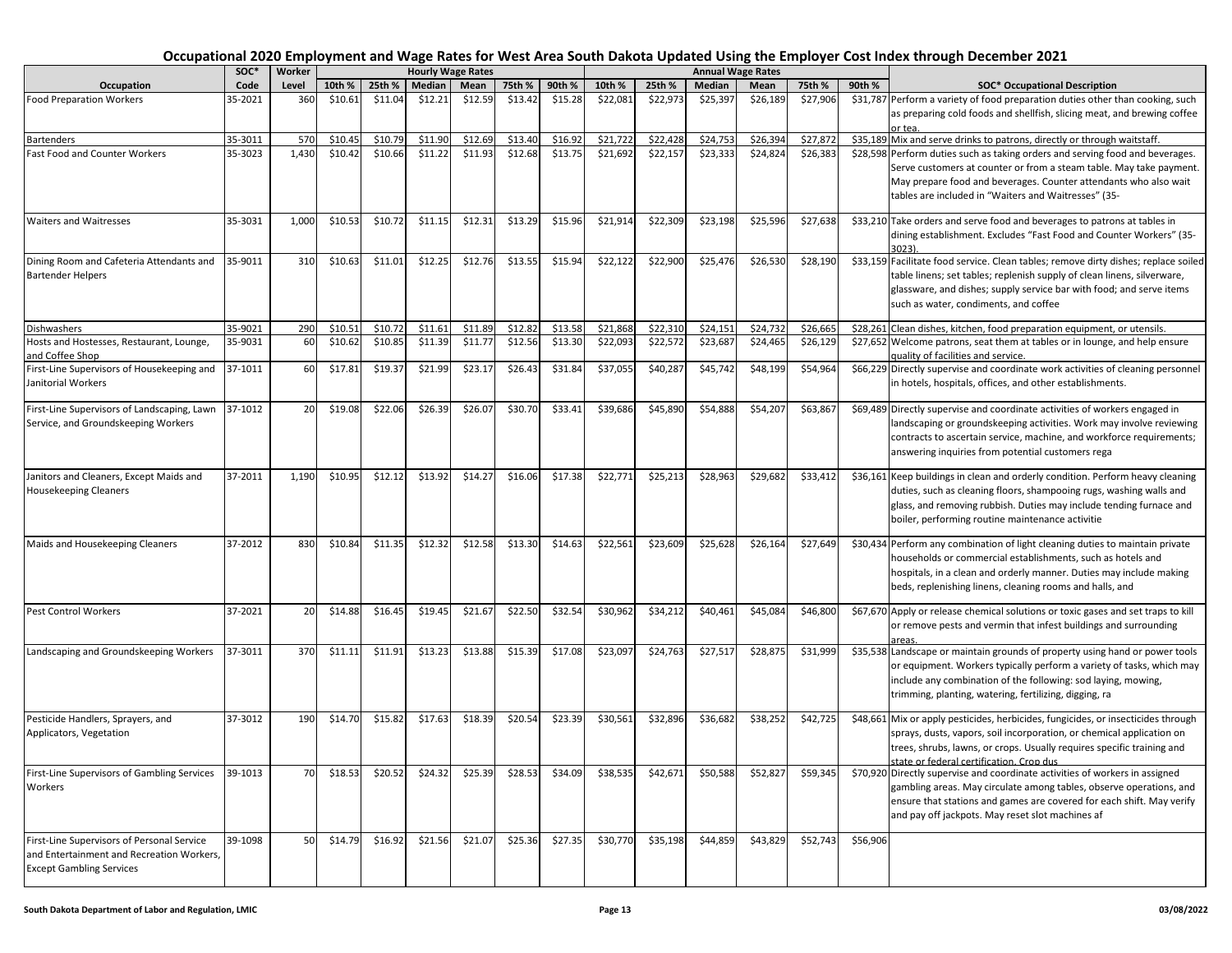|                                                           | soc*    | Worker |         |         | <b>Hourly Wage Rates</b> |         |         |         |          |          |          | <b>Annual Wage Rates</b> |          |          |                                                                                                                                                                                                                                                                                  |
|-----------------------------------------------------------|---------|--------|---------|---------|--------------------------|---------|---------|---------|----------|----------|----------|--------------------------|----------|----------|----------------------------------------------------------------------------------------------------------------------------------------------------------------------------------------------------------------------------------------------------------------------------------|
| Occupation                                                | Code    | Level  | 10th %  | 25th %  | Median                   | Mean    | 75th %  | 90th %  | 10th %   | 25th %   | Median   | Mean                     | 75th %   | 90th %   | <b>SOC* Occupational Description</b>                                                                                                                                                                                                                                             |
| <b>Animal Caretakers</b>                                  | 39-2021 | 30     | \$10.58 | \$10.93 | \$13.19                  | \$14.51 | \$17.81 | \$20.47 | \$21,999 | \$22,726 | \$27,430 | \$30,176                 | \$37,046 |          | \$42,580 Feed, water, groom, bathe, exercise, or otherwise provide care to<br>promote and maintain the well-being of pets and other animals that<br>are not raised for consumption, such as dogs, cats, race horses,<br>ornamental fish or birds, zoo animals, and mice. Work in |
| <b>Gambling Dealers</b>                                   | 39-3011 | 150    | \$12.41 | \$14.39 | \$16.28                  | \$16.75 | \$19.07 | \$21.99 | \$25,804 | \$29,922 | \$33,852 | \$34,856                 | \$39,658 |          | \$45,752 Operate table games. Stand or sit behind table and operate games of<br>chance by dispensing the appropriate number of cards or blocks to<br>players, or operating other gambling equipment. Distribute winnings or<br>collect players' money or chips. May compare the  |
| Gambling and Sports Book Writers and<br>Runners           | 39-3012 |        | \$11.60 | \$12.39 | \$13.70                  | \$13.95 | \$15.49 | \$16.82 | \$24,140 | \$25,774 | \$28,51  | \$29,008                 | \$32,209 |          | \$34,979 Post information enabling patrons to wager on various races and<br>sporting events. Assist in the operation of games such as keno and<br>bingo. May operate random number-generating equipment and<br>announce the numbers for patrons. Receive, verify, and record pat |
| Ushers, Lobby Attendants, and Ticket Takers 39-3031       |         | 40     | \$10.31 | \$10.62 | \$10.96                  | \$11.50 | \$12.17 | \$13.13 | \$21,464 | \$22,098 | \$22,806 | \$23,923                 | \$25,334 |          | \$27,309 Assist patrons at entertainment events by performing duties, such as<br>collecting admission tickets and passes from patrons, assisting in<br>finding seats, searching for lost articles, and helping patrons locate<br>such facilities as restrooms and telephones.    |
| Amusement and Recreation Attendants                       | 39-3091 | 190    | \$10.48 | \$10.62 | \$11.17                  | \$11.78 | \$12.60 | \$13.52 | \$21,794 | \$22,104 | \$23,245 | \$24,489                 | \$26,208 |          | \$28,127 Perform a variety of attending duties at amusement or recreation<br>facility. May schedule use of recreation facilities, maintain and provide<br>equipment to participants of sporting events or recreational pursuits,<br>or operate amusement concessions and rides.  |
| <b>Funeral Attendants</b>                                 | 39-4021 | 40     | \$10.30 | \$10.68 | \$12.16                  | \$12.90 | \$14.30 | \$16.43 | \$21,425 | \$22,218 | \$25,292 | \$26,832                 | \$29,746 |          | \$34,182 Perform a variety of tasks during funeral, such as placing casket in<br>parlor or chapel prior to service, arranging floral offerings or lights<br>around casket, directing or escorting mourners, closing casket, and<br>issuing and storing funeral equipment.        |
| Morticians, Undertakers, and Funeral<br>Arrangers         | 39-4031 |        | \$18.25 | \$20.34 | \$25.03                  | \$25.16 | \$30.02 | \$33.82 | \$37,965 | \$42,311 | \$52,059 | \$52,350                 | \$62,430 |          | \$70,329 Perform various tasks to arrange and direct individual funeral services,<br>such as coordinating transportation of body to mortuary, interviewing<br>family or other authorized person to arrange details, selecting<br>pallbearers, aiding with the selection of offic |
| Hairdressers, Hairstylists, and<br>Cosmetologists         | 39-5012 | 110    | \$12.25 | \$13.72 | \$15.49                  | \$16.45 | \$18.42 | \$22.74 | \$25,489 | \$28,527 | \$32,221 | \$34,216                 | \$38,308 |          | \$47,302 Provide beauty services, such as cutting, coloring, and styling hair, and<br>massaging and treating scalp. May shampoo hair, apply makeup, dress<br>wigs, remove hair, and provide nail and skincare services. Excludes<br>"Makeup Artists, Theatrical and Performance" |
| Tour and travel guides                                    | 39-7010 | 90     | \$10.52 | \$11.64 | \$14.10                  | \$14.03 | \$16.25 | \$16.80 | \$21,897 | \$24,200 | \$29,328 | \$29,197                 | \$33,793 | \$34,941 |                                                                                                                                                                                                                                                                                  |
| Childcare Workers                                         | 39-9011 | 430    | \$10.42 | \$10.56 | \$10.95                  | \$11.41 | \$12.00 | \$13.13 | \$21,674 | \$21,957 | \$22,774 | \$23,744                 | \$24,963 |          | \$27,325 Attend to children at schools, businesses, private households, and<br>childcare institutions. Perform a variety of tasks, such as dressing,<br>feeding, bathing, and overseeing play. Excludes "Preschool Teachers,<br>Except Special Education" (25-2011) and "Teachin |
| <b>Exercise Trainers and Group Fitness</b><br>Instructors | 39-9031 | 50     | \$10.80 | \$12.31 | \$14.59                  | \$15.07 | \$16.45 | \$18.55 | \$22,459 | \$25,590 | \$30,327 | \$31,351                 | \$34,215 |          | \$38,571 Instruct or coach groups or individuals in exercise activities for the<br>primary purpose of personal fitness. Demonstrate techniques and<br>form, observe participants, and explain to them corrective measures<br>necessary to improve their skills. Develop and impl |
| <b>Recreation Workers</b>                                 | 39-9032 | 100    | \$12.83 | \$14.34 | \$17.06                  | \$18.27 | \$20.86 | \$25.70 | \$26,691 | \$29,828 | \$35,495 | \$38,007                 | \$43,383 |          | \$53,468 Conduct recreation activities with groups in public, private, or<br>volunteer agencies or recreation facilities. Organize and promote<br>activities, such as arts and crafts, sports, games, music, dramatics,<br>social recreation, camping, and hobbies, taking into  |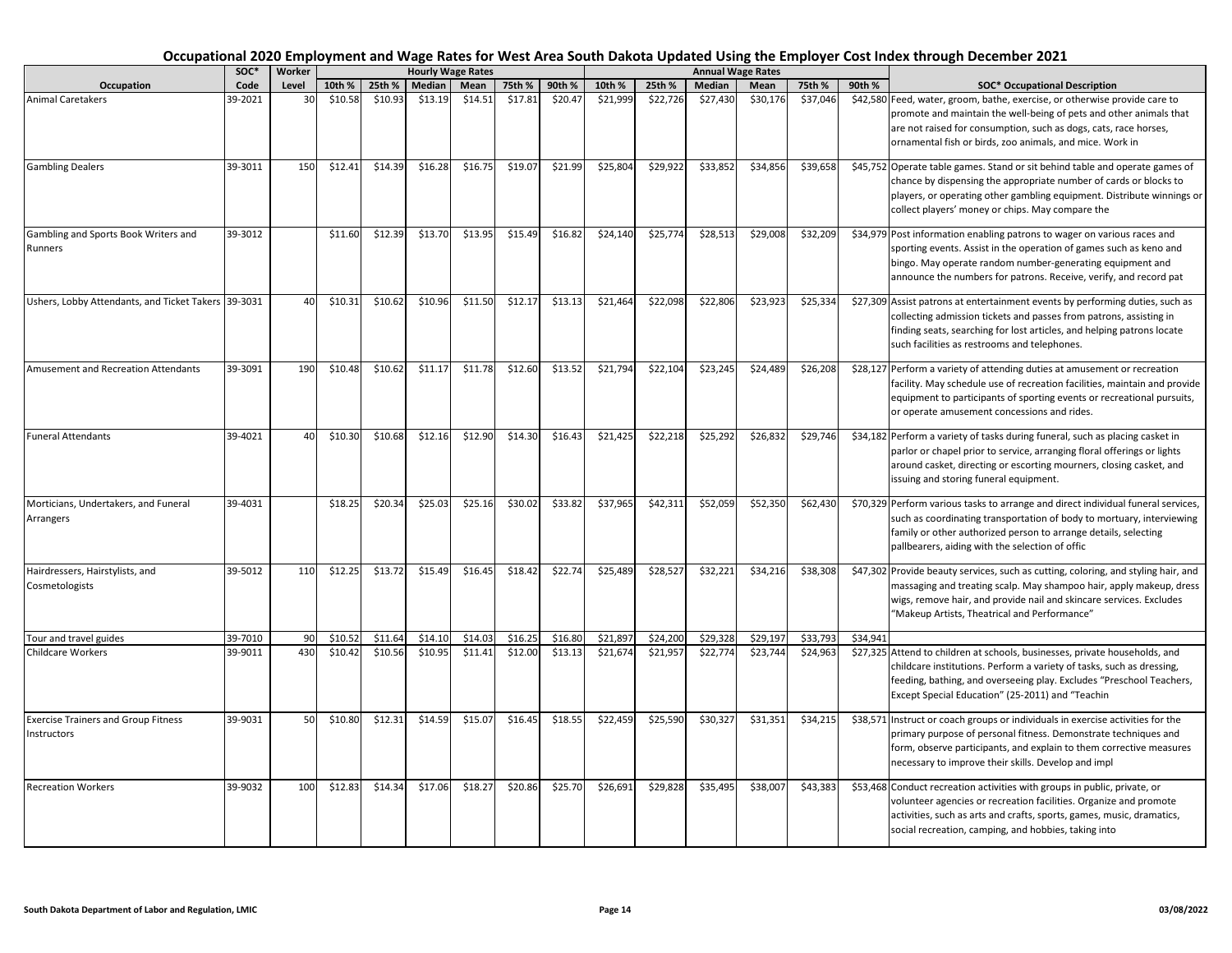|                                                                                                        | SOC*    | <b>Worker</b> |         |         |               | <b>Hourly Wage Rates</b> |         |         |          |          |               | <b>Annual Wage Rates</b> |           |        |                                                                                                                                                                                                                                                                                   |
|--------------------------------------------------------------------------------------------------------|---------|---------------|---------|---------|---------------|--------------------------|---------|---------|----------|----------|---------------|--------------------------|-----------|--------|-----------------------------------------------------------------------------------------------------------------------------------------------------------------------------------------------------------------------------------------------------------------------------------|
| Occupation                                                                                             | Code    | Level         | 10th %  | 25th %  | <b>Median</b> | Mean                     | 75th %  | 90th %  | 10th %   | 25th %   | <b>Median</b> | Mean                     | 75th %    | 90th % | <b>SOC* Occupational Description</b>                                                                                                                                                                                                                                              |
| <b>Residential Advisors</b>                                                                            | 39-9041 | 250           | \$11.04 | \$11.79 | \$13.01       | \$13.47                  | \$14.98 | \$16.52 | \$22,955 | \$24,528 | \$27,071      | \$28,014                 | \$31,158  |        | \$34,371 Coordinate activities in resident facilities in secondary and college<br>dormitories, group homes, or similar establishments. Order supplies<br>and determine need for maintenance, repairs, and furnishings. May<br>maintain household records and assign rooms. May a  |
| First-Line Supervisors of Retail Sales<br>Workers                                                      | 41-1011 | 640           | \$17.33 | \$19.15 | \$21.80       | \$22.50                  | \$24.94 | \$26.94 | \$36,032 | \$39,828 | \$45,334      | \$46,809                 | \$51,879  |        | \$56,036 Directly supervise and coordinate activities of retail sales workers in an<br>establishment or department. Duties may include management<br>functions, such as purchasing, budgeting, accounting, and personnel<br>work, in addition to supervisory duties.              |
| First-Line Supervisors of Non-Retail Sales<br>Workers                                                  | 41-1012 | 30            | \$29.38 | \$31.63 | \$34.89       | \$43.68                  | \$43.75 | \$83.71 | \$61,124 | \$65,786 | \$72,568      | \$90,850                 | \$91,004  |        | \$174,131 Directly supervise and coordinate activities of sales workers other than<br>retail sales workers. May perform duties such as budgeting,<br>accounting, and personnel work, in addition to supervisory duties.                                                           |
| Cashiers                                                                                               | 41-2011 | 2,510         | \$10.38 | \$10.67 | \$11.65       | \$12.07                  | \$12.84 | \$14.12 | \$21,579 | \$22,192 | \$24,229      | \$25,096                 | \$26,711  |        | \$29,364 Receive and disburse money in establishments other than financial<br>institutions. May use electronic scanners, cash registers, or related<br>equipment. May process credit or debit card transactions and validate<br>checks. Excludes "Gaming Cage Persons and Booth   |
| Gambling Change Persons and Booth<br>Cashiers                                                          | 41-2012 | 160           | \$10.61 | \$11.35 | \$12.83       | \$13.66                  | \$14.99 | \$17.31 | \$22,073 | \$23,590 | \$26,690      | \$28,414                 | \$31,174  |        | \$35,999 Exchange coins, tokens, and chips for patrons' money. May issue<br>payoffs and obtain customer's signature on receipt. May operate a<br>booth in the slot machine area and furnish change persons with money<br>bank at the start of the shift, or count and audit mone  |
| <b>Counter and Rental Clerks</b>                                                                       | 41-2021 | 90            | \$10.60 | \$11.25 | \$13.02       | \$15.61                  | \$16.60 | \$20.18 | \$22,048 | \$23,391 | \$27,069      | \$32,480                 | \$34,538  |        | \$41,975 Receive orders, generally in person, for repairs, rentals, and services.<br>May describe available options, compute cost, and accept payment.<br>Excludes "Fast Food and Counter Workers" (35-3023), "Hotel, Motel,<br>and Resort Desk Clerks" (43-4081), "Order Clerks  |
| Parts Salespersons                                                                                     | 41-2022 | 220           | \$11.22 | \$14.35 | \$18.89       | \$19.43                  | \$23.75 | \$29.56 | \$23,326 | \$29,848 | \$39,279      | \$40,418                 | \$49,397  |        | \$61,474 Sell spare and replacement parts and equipment in repair shop or parts                                                                                                                                                                                                   |
| <b>Retail Salespersons</b>                                                                             | 41-2031 | 1,300         | \$10.76 | \$12.13 | \$14.67       | \$17.35                  | \$17.35 | \$29.38 | \$22,392 | \$25,236 | \$30,493      | \$36,089                 | \$36,076  |        | \$61,129 Sell merchandise, such as furniture, motor vehicles, appliances, or<br>apparel to consumers. Excludes "Cashiers" (41-2011).                                                                                                                                              |
| <b>Advertising Sales Agents</b>                                                                        | 41-3011 | 70            | \$13.19 | \$14.72 | \$17.84       | \$18.47                  | \$22.52 | \$25.43 | \$27,426 | \$30,613 | \$37,116      | \$38,409                 | \$46,837  |        | \$52,891 Sell or solicit advertising space, time, or media in publications, signage,<br>TV, radio, or Internet establishments or public spaces.                                                                                                                                   |
| <b>Insurance Sales Agents</b>                                                                          | 41-3021 | 250           | \$21.56 | \$25.32 | \$32.92       | \$36.79                  | \$48.15 | \$59.96 | \$44,849 | \$52,670 | \$68,463      | \$76,526                 | \$100,154 |        | \$124,725 Sell life, property, casualty, health, automotive, or other types of<br>insurance. May refer clients to independent brokers, work as an<br>independent broker, or be employed by an insurance company.                                                                  |
| Securities, Commodities, and Financial<br>Services Sales Agents                                        | 41-3031 | 70            | \$22.98 | \$29.70 | \$40.46       | \$57.85                  | \$70.52 |         | \$47,795 | \$61,777 | \$84,169      | \$120,330                | \$146,684 |        | Buy and sell securities or commodities in investment and trading firms,<br>or provide financial services to businesses and individuals. May advise<br>customers about stocks, bonds, mutual funds, commodities, and<br>market conditions.                                         |
| <b>Travel Agents</b>                                                                                   | 41-3041 | 10            | \$14.21 | \$15.15 | \$16.71       | \$19.89                  | \$27.47 | \$31.45 | \$29,551 | \$31,508 | \$34,771      | \$41,384                 | \$57,119  |        | \$65,421 Plan and sell transportation and accommodations for customers.<br>Determine destination, modes of transportation, travel dates, costs,<br>and accommodations required. May also describe, plan, and arrange<br>itineraries and sell tour packages. May assist in resolv  |
| Sales Representatives of Services, Except<br>Advertising, Insurance, Financial Services,<br>and Travel | 41-3091 |               | \$20.46 | \$25.11 | \$30.06       | \$28.95                  | \$33.40 | \$35.30 | \$42,569 | \$52,229 | \$62,537      | \$60,232                 | \$69,469  |        | \$73,426 Sell services to individuals or businesses. May describe options or<br>resolve client problems. Excludes "Advertising Sales Agents" (41-3011),<br>"Insurance Sales Agents" (41-3021), "Securities, Commodities, and<br>Financial Services Sales Agents" (41-3031), "Tra  |
| Sales Representatives, Wholesale and<br>Manufacturing, Technical and Scientific<br>Products            | 41-4011 | 130           | \$28.04 | \$32.32 | \$39.59       | \$44.71                  | \$57.69 | \$68.40 | \$58,322 | \$67,222 | \$82,337      | \$93,001                 | \$119,999 |        | \$142,267 Sell goods for wholesalers or manufacturers where technical or<br>scientific knowledge is required in such areas as biology, engineering,<br>chemistry, and electronics, normally obtained from at least 2 years of<br>post-secondary education. Excludes "Sales Engine |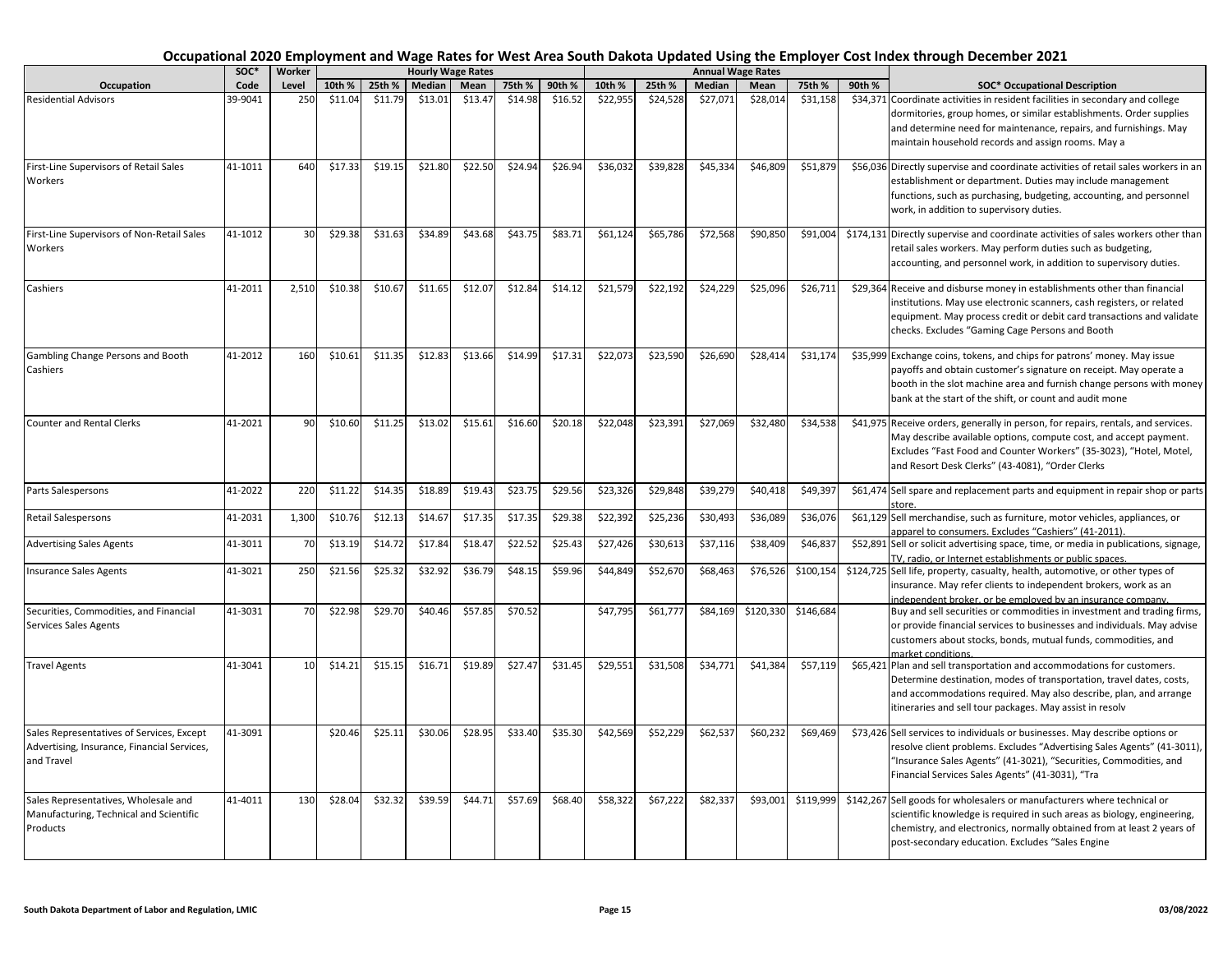|                                                                                                           | SOC*    | Worker |         |         |               | <b>Hourly Wage Rates</b> |         |         |          |          |          | <b>Annual Wage Rates</b> |          |        |                                                                                                                                                                                                                                                                                  |
|-----------------------------------------------------------------------------------------------------------|---------|--------|---------|---------|---------------|--------------------------|---------|---------|----------|----------|----------|--------------------------|----------|--------|----------------------------------------------------------------------------------------------------------------------------------------------------------------------------------------------------------------------------------------------------------------------------------|
| Occupation                                                                                                | Code    | Level  | 10th %  | 25th %  | <b>Median</b> | Mean                     | 75th %  | 90th %  | 10th %   | 25th %   | Median   | Mean                     | 75th %   | 90th % | <b>SOC* Occupational Description</b>                                                                                                                                                                                                                                             |
| Sales Representatives, Wholesale and<br>Manufacturing, Except Technical and<br><b>Scientific Products</b> | 41-4012 | 520    | \$15.42 | \$19.00 | \$25.25       | \$28.38                  | \$35.68 | \$44.16 | \$32,077 | \$39,515 | \$52,506 | \$59,041                 | \$74,200 |        | \$91,845 Sell goods for wholesalers or manufacturers to businesses or groups of<br>ndividuals. Work requires substantial knowledge of items sold.                                                                                                                                |
| Real Estate Sales Agents                                                                                  | 41-9022 | 50     | \$24.08 | \$27.63 | \$32.90       | \$33.60                  | \$39.79 | \$43.73 | \$50,097 | \$57,474 | \$68,417 | \$69,889                 | \$82,769 |        | \$90,940 Rent, buy, or sell property for clients. Perform duties such as study<br>property listings, interview prospective clients, accompany clients to<br>property site, discuss conditions of sale, and draw up real estate<br>contracts. Includes agents who represent buyer |
| Sales and Related Workers, All Other                                                                      | 41-9099 | 70     | \$12.05 | \$13.72 | \$15.84       | \$19.14                  | \$22.75 | \$33.00 | \$25,063 | \$28,524 | \$32,936 | \$39,80                  | \$47,318 |        | \$68,653 All sales and related workers not listed separately.                                                                                                                                                                                                                    |
| First-Line Supervisors of Office and<br><b>Administrative Support Workers</b>                             | 43-1011 | 170    | \$16.87 | \$18.30 | \$20.72       | \$22.39                  | \$25.39 | \$31.45 | \$35,088 | \$38,078 | \$43,098 | \$46,574                 | \$52,806 |        | \$65,411 Directly supervise and coordinate the activities of clerical and<br>administrative support workers.                                                                                                                                                                     |
| <b>Bill and Account Collectors</b>                                                                        | 43-3011 |        | \$11.52 | \$13.11 | \$14.84       | \$15.13                  | \$16.57 | \$19.74 | \$23,976 | \$27,278 | \$30,880 | \$31,479                 | \$34,474 |        | \$41,053 Locate and notify customers of delinquent accounts by mail,<br>telephone, or personal visit to solicit payment. Duties include receiving<br>payment and posting amount to customer's account, preparing<br>statements to credit department if customer fails to respond |
| <b>Billing and Posting Clerks</b>                                                                         | 43-3021 | 40     | \$10.39 | \$11.36 | \$13.05       | \$15.08                  | \$18.24 | \$23.03 | \$21,596 | \$23,636 | \$27,150 | \$31,367                 | \$37,926 |        | \$47,904 Compile, compute, and record billing, accounting, statistical, and other<br>numerical data for billing purposes. Prepare billing invoices for services<br>rendered or for delivery or shipment of goods. Excludes "Medical<br>Records Specialists" (29-2072).           |
| Bookkeeping, Accounting, and Auditing<br>Clerks                                                           | 43-3031 | 1,660  | \$12.66 | \$14.33 | \$16.79       | \$17.28                  | \$20.13 | \$23.66 | \$26,326 | \$29,824 | \$34,916 | \$35,949                 | \$41,876 |        | \$49,215 Compute, classify, and record numerical data to keep financial records<br>complete. Perform any combination of routine calculating, posting, and<br>verifying duties to obtain primary financial data for use in maintaining<br>accounting records. May also check the  |
| <b>Gambling Cage Workers</b>                                                                              | 43-3041 | 100    | \$11.10 | \$12.09 | \$13.80       | \$13.80                  | \$15.46 | \$16.49 | \$23,083 | \$25,139 | \$28,704 | \$28,707                 | \$32,162 |        | \$34,287 In a gambling establishment, conduct financial transactions for<br>patrons. Accept patron's credit application and verify credit references<br>to provide check-cashing authorization or to establish house credit<br>accounts. May reconcile daily summaries of transa |
| Payroll and Timekeeping Clerks                                                                            | 43-3051 | 40     | \$13.88 | \$15.41 | \$18.04       | \$18.10                  | \$20.27 | \$23.83 | \$28,867 | \$32,054 | \$37,519 | \$37,656                 | \$42,151 |        | \$49,557 Compile and record employee time and payroll data. May compute<br>employees' time worked, production, and commission. May compute<br>and post wages and deductions, or prepare paychecks. Excludes<br>"Bookkeeping, Accounting, and Auditing Clerks" (43-3031).         |
| <b>Procurement Clerks</b>                                                                                 | 43-3061 | 30     | \$16.61 | \$17.81 | \$20.19       | \$20.55                  | \$23.52 | \$25.80 | \$34,542 | \$37,051 | \$41,987 | \$42,757                 | \$48,936 |        | \$53,675 Compile information and records to draw up purchase orders for<br>procurement of materials and services. Excludes "Wholesale and Retail                                                                                                                                 |
| <b>Tellers</b>                                                                                            | 43-3071 | 320    | \$12.00 | \$13.46 | \$15.09       | \$15.43                  | \$16.96 | \$19.95 | \$24,964 | \$28,012 | \$31,379 | \$32,092                 | \$35,273 |        | Buyers, Except Farm Products" (13-1022).<br>\$41,500 Receive and pay out money. Keep records of money and negotiable<br>instruments involved in a financial institution's various transactions.                                                                                  |
| Court, Municipal, and License Clerks                                                                      | 43-4031 | 220    | \$12.60 | \$14.32 | \$16.11       | \$17.52                  | \$20.04 | \$25.33 | \$26,222 | \$29,799 | \$33,505 | \$36,438                 | \$41,683 |        | \$52,674 Perform clerical duties for courts of law, municipalities, or<br>governmental licensing agencies and bureaus. May prepare docket of<br>cases to be called; secure information for judges and court; prepare<br>draft agendas or bylaws for town or city council; answer |
| <b>Customer Service Representatives</b>                                                                   | 43-4051 | 290    | \$11.82 | \$13.69 | \$16.41       | \$17.26                  | \$20.24 | \$24.75 | \$24,591 | \$28,463 | \$34,137 | \$35,91                  | \$42,114 |        | \$51,493 Interact with customers to provide basic or scripted information in<br>response to routine inquiries about products and services. May handle<br>and resolve general complaints. Excludes individuals whose duties are<br>primarily installation, sales, repair, and tec |
| Eligibility Interviewers, Government<br>Programs                                                          | 43-4061 | 260    | \$12.84 | \$15.85 | \$19.40       | \$18.95                  | \$22.06 | \$23.52 | \$26,701 | \$32,974 | \$40,353 | \$39,411                 | \$45,883 |        | \$48,930 Determine eligibility of persons applying to receive assistance from<br>government programs and agency resources, such as welfare,<br>unemployment benefits, social security, and public housing.                                                                       |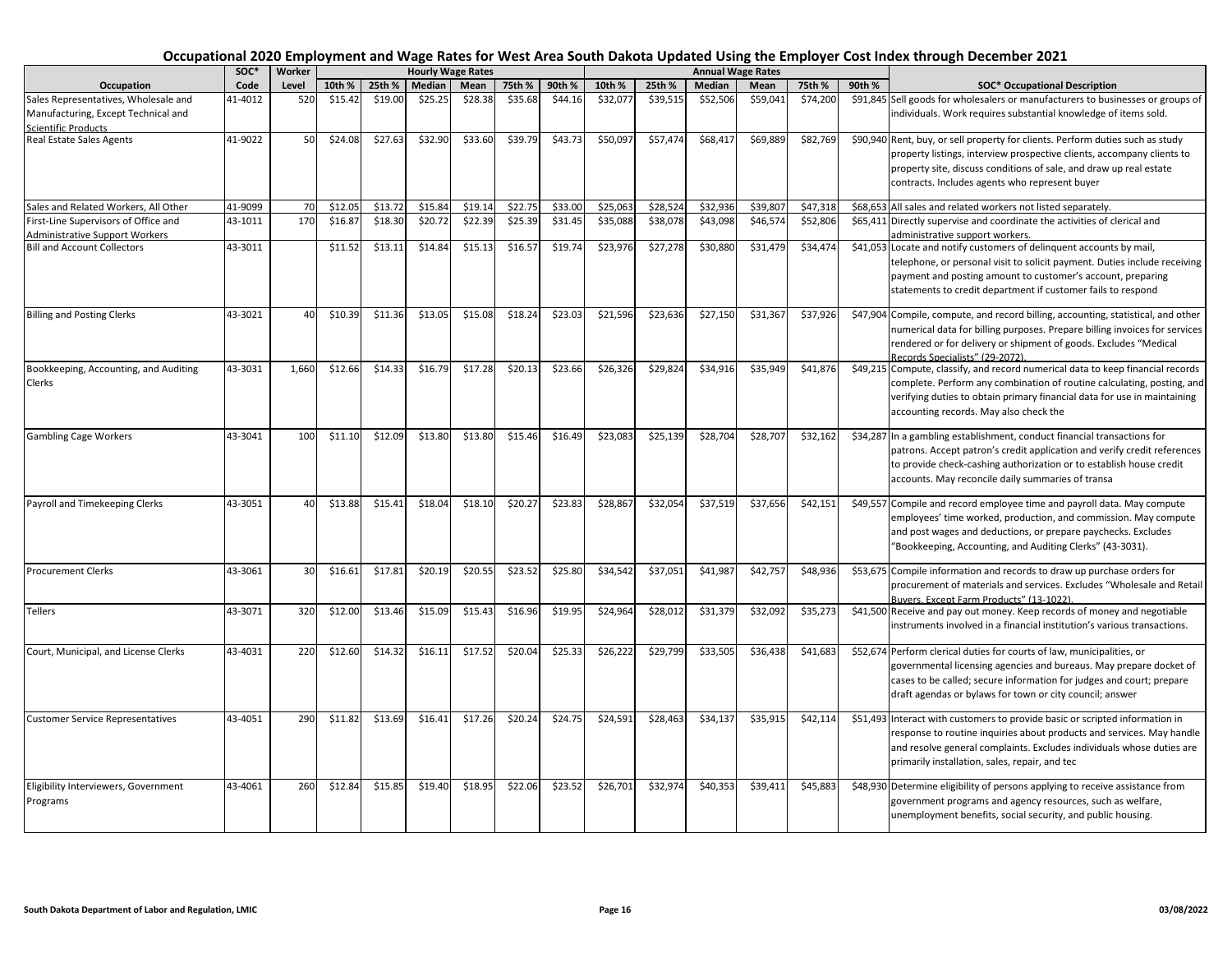| Occupational 2020 Employment and Wage Rates for West Area South Dakota Updated Using the Employer Cost Index through December 2021 |  |
|------------------------------------------------------------------------------------------------------------------------------------|--|
|------------------------------------------------------------------------------------------------------------------------------------|--|

|                                                               | SOC*    | <b>Worker</b> |         |         | <b>Hourly Wage Rates</b> |         |         |         |          |          | <b>Annual Wage Rates</b> |          |          |        |                                                                                                                                                                                                                                                                                  |
|---------------------------------------------------------------|---------|---------------|---------|---------|--------------------------|---------|---------|---------|----------|----------|--------------------------|----------|----------|--------|----------------------------------------------------------------------------------------------------------------------------------------------------------------------------------------------------------------------------------------------------------------------------------|
| Occupation                                                    | Code    | Level         | 10th %  | 25th %  | Median                   | Mean    | 75th %  | 90th %  | 10th %   | 25th %   | Median                   | Mean     | 75th %   | 90th % | <b>SOC* Occupational Description</b>                                                                                                                                                                                                                                             |
| Hotel, Motel, and Resort Desk Clerks                          | 43-4081 | 410           | \$10.32 | \$10.94 | \$11.87                  | \$12.22 | \$12.80 | \$14.83 | \$21,468 | \$22,757 | \$24,689                 | \$25,421 | \$26,624 |        | \$30,851 Accommodate hotel, motel, and resort patrons by registering and<br>assigning rooms to guests, issuing room keys or cards, transmitting and<br>receiving messages, keeping records of occupied rooms and guests'<br>accounts, making and confirming reservations, and pr |
| Interviewers, Except Eligibility and Loan                     | 43-4111 | 30            | \$12.12 | \$13.62 | \$15.15                  | \$15.50 | \$17.21 | \$19.55 | \$25,196 | \$28,346 | \$31,514                 | \$32,248 | \$35,795 |        | \$40,684 Interview persons by telephone, mail, in person, or by other means for<br>the purpose of completing forms, applications, or questionnaires. Ask<br>specific questions, record answers, and assist persons with completing<br>form. May sort, classify, and file forms.  |
| Loan Interviewers and Clerks                                  | 43-4131 | 240           | \$15.74 | \$18.00 | \$21.11                  | \$20.67 | \$24.05 | \$25.86 | \$32,720 | \$37,440 | \$43,907                 | \$42,992 | \$50,028 |        | \$53,787 Interview loan applicants to elicit information; investigate applicants'<br>backgrounds and verify references; prepare loan request papers; and<br>forward findings, reports, and documents to appraisal department.<br>Review loan papers to ensure completeness, and  |
| <b>Order Clerks</b>                                           | 43-4151 | 10            | \$13.62 | \$14.56 | \$16.13                  | \$16.55 | \$18.65 | \$20.40 | \$28,327 | \$30,284 | \$33,539                 | \$34.428 | \$38,805 |        | \$42,444 Receive and process incoming orders for materials, merchandise,<br>classified ads, or services such as repairs, installations, or rental of<br>facilities. Generally receives orders via mail, phone, fax, or other<br>electronic means. Duties include informing custo |
| Human Resources Assistants, Except Payroll<br>and Timekeeping | 43-4161 | 30            | \$12.3  | \$13.87 | \$15.78                  | \$17.26 | \$20.13 | \$24.42 | \$25,727 | \$28,843 | \$32,810                 | \$35,898 | \$41,868 |        | \$50,796 Compile and keep personnel records. Record data for each employee,<br>such as address, weekly earnings, absences, amount of sales or<br>production, supervisory reports, and date of and reason for<br>termination. May prepare reports for employment records, file em |
| Receptionists and Information Clerks                          | 43-4171 | 670           | \$10.53 | \$11.54 | \$13.36                  | \$13.79 | \$15.62 | \$17.33 | \$21,896 | \$24,003 | \$27,785                 | \$28,690 | \$32,496 |        | \$36,039 Answer inquiries and provide information to the general public,<br>customers, visitors, and other interested parties regarding activities<br>conducted at establishment and location of departments, offices, and<br>employees within the organization. Excludes "Switc |
| Information and Record Clerks, All Other                      | 43-4199 | 100           | \$15.93 | \$18.58 | \$23.15                  | \$22.29 | \$25.81 | \$27.22 | \$33,116 | \$38,638 | \$48,158                 | \$46,370 | \$53,687 |        | \$56,607 All information and record clerks not listed separately.                                                                                                                                                                                                                |
| <b>Public Safety Telecommunicators</b>                        | 43-5031 | 100           | \$14.06 | \$15.75 | \$18.76                  | \$18.64 | \$21.21 | \$24.31 | \$29,239 | \$32,758 | \$39,013                 | \$38,775 | \$44,121 |        | \$50,564 Operate telephone, radio, or other communication systems to receive<br>and communicate requests for emergency assistance at 9-1-1 public<br>safety answering points and emergency operations centers. Take<br>information from the public and other sources regarding c |
| Dispatchers, Except Police, Fire, and<br>Ambulance            | 43-5032 | 60            | \$13.51 | \$14.58 | \$15.89                  | \$16.46 | \$18.71 | \$20.21 | \$28,090 | \$30,332 | \$33,059                 | \$34,240 | \$38,900 |        | \$42,053 Schedule and dispatch workers, work crews, equipment, or service<br>vehicles for conveyance of materials, freight, or passengers, or for<br>normal installation, service, or emergency repairs rendered outside the<br>place of business. Duties may include using radi |
| <b>Postal Service Clerks</b>                                  | 43-5051 | 130           | \$15.66 | \$19.27 | \$24.01                  | \$24.09 | \$27.14 | \$33.41 | \$32,581 | \$40,070 | \$49,935                 | \$50,090 | \$56,459 |        | \$69,501 Perform any combination of tasks in a United States Postal Service<br>(USPS) post office, such as receive letters and parcels; sell postage and<br>revenue stamps, postal cards, and stamped envelopes; fill out and sell<br>money orders; place mail in pigeon holes o |
| Postal Service Mail Carriers                                  | 43-5052 | 130           | \$19.69 | \$19.70 | \$24.77                  | \$26.01 | \$33.17 | \$33.18 | \$40,961 | \$40,975 | \$51,521                 | \$54,086 | \$68,990 |        | \$69,010 Sort and deliver mail for the United States Postal Service (USPS).<br>Deliver mail on established route by vehicle or on foot. Includes postal<br>service mail carriers employed by USPS contractors.                                                                   |
| Production, Planning, and Expediting Clerks                   | 43-5061 | 20            | \$15.40 | \$21.15 | \$24.96                  | \$24.46 | \$29.68 | \$32.13 | \$32,030 | \$43,985 | \$51,904                 | \$50,865 | \$61,737 |        | \$66,827 Coordinate and expedite the flow of work and materials within or<br>between departments of an establishment according to production<br>schedule. Duties include reviewing and distributing production, work,<br>and shipment schedules; conferring with department supe |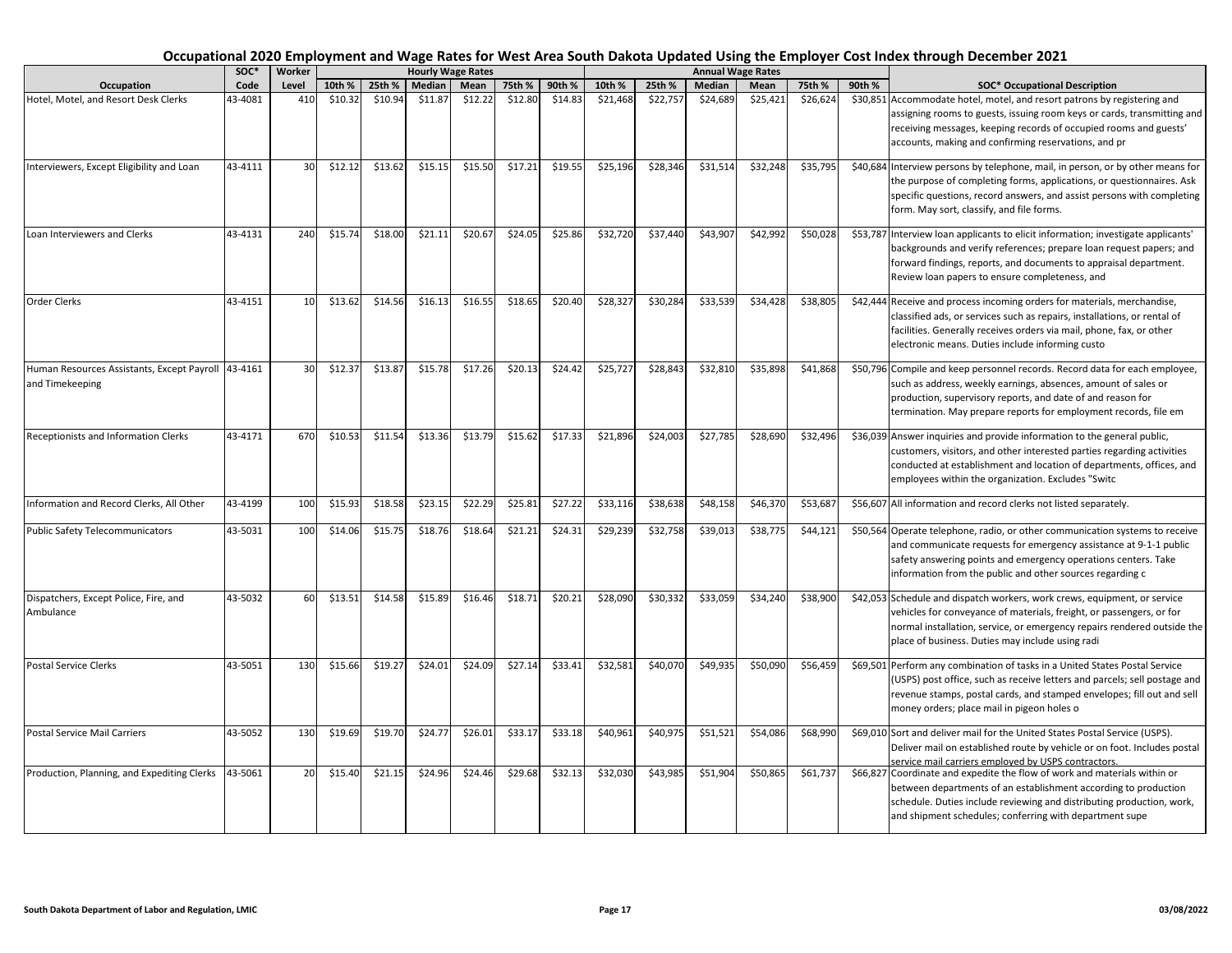|                                                                                    | SOC*    | <b>Worker</b> |         |         |         | <b>Hourly Wage Rates</b> |         |         |          |          |               | <b>Annual Wage Rates</b> |          |        |                                                                                                                                                                                                                                                                                  |
|------------------------------------------------------------------------------------|---------|---------------|---------|---------|---------|--------------------------|---------|---------|----------|----------|---------------|--------------------------|----------|--------|----------------------------------------------------------------------------------------------------------------------------------------------------------------------------------------------------------------------------------------------------------------------------------|
| Occupation                                                                         | Code    | Level         | 10th %  | 25th %  | Median  | Mean                     | 75th %  | 90th %  | 10th %   | 25th %   | <b>Median</b> | Mean                     | 75th %   | 90th % | <b>SOC* Occupational Description</b>                                                                                                                                                                                                                                             |
| Shipping, Receiving, and Inventory Clerks                                          | 43-5071 | 190           | \$12.15 | \$14.33 | \$16.83 | \$17.39                  | \$19.72 | \$23.76 | \$25,277 | \$29,817 | \$34,999      | \$36,165                 | \$41,035 |        | \$49,406 Verify and maintain records on incoming and outgoing shipments<br>involving inventory. Duties include verifying and recording incoming<br>merchandise or material and arranging for the transportation of<br>products. May prepare items for shipment. Excludes "Weighe |
| Weighers, Measurers, Checkers, and<br>Samplers, Recordkeeping                      | 43-5111 | 50            | \$11.58 | \$13.11 | \$14.48 | \$14.58                  | \$15.83 | \$17.37 | \$24,077 | \$27,268 | \$30,131      | \$30,312                 | \$32,933 |        | \$36,119 Weigh, measure, and check materials, supplies, and equipment for the<br>purpose of keeping relevant records. Duties are primarily clerical by<br>nature. Includes workers who collect and keep record of samples of<br>products or materials. Excludes "Inspectors, Tes |
| <b>Executive Secretaries and Executive</b><br><b>Administrative Assistants</b>     | 43-6011 | 430           | \$17.09 | \$18.49 | \$19.77 | \$20.34                  | \$22.18 | \$24.84 | \$35,553 | \$38,462 | \$41,122      | \$42,313                 | \$46,134 |        | \$51,654 Provide high-level administrative support by conducting research,<br>preparing statistical reports, and handling information requests, as well<br>as performing routine administrative functions such as preparing<br>correspondence, receiving visitors, arranging con |
| Legal Secretaries and Administrative<br>Assistants                                 | 43-6012 | 130           | \$11.94 | \$13.38 | \$15.03 | \$16.47                  | \$21.05 | \$24.37 | \$24,826 | \$27,839 | \$31,261      | \$34,262                 | \$43,782 |        | \$50,684 Perform secretarial duties using legal terminology, procedures, and<br>documents. Prepare legal papers and correspondence, such as<br>summonses, complaints, motions, and subpoenas. May also assist with<br>egal research.                                             |
| Secretaries and Administrative Assistants,<br>Except Legal, Medical, and Executive | 43-6014 | 970           | \$11.97 | \$13.75 | \$15.26 | \$15.45                  | \$17.10 | \$19.49 | \$24,904 | \$28,591 | \$31,730      | \$32,136                 | \$35,573 |        | \$40,544 Perform routine administrative functions such as drafting<br>correspondence, scheduling appointments, organizing and maintaining<br>paper and electronic files, or providing information to callers. Excludes<br>legal, medical, and executive secretaries (43-6011 thr |
| Insurance Claims and Policy Processing<br>Clerks                                   | 43-9041 | 50            | \$16.20 | \$17.29 | \$18.93 | \$19.08                  | \$20.61 | \$24.16 | \$33,695 | \$35,963 | \$39,380      | \$39,686                 | \$42,850 |        | \$50,257 Process new insurance policies, modifications to existing policies, and<br>claims forms. Obtain information from policyholders to verify the<br>accuracy and completeness of information on claims forms,<br>applications and related documents, and company records. U |
| Mail Clerks and Mail Machine Operators,<br><b>Except Postal Service</b>            | 43-9051 | 30            | \$11.03 | \$11.78 | \$12.91 | \$14.42                  | \$16.98 | \$20.69 | \$22.956 | \$24,495 | \$26,854      | \$30.003                 | \$35,313 |        | \$43,039 Prepare incoming and outgoing mail for distribution. Time-stamp,<br>open, read, sort, and route incoming mail; and address, seal, stamp,<br>fold, stuff, and affix postage to outgoing mail or packages. Duties may<br>also include keeping necessary records and compl |
| Office Clerks, General                                                             | 43-9061 | 480           | \$10.02 | \$10.68 | \$13.71 | \$14.94                  | \$18.40 | \$21.96 | \$20,833 | \$22,222 | \$28,517      | \$31,071                 | \$38,280 |        | \$45,690 Perform duties too varied and diverse to be classified in any specific<br>office clerical occupation, requiring knowledge of office systems and<br>procedures. Clerical duties may be assigned in accordance with the<br>office procedures of individual establishments |
| Office and Administrative Support Workers,<br>All Other                            | 43-9199 | 20            | \$13.00 | \$19.00 | \$23.87 | \$23.47                  | \$28.67 | \$32.39 | \$27,030 | \$39,521 | \$49,667      | \$48,815                 | \$59,637 |        | \$67,367 All office and administrative support workers not listed separately.                                                                                                                                                                                                    |
| First-Line Supervisors of Farming, Fishing,<br>and Forestry Workers                | 45-1011 |               | \$26.98 | \$28.35 | \$30.43 | \$30.32                  | \$32.51 | \$34.28 | \$56,123 | \$58,978 | \$63,308      | \$63,059                 | \$67,637 |        | \$71,291 Directly supervise and coordinate the activities of agricultural, forestry,<br>aquacultural, and related workers. Excludes "First-Line Supervisors of<br>Landscaping, Lawn Service, and Groundskeeping Workers" (37-1012).                                              |
| Graders and Sorters, Agricultural Products                                         | 45-2041 | 160           | \$11.62 | \$13.29 | \$15.21 | \$15.80                  | \$18.10 | \$21.53 | \$24,166 | \$27,652 | \$31,638      | \$32,867                 | \$37,636 |        | \$44,784 Grade, sort, or classify unprocessed food and other agricultural<br>products by size, weight, color, or condition. Excludes "Agricultural<br>nspectors" (45-2011).                                                                                                      |
| Farmworkers, Farm, Ranch, and<br><b>Aquacultural Animals</b>                       | 45-2093 | 40            | \$10.90 | \$12.77 | \$15.04 | \$16.59                  | \$18.43 | \$22.86 | \$22,667 | \$26,557 | \$31,281      | \$34,508                 | \$38,318 |        | \$47,561 Attend to live farm, ranch, open range or aquacultural animals that<br>may include cattle, sheep, swine, goats, horses and other equines,<br>poultry, rabbits, finfish, shellfish, and bees. Attend to animals produced<br>for animal products, such as meat, fur, skin |
| Forest and Conservation Workers                                                    | 45-4011 | 100           | \$10.51 | \$11.25 | \$12.46 | \$13.24                  | \$14.80 | \$17.22 | \$21,862 | \$23,381 | \$25,912      | \$27,553                 | \$30,799 |        | \$35,833 Under supervision, perform manual labor necessary to develop,<br>maintain, or protect areas such as forests, forested areas, woodlands,<br>wetlands, and rangelands through such activities as raising and<br>transporting seedlings; combating insects, pests, and dis |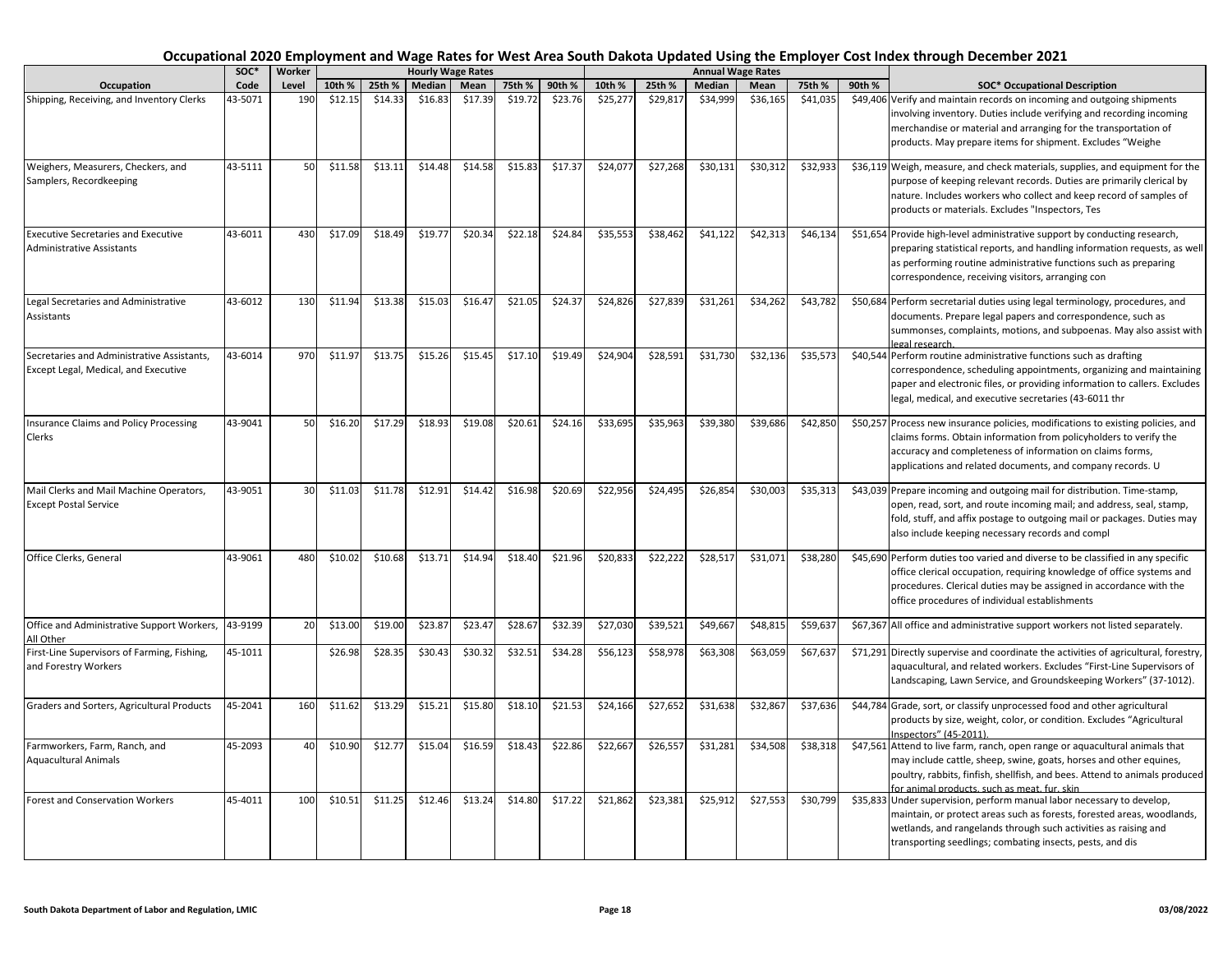|                                                                                  | SOC*    | Worker |         |         |         | <b>Hourly Wage Rates</b> |         |         |          |          |          | <b>Annual Wage Rates</b> |          |        |                                                                                                                                                                                                                                                                                  |
|----------------------------------------------------------------------------------|---------|--------|---------|---------|---------|--------------------------|---------|---------|----------|----------|----------|--------------------------|----------|--------|----------------------------------------------------------------------------------------------------------------------------------------------------------------------------------------------------------------------------------------------------------------------------------|
| Occupation                                                                       | Code    | Level  | 10th %  | 25th %  | Median  | Mean                     | 75th %  | 90th %  | 10th %   | 25th %   | Median   | Mean                     | 75th %   | 90th % | <b>SOC* Occupational Description</b>                                                                                                                                                                                                                                             |
| Logging Equipment Operators                                                      | 45-4022 | 40     | \$14.05 | \$15.70 | \$18.65 | \$19.71                  | \$22.78 | \$28.70 | \$29,231 | \$32,669 | \$38,784 | \$41,010                 | \$47,380 |        | \$59,695 Drive logging tractor or wheeled vehicle equipped with one or more<br>accessories, such as bulldozer blade, frontal shear, grapple, logging<br>arch, cable winches, hoisting rack, or crane boom, to fell tree; to skid,<br>load, unload, or stack logs; or to pull stu |
| First-Line Supervisors of Construction Trades 47-1011<br>and Extraction Workers  |         | 250    | \$24.51 | \$27.66 | \$30.03 | \$30.00                  | \$32.58 | \$35.00 | \$50,976 | \$57,533 | \$62,474 | \$62,395                 | \$67,763 |        | \$72,820 Directly supervise and coordinate activities of construction or<br>extraction workers.                                                                                                                                                                                  |
| <b>Brickmasons and Blockmasons</b>                                               | 47-2021 | 20     | \$27.17 | \$28.47 | \$30.62 | \$30.24                  | \$32.38 | \$33.72 | \$56,513 | \$59,204 | \$63,690 | \$62,905                 | \$67,338 |        | \$70,123 Lay and bind building materials, such as brick, structural tile, concrete<br>block, cinder block, glass block, and terra-cotta block, with mortar and<br>other substances, to construct or repair walls, partitions, arches,<br>sewers, and other structures, Installer |
| Carpenters                                                                       | 47-2031 | 720    | \$13.43 | \$14.60 | \$16.81 | \$18.26                  | \$20.96 | \$26.20 | \$27,938 | \$30,382 | \$34,971 | \$37,965                 | \$43,604 |        | \$54,483 Construct, erect, install, or repair structures and fixtures made of wood<br>and comparable materials, such as concrete forms; building<br>frameworks, including partitions, joists, studding, and rafters; and<br>wood stairways, window and door frames, and hardwood |
| <b>Cement Masons and Concrete Finishers</b>                                      | 47-2051 | 220    | \$13.40 | \$14.13 | \$15.35 | \$16.16                  | \$17.61 | \$21.16 | \$27,877 | \$29,397 | \$31,930 | \$33,606                 | \$36,642 |        | \$44,016 Smooth and finish surfaces of poured concrete, such as floors, walks,<br>sidewalks, roads, or curbs using a variety of hand and power tools.<br>Align forms for sidewalks, curbs, or gutters; patch voids; and use saws<br>to cut expansion ioints. Installers of morta |
| <b>Construction Laborers</b>                                                     | 47-2061 | 230    | \$13.22 | \$13.86 | \$14.93 | \$15.13                  | \$16.02 | \$18.58 | \$27,496 | \$28,834 | \$31,056 | \$31,485                 | \$33,309 |        | \$38,654 Perform tasks involving physical labor at construction sites. May<br>operate hand and power tools of all types: air hammers, earth<br>tampers, cement mixers, small mechanical hoists, surveying and<br>measuring equipment, and a variety of other equipment and instr |
| Operating Engineers and Other Construction 47-2073<br><b>Equipment Operators</b> |         | 370    | \$17.11 | \$19.30 | \$22.92 | \$22.82                  | \$26.12 | \$29.86 | \$35,579 | \$40,146 | \$47,690 | \$47,475                 | \$54,349 |        | \$62,121 Operate one or several types of power construction equipment, such<br>as motor graders, bulldozers, scrapers, compressors, pumps, derricks,<br>shovels, tractors, or front-end loaders to excavate, move, and grade<br>earth, erect structures, or pour concrete or oth |
| Drywall and Ceiling Tile Installers                                              | 47-2081 | 20     | \$11.45 | \$12.98 | \$17.15 | \$18.01                  | \$22.01 | \$26.65 | \$23,810 | \$26,999 | \$35,679 | \$37,481                 | \$45,783 |        | \$55,446 Apply plasterboard or other wallboard to ceilings or interior walls of<br>buildings. Apply or mount acoustical tiles or blocks, strips, or sheets of<br>shock-absorbing materials to ceilings and walls of buildings to reduce<br>or reflect sound. Materials may be of |
| Electricians                                                                     | 47-2111 | 330    | \$17.37 | \$19.19 | \$23.28 | \$23.67                  | \$28.32 | \$31.62 | \$36,132 | \$39,911 | \$48,439 | \$49,238                 | \$58,912 |        | \$65,753 Install, maintain, and repair electrical wiring, equipment, and fixtures.<br>Ensure that work is in accordance with relevant codes. May install or<br>service street lights, intercom systems, or electrical control systems.<br>Excludes "Security and Fire Alarm Syst |
| Painters, Construction and Maintenance                                           | 47-2141 | 70     | \$13.77 | \$14.96 | \$17.12 | \$19.00                  | \$20.13 | \$26.01 | \$28,633 | \$31,130 | \$35,595 | \$39,516                 | \$41,865 |        | \$54,104 Paint walls, equipment, buildings, bridges, and other structural<br>surfaces, using brushes, rollers, and spray guns. May remove old paint<br>to prepare surface prior to painting. May mix colors or oils to obtain<br>desired color or consistency. Excludes "Paperha |
| Plumbers, Pipefitters, and Steamfitters                                          | 47-2152 | 230    | \$16.34 | \$18.17 | \$21.25 | \$22.58                  | \$27.78 | \$31.50 | \$33,969 | \$37,806 | \$44,202 | \$46,959                 | \$57,797 |        | \$65,526 Assemble, install, alter, and repair pipelines or pipe systems that carry<br>water, steam, air, or other liquids or gases. May install heating and<br>cooling equipment and mechanical control systems. Includes<br>sprinklerfitters                                    |
| Roofers                                                                          | 47-2181 | 100    | \$12.85 | \$13.80 | \$15.13 | \$15.53                  | \$16.56 | \$19.61 | \$26,735 | \$28,716 | \$31,465 | \$32,319                 | \$34,438 |        | \$40,782 Cover roofs of structures with shingles, slate, asphalt, aluminum,<br>wood, or related materials. May spray roofs, sidings, and walls with<br>material to bind, seal, insulate, or soundproof sections of structures.                                                   |
| Helpers--Carpenters                                                              | 47-3012 |        | \$9.83  | \$9.85  | \$10.68 | \$10.91                  | \$11.73 | \$12.37 | \$20,454 | \$20,495 | \$22,209 | \$22,687                 | \$24,398 |        | \$25,710 Help carpenters by performing duties requiring less skill. Duties include<br>using, supplying, or holding materials or tools, and cleaning work area<br>and equipment. Construction laborers who do not primarily assist<br>carpenters are classified under "Constructi |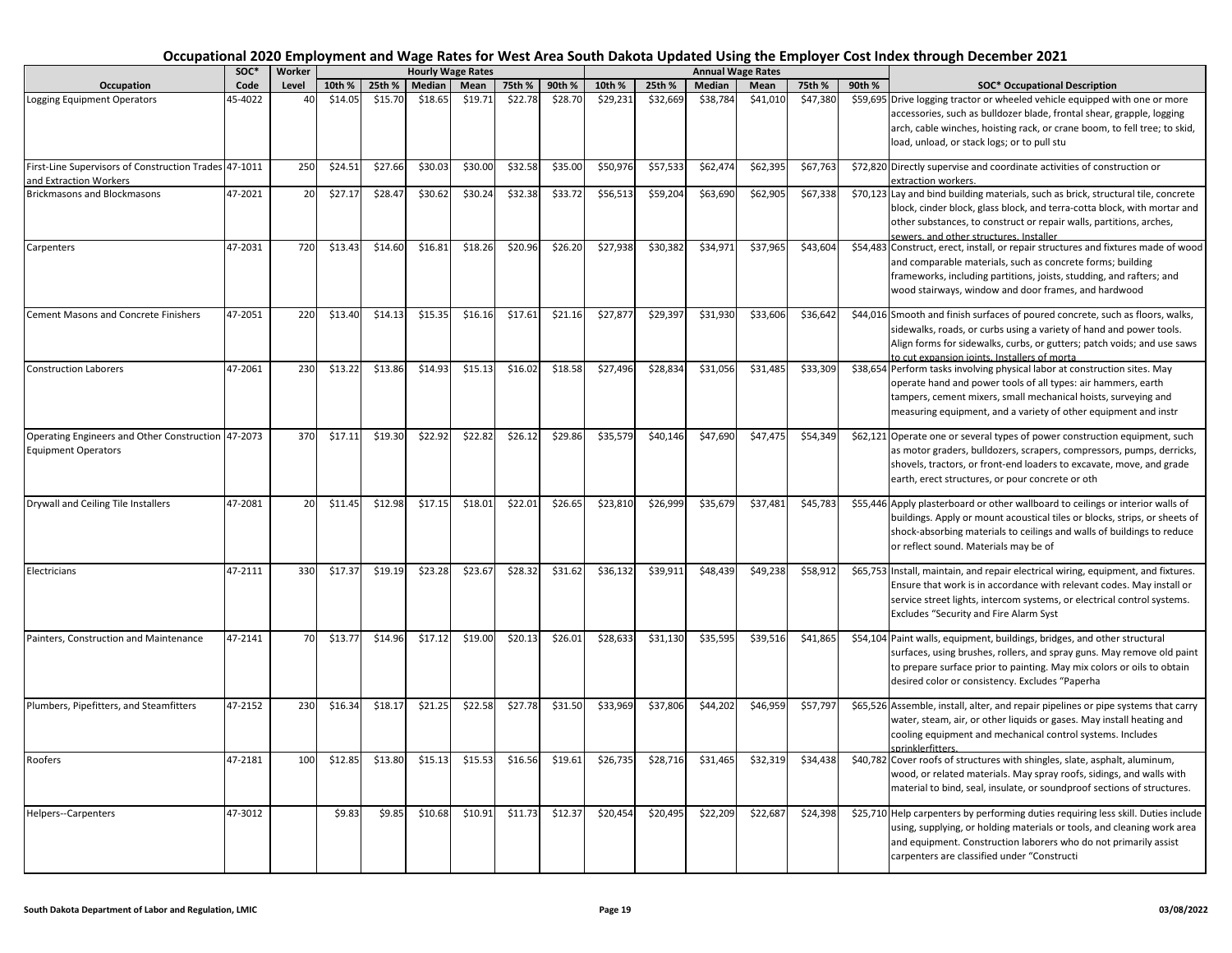|                                                                                  | SOC*    | Worker |         |         |         | <b>Hourly Wage Rates</b> |         |         |          |          |          | <b>Annual Wage Rates</b> |           |        |                                                                                                                                                                                                                                                                                   |
|----------------------------------------------------------------------------------|---------|--------|---------|---------|---------|--------------------------|---------|---------|----------|----------|----------|--------------------------|-----------|--------|-----------------------------------------------------------------------------------------------------------------------------------------------------------------------------------------------------------------------------------------------------------------------------------|
| Occupation                                                                       | Code    | Level  | 10th %  | 25th %  | Median  | Mean                     | 75th %  | 90th %  | 10th %   | 25th %   | Median   | Mean                     | 75th %    | 90th % | <b>SOC* Occupational Description</b>                                                                                                                                                                                                                                              |
| Construction and Building Inspectors                                             | 47-4011 | 50     | \$17.25 | \$19.22 | \$22.40 | \$24.14                  | \$25.49 | \$28.54 | \$35,881 | \$39,985 | \$46,583 | \$50,211                 | \$53,031  |        | \$59,364 Inspect structures using engineering skills to determine structural<br>soundness and compliance with specifications, building codes, and<br>other regulations. Inspections may be general in nature or may be<br>limited to a specific area, such as electrical systems  |
| Hazardous Materials Removal Workers                                              | 47-4041 |        | \$14.22 | \$16.09 | \$18.84 | \$20.18                  | \$22.83 | \$26.88 | \$29,576 | \$33,473 | \$39,181 | \$41,972                 | \$47,485  |        | \$55,913 Identify, remove, pack, transport, or dispose of hazardous materials,<br>including asbestos, lead-based paint, waste oil, fuel, transmission fluid<br>radioactive materials, or contaminated soil. Specialized training and<br>certification in hazardous materials ha   |
| Highway Maintenance Workers                                                      | 47-4051 | 550    | \$14.08 | \$16.83 | \$18.55 | \$18.75                  | \$20.72 | \$23.88 | \$29,288 | \$35,011 | \$38,590 | \$39,000                 | \$43,100  |        | \$49,652 Maintain highways, municipal and rural roads, airport runways, and<br>rights-of-way. Duties include patching broken or eroded pavement and<br>repairing guard rails, highway markers, and snow fences. May also<br>mow or clear brush from along road, or plow snow fro  |
| Septic Tank Servicers and Sewer Pipe<br>Cleaners                                 | 47-4071 | 30     | \$11.67 | \$13.32 | \$15.05 | \$16.98                  | \$21.41 | \$25.45 | \$24,272 | \$27,693 | \$31,303 | \$35,308                 | \$44,533  |        | \$52,933 Clean and repair septic tanks, sewer lines, or drains. May patch walls<br>and partitions of tank, replace damaged drain tile, or repair breaks in<br>underground piping.                                                                                                 |
| Excavating and Loading Machine and<br>Dragline Operators, Surface Mining         | 47-5022 | 150    | \$15.46 | \$18.94 | \$23.32 | \$22.91                  | \$26.50 | \$30.88 | \$32,163 | \$39,400 | \$48,488 | \$47,656                 | \$55,138  |        | \$64,220 Operate or tend machinery at surface mining site, equipped with<br>scoops, shovels, or buckets to excavate and load loose materials.                                                                                                                                     |
| First-Line Supervisors of Mechanics,<br>nstallers, and Repairers                 | 49-1011 | 140    | \$26.40 | \$29.28 | \$33.31 | \$36.66                  | \$43.67 | \$52.24 | \$54,913 | \$60,899 | \$69,284 | \$76,256                 | \$90,841  |        | \$108,644 Directly supervise and coordinate the activities of mechanics, installers,<br>and repairers. May also advise customers on recommended services.<br>Excludes team or work leaders.                                                                                       |
| Telecommunications Equipment Installers<br>and Repairers, Except Line Installers | 49-2022 | 70     | \$15.32 | \$21.69 | \$29.56 | \$28.61                  | \$33.92 | \$41.48 | \$31,870 | \$45,118 | \$61,479 | \$59,513                 | \$70,547  |        | \$86,285 Install, set up, rearrange, or remove switching, distribution, routing,<br>and dialing equipment used in central offices or headends. Service or<br>repair telephone, cable television, Internet, and other communications<br>equipment on customers' property. May ins  |
| Electrical and Electronics Repairers,<br>Commercial and Industrial Equipment     | 49-2094 |        | \$27.49 | \$28.90 | \$31.26 | \$36.29                  | \$53.47 | \$54.98 | \$57,172 | \$60,118 | \$65,027 | \$75,485                 | \$111,221 |        | \$114,357 Repair, test, adjust, or install electronic equipment, such as industrial<br>controls, transmitters, and antennas. Excludes "Avionics Technicians"<br>(49-2091), "Electrical and Electronics Installers and Repairers,<br>Transportation Equipment" (49-2093), and "Ele |
| Automotive Body and Related Repairers                                            | 49-3021 | 70     | \$17.29 | \$20.59 | \$24.05 | \$25.23                  | \$28.88 | \$34.03 | \$35,964 | \$42,825 | \$50,033 | \$52,488                 | \$60,068  |        | \$70,775 Repair and refinish automotive vehicle bodies and straighten vehicle<br>frames. Excludes "Automotive Glass Installers and Repairers" (49-3022)<br>and "Coating, Painting, and Spraying Machine Setters, Operators, and<br>Tenders" (51-9124)                             |
| Automotive Service Technicians and<br>Mechanics                                  | 49-3023 | 340    | \$13.74 | \$15.43 | \$19.52 | \$21.31                  | \$27.16 | \$32.37 | \$28,585 | \$32,086 | \$40,604 | \$44,315                 | \$56,492  |        | \$67,325 Diagnose, adjust, repair, or overhaul automotive vehicles. Excludes<br>"Automotive Body and Related Repairers" (49-3021), "Bus and Truck<br>Mechanics and Diesel Engine Specialists" (49-3031), and "Electronic<br>Equipment Installers and Repairers, Motor Vehicles"   |
| Bus and Truck Mechanics and Diesel Engine<br>Specialists                         | 49-3031 | 90     | \$17.64 | \$20.19 | \$22.66 | \$23.22                  | \$25.39 | \$29.64 | \$36,688 | \$41,993 | \$47,131 | \$48,286                 | \$52,819  |        | \$61,655 Diagnose, adjust, repair, or overhaul buses and trucks, or maintain and<br>repair any type of diesel engines. Includes mechanics working primarily<br>with automobile or marine diesel engines.                                                                          |
| Farm Equipment Mechanics and Service<br>Technicians                              | 49-3041 | 220    | \$15.07 | \$17.17 | \$19.74 | \$20.84                  | \$24.18 | \$28.90 | \$31,338 | \$35,716 | \$41,067 | \$43,345                 | \$50,286  |        | \$60,127 Diagnose, adjust, repair, or overhaul farm machinery and vehicles, such<br>as tractors, harvesters, dairy equipment, and irrigation systems.<br>Excludes "Bus and Truck Mechanics and Diesel Engine Specialists" (49-<br>3031)                                           |
| Mobile Heavy Equipment Mechanics, Except 49-3042<br>Engines                      |         | 30     | \$18.56 | \$21.42 | \$24.04 | \$25.23                  | \$27.44 | \$35.95 | \$38,600 | \$44,549 | \$50,004 | \$52,482                 | \$57,067  |        | \$74,758 Diagnose, adjust, repair, or overhaul mobile mechanical, hydraulic, and<br>pneumatic equipment, such as cranes, bulldozers, graders, and<br>conveyors, used in construction, logging, and mining. Excludes "Bus<br>and Truck Mechanics and Diesel Engine Specialists" (  |
| Motorcycle Mechanics                                                             | 49-3052 | 50     | \$13.56 | \$14.91 | \$17.12 | \$17.49                  | \$19.79 | \$23.16 | \$28,207 | \$31,003 | \$35,618 | \$36,387                 | \$41,158  |        | \$48,155 Diagnose, adjust, repair, or overhaul motorcycles, scooters, mopeds,<br>dirt bikes, or similar motorized vehicles.                                                                                                                                                       |
| <b>Tire Repairers and Changers</b>                                               | 49-3093 | 50     | \$10.70 | \$11.66 | \$13.84 | \$16.08                  | \$20.32 | \$24.37 | \$22,258 | \$24,249 | \$28,794 | \$33,447                 | \$42,262  |        | \$50,691 Repair and replace tires.                                                                                                                                                                                                                                                |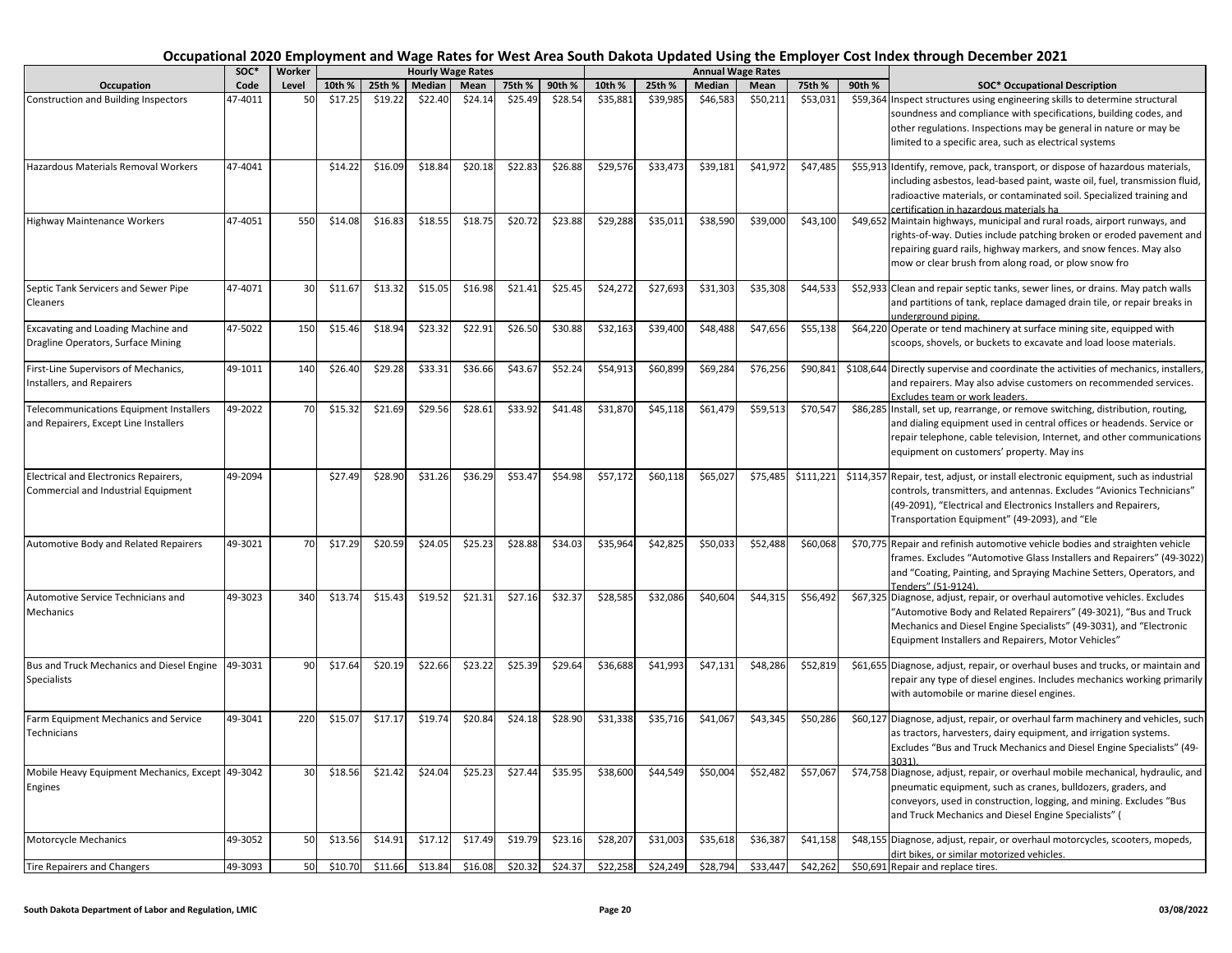|                                                                                               | soc*    | Worker |         |         |         | <b>Hourly Wage Rates</b> |         |         |          |          | <b>Annual Wage Rates</b> |          |           |          |                                                                                                                                                                                                                                                                                   |
|-----------------------------------------------------------------------------------------------|---------|--------|---------|---------|---------|--------------------------|---------|---------|----------|----------|--------------------------|----------|-----------|----------|-----------------------------------------------------------------------------------------------------------------------------------------------------------------------------------------------------------------------------------------------------------------------------------|
| Occupation                                                                                    | Code    | Level  | 10th %  | 25th %  | Median  | Mean                     | 75th %  | 90th %  | 10th %   | 25th %   | <b>Median</b>            | Mean     | 75th %    | 90th %   | <b>SOC* Occupational Description</b>                                                                                                                                                                                                                                              |
| Control and Valve Installers and Repairers,<br><b>Except Mechanical Door</b>                  | 49-9012 | 100    | \$34.88 | \$37.73 | \$42.67 | \$42.54                  | \$48.41 | \$51.93 | \$72,555 | \$78,468 | \$88,764                 | \$88,481 | \$100,693 |          | \$108,014 Install, repair, and maintain mechanical regulating and controlling<br>devices, such as electric meters, gas regulators, thermostats, safety<br>and flow valves, and other mechanical governors.                                                                        |
| Heating, Air Conditioning, and Refrigeration<br><b>Mechanics and Installers</b>               | 49-9021 |        | \$15.76 | \$18.60 | \$22.80 | \$23.24                  | \$26.77 | \$30.56 | \$32,787 | \$38,699 | \$47,421                 | \$48,347 | \$55,685  |          | \$63,567 Install or repair heating, central air conditioning, HVAC, or refrigeration<br>systems, including oil burners, hot-air furnaces, and heating stoves.                                                                                                                     |
| <b>Industrial Machinery Mechanics</b>                                                         | 49-9041 | 40     | \$18.95 | \$22.09 | \$26.60 | \$36.19                  | \$51.06 | \$53.84 | \$39,406 | \$45,954 | \$55,343                 | \$75,263 | \$106,186 |          | \$111,994 Repair, install, adjust, or maintain industrial production and processing<br>machinery or refinery and pipeline distribution systems. May also<br>install, dismantle, or move machinery and heavy equipment according<br>to plans. Excludes "Mobile Heavy Equipment Mec |
| Electrical Power-Line Installers and<br>Repairers                                             | 49-9051 | 220    | \$30.06 | \$35.82 | \$40.07 | \$40.70                  | \$46.84 | \$51.88 | \$62,536 | \$74,499 | \$83,334                 | \$84,662 | \$97,427  |          | \$107,902 Install or repair cables or wires used in electrical power or distribution<br>systems. May erect poles and light or heavy duty transmission towers.<br>Excludes "Electrical and Electronics Repairers, Powerhouse, Substation,<br>and Relay" (49-2095).                 |
| Telecommunications Line Installers and<br>Repairers                                           | 49-9052 | 70     | \$17.07 | \$20.25 | \$26.17 | \$26.61                  | \$32.73 | \$38.40 | \$35,516 | \$42,116 | \$54,427                 | \$55,352 | \$68,089  |          | \$79,869 Install and repair telecommunications cable, including fiber optics.                                                                                                                                                                                                     |
| <b>Medical Equipment Repairers</b>                                                            | 49-9062 | 20     | \$18.8  | \$21.16 | \$23.85 | \$25.56                  | \$28.71 | \$37.79 | \$39,161 | \$44,009 | \$49,604                 | \$53,166 | \$59,72   |          | \$78,613 Test, adjust, or repair biomedical or electromedical equipment.                                                                                                                                                                                                          |
| Maintenance and Repair Workers, General                                                       | 49-9071 | 640    | \$15.11 | \$17.32 | \$19.72 | \$20.68                  | \$24.23 | \$27.68 | \$31,435 | \$36,034 | \$41,008                 | \$43,016 | \$50,407  |          | \$57,583 Perform work involving the skills of two or more maintenance or craft<br>occupations to keep machines, mechanical equipment, or the structure<br>of a building in repair. Duties may involve pipe fitting; HVAC<br>maintenance; insulating; welding; machining; carpent  |
| Coin, Vending, and Amusement Machine<br>Servicers and Repairers                               | 49-9091 | 60     | \$13.30 | \$14.16 | \$15.61 | \$16.46                  | \$18.44 | \$22.47 | \$27,650 | \$29,457 | \$32,467                 | \$34,244 | \$38,354  |          | \$46,736 Install, service, adjust, or repair coin, vending, or amusement machines<br>including video games, juke boxes, pinball machines, or slot machines.                                                                                                                       |
| First-Line Supervisors of Production and<br><b>Operating Workers</b>                          | 51-1011 | 80     | \$26.26 | \$29.44 | \$33.42 | \$35.77                  | \$43.35 | \$50.49 | \$54,610 | \$61,242 | \$69,516                 | \$74,409 | \$90,170  |          | \$105,016 Directly supervise and coordinate the activities of production and<br>operating workers, such as inspectors, precision workers, machine<br>setters and operators, assemblers, fabricators, and plant and system<br>operators. Excludes team or work leaders.            |
| Miscellaneous Assemblers and Fabricators                                                      | 51-2090 | 90     | \$13.91 | \$14.87 | \$16.49 | \$16.78                  | \$18.81 | \$20.67 | \$28,918 | \$30,935 | \$34,301                 | \$34,901 | \$39,109  | \$43,001 |                                                                                                                                                                                                                                                                                   |
| <b>Bakers</b>                                                                                 | 51-3011 |        | \$10.26 | \$11.08 | \$12.42 | \$12.76                  | \$14.20 | \$15.90 | \$21,345 | \$23,043 | \$25,833                 | \$26,543 | \$29,535  |          | \$33,065 Mix and bake ingredients to produce breads, rolls, cookies, cakes, pies,<br>pastries, or other baked goods. Pastry chefs in restaurants and hotels<br>are included with "Chefs and Head Cooks" (35-1011).                                                                |
| <b>Butchers and Meat Cutters</b>                                                              | 51-3021 | 110    | \$11.10 | \$12.02 | \$13.61 | \$14.73                  | \$16.18 | \$20.51 | \$23,082 | \$24,993 | \$28,297                 | \$30,653 | \$33,656  |          | \$42,657 Cut, trim, or prepare consumer-sized portions of meat for use or sale in<br>retail establishments.                                                                                                                                                                       |
| <b>Food Batchmakers</b>                                                                       | 51-3092 | 70     | \$10.52 | \$11.40 | \$12.91 | \$14.58                  | \$18.17 | \$20.20 | \$21,870 | \$23,704 | \$26,845                 | \$30,320 | \$37,807  |          | \$42,015 Set up and operate equipment that mixes or blends ingredients used in<br>the manufacturing of food products. Includes candy makers and<br>cheese makers.                                                                                                                 |
| Cutting, Punching, and Press Machine<br>Setters, Operators, and Tenders, Metal and<br>Plastic | 51-4031 | 20     | \$13.19 | \$14.49 | \$16.62 | \$17.22                  | \$19.94 | \$23.46 | \$27,428 | \$30,128 | \$34,558                 | \$35,818 | \$41,472  |          | \$48,787 Set up, operate, or tend machines to saw, cut, shear, slit, punch, crimp,<br>notch, bend, or straighten metal or plastic material.                                                                                                                                       |
| Machinists                                                                                    | 51-4041 | 10     | \$14.11 | \$14.97 | \$16.40 | \$18.45                  | \$20.93 | \$25.49 | \$29,358 | \$31,140 | \$34,111                 | \$38,378 | \$43,534  |          | \$53,009 Set up and operate a variety of machine tools to produce precision<br>parts and instruments out of metal. Includes precision instrument<br>makers who fabricate, modify, or repair mechanical instruments. May<br>also fabricate and modify parts to make or repair mac  |
| Welders, Cutters, Solderers, and Brazers                                                      | 51-4121 | 180    | \$13.92 | \$16.63 | \$19.48 | \$19.46                  | \$22.85 | \$25.67 | \$28,939 | \$34,585 | \$40,512                 | \$40,486 | \$47,534  |          | \$53,383 Use hand-welding, flame-cutting, hand-soldering, or brazing equipment<br>to weld or join metal components or to fill holes, indentations, or<br>seams of fabricated metal products.                                                                                      |
| <b>Printing Press Operators</b>                                                               | 51-5112 | 40     | \$11.74 | \$14.06 | \$15.78 | \$16.05                  | \$18.43 | \$20.50 | \$24,430 | \$29,246 | \$32,832                 | \$33,375 | \$38,328  |          | \$42,642 Set up and operate digital, letterpress, lithographic, flexographic,<br>gravure, or other printing machines. Includes short-run offset printing<br>presses.                                                                                                              |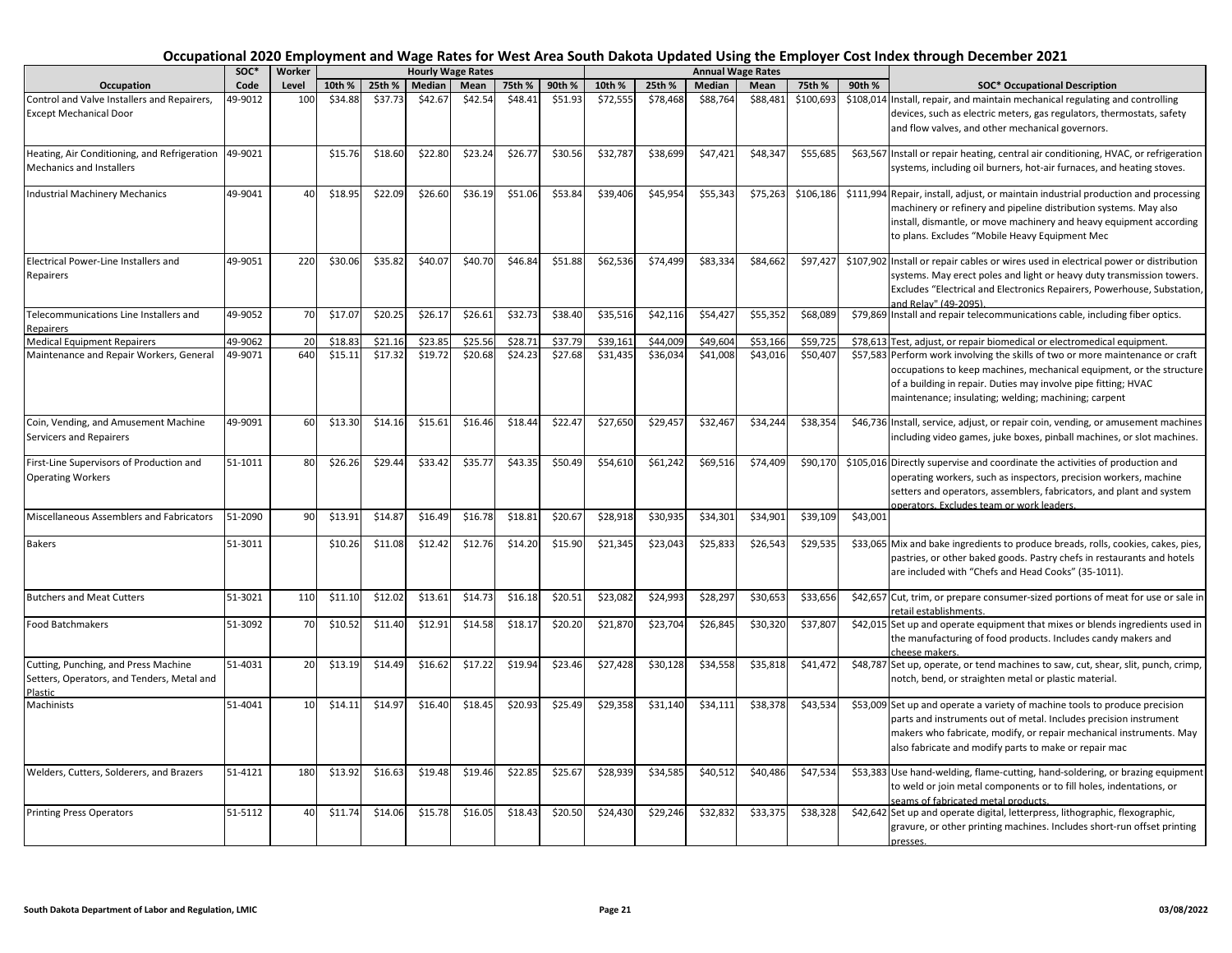|                                                                                                                                | $SOC*$  | Worker |         |         |         | <b>Hourly Wage Rates</b> |         |         |          |          |           | <b>Annual Wage Rates</b> |           |          |                                                                                                                                                                                                                                                                                                                              |
|--------------------------------------------------------------------------------------------------------------------------------|---------|--------|---------|---------|---------|--------------------------|---------|---------|----------|----------|-----------|--------------------------|-----------|----------|------------------------------------------------------------------------------------------------------------------------------------------------------------------------------------------------------------------------------------------------------------------------------------------------------------------------------|
| Occupation                                                                                                                     | Code    | Level  | 10th %  | 25th %  | Median  | Mean                     | 75th %  | 90th %  | 10th %   | 25th %   | Median    | Mean                     | 75th %    | 90th %   | <b>SOC* Occupational Description</b>                                                                                                                                                                                                                                                                                         |
| Laundry and Dry-Cleaning Workers                                                                                               | 51-6011 | 170    | \$10.79 | \$11.40 | \$12.39 | \$12.75                  | \$13.76 | \$15.58 | \$22,443 | \$23,698 | \$25,788  | \$26,514                 | \$28,609  |          | \$32,394 Operate or tend washing or dry-cleaning machines to wash or dry-<br>clean industrial or household articles, such as cloth garments, suede,<br>leather, furs, blankets, draperies, linens, rugs, and carpets. Includes                                                                                               |
| Woodworking Machine Setters, Operators,<br>and Tenders, Except Sawing                                                          | 51-7042 | 70     | \$12.96 | \$14.65 | \$16.97 | \$17.37                  | \$20.26 | \$23.16 | \$26,972 | \$30,454 | \$35,304  | \$36,119                 | \$42,154  |          | spotters and dvers of these articles.<br>\$48,170 Set up, operate, or tend woodworking machines, such as drill presses,<br>lathes, shapers, routers, sanders, planers, and wood nailing machines.<br>May operate computer numerically controlled (CNC) equipment.<br>Workers who primarily program or operate CNC equipme    |
|                                                                                                                                | 51-8012 |        | \$44.99 | \$47.39 | \$51.39 | \$50.61                  | \$56.31 | \$56.32 | \$93,576 | \$98,566 | \$106,885 | \$105,261                | \$117.129 |          |                                                                                                                                                                                                                                                                                                                              |
| Power Distributors and Dispatchers<br><b>Stationary Engineers and Boiler Operators</b>                                         | 51-8021 | 30     | \$18.97 | \$26.04 | \$29.82 | \$28.02                  | \$31.98 | \$33.59 | \$39,457 | \$54,162 | \$62,014  | \$58,286                 | \$66,535  |          | \$117,142 Coordinate, regulate, or distribute electricity or steam.<br>\$69,864 Operate or maintain stationary engines, boilers, or other mechanical<br>equipment to provide utilities for buildings or industrial processes.<br>Operate equipment such as steam engines, generators, motors,<br>urbines, and steam boilers. |
| Water and Wastewater Treatment Plant and 51-8031<br><b>System Operators</b>                                                    |         | 280    | \$15.15 | \$17.98 | \$21.78 | \$22.48                  | \$27.23 | \$31.70 | \$31,515 | \$37,408 | \$45,298  | \$46,763                 | \$56,652  |          | \$65,935 Operate or control an entire process or system of machines, often<br>through the use of control boards, to transfer or treat water or<br>wastewater.                                                                                                                                                                |
| Plant and System Operators, All Other                                                                                          | 51-8099 | 10     | \$22.31 | \$24.05 | \$26.95 | \$30.19                  | \$32.82 | \$47.94 | \$46,400 | \$50,025 | \$56,067  | \$62,809                 | \$68,25   |          | \$99,713 All plant and system operators not listed separately.                                                                                                                                                                                                                                                               |
| Separating, Filtering, Clarifying,<br>Precipitating, and Still Machine Setters,<br>Operators, and Tenders                      | 51-9012 | 50     | \$11.55 | \$13.41 | \$15.06 | \$15.51                  | \$16.89 | \$20.65 | \$24,020 | \$27,889 | \$31,345  | \$32,268                 | \$35,127  |          | \$42,948 Set up, operate, or tend continuous flow or vat-type equipment; filter<br>presses; shaker screens; centrifuges; condenser tubes; precipitating,<br>fermenting, or evaporating tanks; scrubbing towers; or batch stills.<br>These machines extract, sort, or separate li                                             |
| Extruding, Forming, Pressing, and<br>Compacting Machine Setters, Operators,<br>and Tenders                                     | 51-9041 | 40     | \$12.77 | \$15.50 | \$19.21 | \$20.80                  | \$27.66 | \$31.77 | \$26,555 | \$32,243 | \$39,969  | \$43,266                 | \$57,541  |          | \$66,072 Set up, operate, or tend machines, such as glass-forming machines,<br>plodder machines, and tuber machines, to shape and form products<br>such as glassware, food, rubber, soap, brick, tile, clay, wax, tobacco, or<br>cosmetics. Excludes "Shoe Machine Operators and                                             |
| Packaging and Filling Machine Operators<br>and Tenders                                                                         | 51-9111 | 40     | \$14.29 | \$15.88 | \$17.57 | \$17.25                  | \$19.34 | \$20.40 | \$29,730 | \$33,025 | \$36,555  | \$35,891                 | \$40,232  |          | \$42,439 Operate or tend machines to prepare industrial or consumer products<br>for storage or shipment. Includes cannery workers who pack food<br>products.                                                                                                                                                                 |
| Coating, Painting, and Spraying Machine<br>Setters, Operators, and Tenders                                                     | 51-9124 | 50     | \$17.20 | \$19.35 | \$22.59 | \$23.03                  | \$25.72 | \$30.25 | \$35,782 | \$40,262 | \$46,992  | \$47,904                 | \$53,501  |          | \$62,907 Set up, operate, or tend spraying or rolling machines to coat or paint<br>any of a wide variety of products, including glassware, cloth, ceramics,<br>metal, plastic, paper, or wood, with lacquer, silver, copper, rubber,<br>varnish, glaze, enamel, oil, or rust-pro                                             |
| First-Line Supervisors of Transportation and 53-1047<br>Material-Moving Workers, Except Aircraft<br>Cargo Handling Supervisors |         | 90     | \$21.90 | \$25.70 | \$30.76 | \$32.06                  | \$36.72 | \$46.64 | \$45,549 | \$53,449 | \$63,985  | \$66,679                 | \$76,369  | \$97,013 |                                                                                                                                                                                                                                                                                                                              |
| <b>Commercial Pilots</b>                                                                                                       | 53-2012 |        |         |         |         |                          |         |         | \$47,535 | \$60,495 | \$69,467  | \$76,357                 | \$87,436  |          | \$128,502 Pilot and navigate the flight of fixed-wing aircraft on nonscheduled air<br>carrier routes, or helicopters. Requires Commercial Pilot certificate.<br>Includes charter pilots with similar certification, and air ambulance and<br>air tour pilots. Excludes regional,                                             |
| Ambulance Drivers and Attendants, Except<br><b>Emergency Medical Technicians</b>                                               | 53-3011 | 20     | \$10.71 | \$12.03 | \$14.03 | \$13.74                  | \$15.48 | \$16.35 | \$22,280 | \$25,022 | \$29,180  | \$28,590                 | \$32,196  |          | \$34,009 Drive ambulance or assist ambulance driver in transporting sick,<br>injured, or convalescent persons. Assist in lifting patients.                                                                                                                                                                                   |
| Driver/Sales Workers                                                                                                           | 53-3031 |        | \$10.32 | \$10.45 | \$10.66 | \$14.41                  | \$16.74 | \$21.66 | \$21,476 | \$21,739 | \$22,175  | \$29,983                 | \$34,803  |          | \$45,050 Drive truck or other vehicle over established routes or within an<br>established territory and sell or deliver goods, such as food products,<br>including restaurant take-out items, or pick up or deliver items such as<br>commercial laundry. May also take orders, c                                             |
| Heavy and Tractor-Trailer Truck Drivers                                                                                        | 53-3032 | 790    | \$14.86 | \$16.71 | \$19.28 | \$20.00                  | \$21.83 | \$26.93 | \$30,902 | \$34,764 | \$40,105  | \$41,582                 | \$45,421  |          | \$56,001 Drive a tractor-trailer combination or a truck with a capacity of at least<br>26,001 pounds Gross Vehicle Weight (GVW). May be required to<br>unload truck. Requires commercial drivers' license. Includes tow truck<br>drivers. Excludes "Refuse and Recyclable Materi                                             |